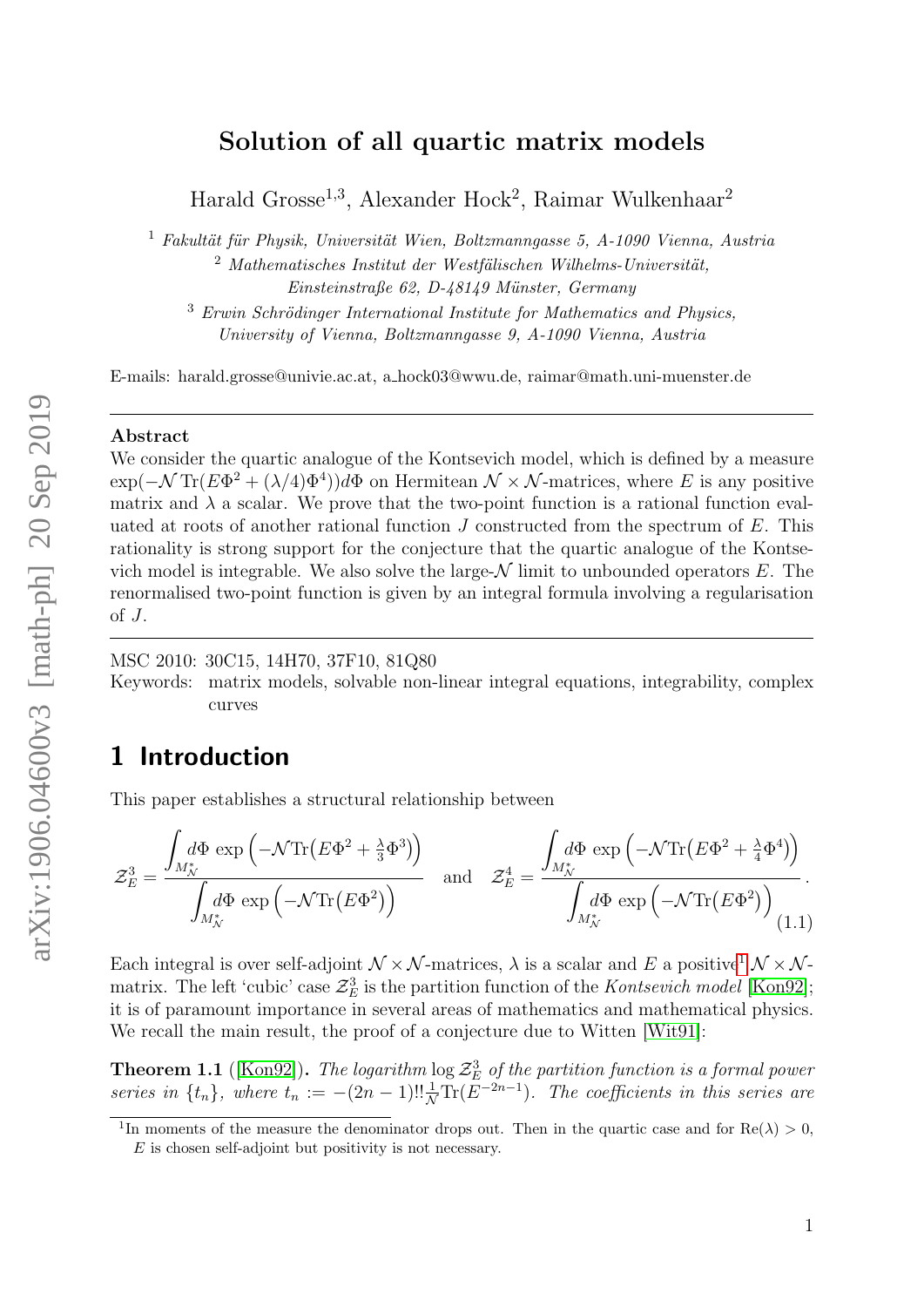intersection numbers of characteristic classes on the moduli spaces  $\overline{\mathcal{M}}_{q,s}$  of stable complex curves.

On the other hand, the Kontsevich integral can be extended to define moments

<span id="page-1-0"></span>
$$
\langle a_1 b_1, \dots, a_N b_N \rangle_3 := \frac{1}{\mathcal{N}} \frac{\int_{M_N^*} d\Phi \, \Phi_{a_1 b_1} \cdots \Phi_{a_N b_N} \exp \left( -\mathcal{N} \text{Tr} \left( E \Phi^2 + \frac{\lambda}{3} \Phi^3 \right) \right)}{\int_{M_N^*} d\Phi \exp \left( -\mathcal{N} \text{Tr} \left( E \Phi^2 + \frac{\lambda}{3} \Phi^3 \right) \right)} , \quad (1.2)
$$

which can be interpreted as correlation functions in a matricial QFT model. In this setting, the large- $\mathcal N$  limit of E is allowed to be an unbounded operator of dimension  $\leq 6$  (see Definition [2.1\)](#page-4-0); the correlation functions then need renormalisation. By solving Dyson-Schwinger equations, the genus-q contributions to all renormalised correlation functions [\(1.2\)](#page-1-0) have been determined in [\[GSW17,](#page-25-0) [GSW18\]](#page-25-1) for  $g = 0$  and in [\[GHW19a\]](#page-25-2) for  $g \ge 1$ . The main tools are a Ward-Takahashi identity similar to [\[DGMR07\]](#page-25-3), the solution [\[MS91\]](#page-26-2) of a non-linear integral equation as well as differential operators in the  $t_n$  and residue techniques inspired by topological recursion [\[EO07,](#page-25-4) [Eyn16\]](#page-25-5).

From a quantum field theoretical point of view, the cubic interaction  $\text{Tr}(\Phi^3)$  in [\(1.2\)](#page-1-0) is not the first choice. One would rather be interested in the quartic analogue

$$
\langle a_1 b_1, \dots, a_N b_N \rangle_4 := \frac{1}{\mathcal{N}} \frac{\int_{M^*_{\mathcal{N}}}{d\Phi} \Phi_{a_1 b_1} \cdots \Phi_{a_N b_N} \exp\left(-\mathcal{N} \text{Tr}\left(E\Phi^2 + \frac{\lambda}{4} \Phi^4\right)\right)}{\int_{M^*_{\mathcal{N}}}{d\Phi} \exp\left(-\mathcal{N} \text{Tr}\left(E\Phi^2 + \frac{\lambda}{4} \Phi^4\right)\right)}
$$
(1.3)

of the Kontsevich model. Such correlation functions arose in studies of quantum field theories on noncommutative geometries [\[GW05\]](#page-25-6).

This paper proves that both cases in  $(1.1)$  share *identical* structures, at least in their simplest topological sector. We prove that also the quartic model is exactly solvable in terms of implicitly defined functions of the same type as in the cubic Kontsevich model:

<span id="page-1-1"></span>**Theorem 1.2.** Consider the quartic matrix model with measure  $e^{-\mathcal{N}\text{Tr}(E\Phi^2 + (\lambda/4)\Phi^4)}d\Phi$ , in which the self-adjoint  $\mathcal{N} \times \mathcal{N}$ -matrix E has eigenvalues  $0 \lt E_1 \lt E_2 \lt \cdots \lt E_d$  of multiplicities  $r_1, r_2, \ldots, r_d$ . These data encode a meromorphic function

<span id="page-1-3"></span><span id="page-1-2"></span>
$$
J(z) := z - \frac{\lambda}{\mathcal{N}} \sum_{k=1}^d \frac{\varrho_k}{\varepsilon_k + z} ,
$$

where  $\{\varepsilon_k, \varrho_k\}_{k=1,\dots,d}$  are the unique solutions in an open neighbourhood of  $\lambda = 0$  of

$$
E_l = \varepsilon_l - \frac{\lambda}{\mathcal{N}} \sum_{k=1}^d \frac{\varrho_k}{\varepsilon_k + \varepsilon_l} \,, \qquad 1 = \frac{r_l}{\varrho_l} - \frac{\lambda}{\mathcal{N}} \sum_{k=1}^d \frac{\varrho_k}{(\varepsilon_k + \varepsilon_l)^2} \,, \quad \text{for } l = 1, \dots, d \,, \tag{1.4}
$$

with  $\lim_{\lambda\to 0} \varepsilon_k = E_k$  and  $\lim_{\lambda\to 0} \varrho_k = r_k$ . For any  $u \neq -\varepsilon_k$ , let  $z \in \{u, \hat{u}^1, \dots, \hat{u}^d\}$  be the list of roots of  $J(z) = J(u)$ . Then the planar two-point function

$$
G_{ab}^{(0)} = \left[\frac{1}{\mathcal{N}} \frac{\int d\Phi \ \Phi_{ab} \Phi_{ba} e^{-\mathcal{N} \text{Tr}(E\Phi^2 + (\lambda/4)\Phi^4)}}{\int d\Phi \ e^{-\mathcal{N} \text{Tr}(E\Phi^2 + (\lambda/4)\Phi^4)}}\right]_{up \ to \ \mathcal{O}(\mathcal{N}^{-1})\text{-terms}}
$$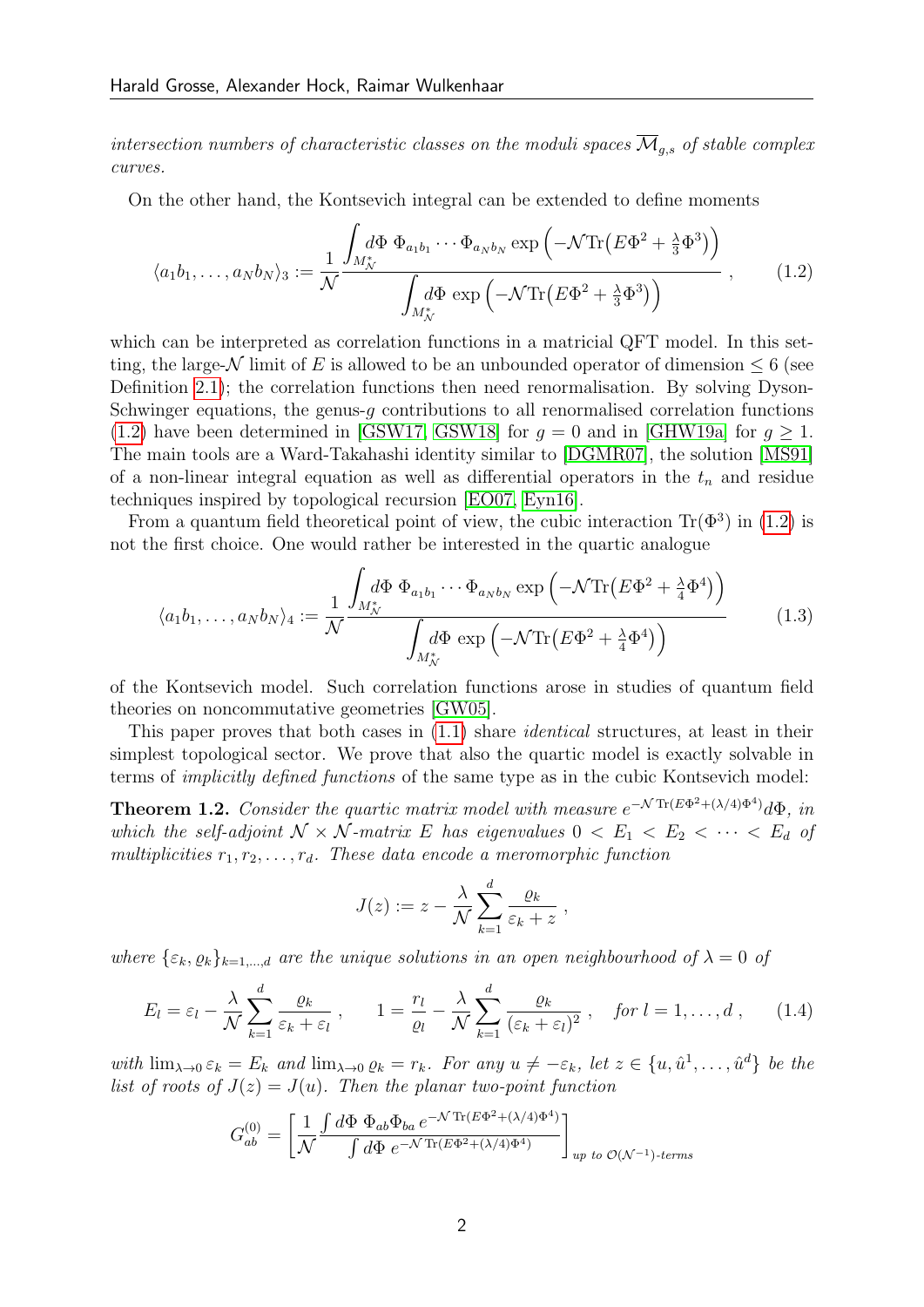satisfies an equation that extends into the complex plane where, in an open neighbourhood of  $\lambda = 0$ , it is solved by the rational function

<span id="page-2-0"></span>
$$
\mathcal{G}^{(0)}(z,w) = \frac{\left(1 - \frac{\lambda}{\mathcal{N}} \sum_{k=1}^d \frac{r_k}{(J(\varepsilon_k) - J(-w))(J(z) - J(\varepsilon_k))} \prod_{j=1}^d \frac{J(w) - J(-\hat{\varepsilon}_k^j)}{J(w) - J(\varepsilon_j)}\right)}{J(w) - J(-z)} \tag{1.5}
$$

with  $G_{ab}^{(0)} = \mathcal{G}^{(0)}(\varepsilon_a, \varepsilon_b)$ . This function  $\mathcal{G}^{(0)}(z, w)$  is symmetric in z, w and defined outside poles located at  $z + w = 0$ , at  $z = \widehat{\varepsilon_k}^m$  and at  $w = \widehat{\varepsilon_l}^n$ , for  $k, l, m, n = 1, ..., d$ .

Theorem [1.2,](#page-1-1) combined with previous work [\[GW14a,](#page-25-7) [dJHW19\]](#page-25-8), shows that all moments  $(1.3)$  of the simplest topology  $(B = 1, q = 0)$  can be exactly solved, as convergent functions of  $\lambda$ , for any operator E (of dimension  $\leq 4$  to be introduced). It is plausible that all other topological sectors become accessible, and that they will all be rational functions evaluated at implicitly defined points. Working out the details is a long-term programme.

Theorem [1.2](#page-1-1) confirms a conjecture which crystallised during a decade of work of two of us (HG, RW). Building on a Ward-Takahashi identity found in [\[DGMR07\]](#page-25-3), we derived 10 years ago in [\[GW09\]](#page-25-9) a closed non-linear integral equation for  $G_{ab}^{(0)}$  in the large- $\mathcal N$  limit. Over the years we found so many surprising facts about this equation that the quartic matrix model being solvable is the only reasonable explanation. A key step was the reduction to an equation for an angle functions of essentially only one variable [\[GW14a\]](#page-25-7). Moreover, a recursive formula to determine all planar N-point functions  $G_{bc}^{(0)}$ .  $\lim_{b_0 \cdots b_{-1}}$  from the planar two-point function  $G_{ab}^{(0)}$  was found in [\[GW14a\]](#page-25-7). This recursion was recently solved in terms of a combinatorial structure named 'Catalan table' [\[dJHW19\]](#page-25-8). Last year, one of us with E. Panzer obtained in [\[PW18\]](#page-26-3) the exact solution of  $G_{ab}^{(0)}$  (at large  $\mathcal{N}$ ) in the case  $E = diag(1, 2, 3, 4, ...)$ . The solution is expressed in terms of the Lambert function defined by the implicit equation  $W(z) \exp(W(z)) = z$ .

The final step achieved in this paper is the understanding that the structure discovered in [\[PW18\]](#page-26-3) generalises to any E of dimension  $\leq 4$ . The main obstacle was to identify a family  $\rho_{\lambda}$  of deformed measures defined by an implicit equation in terms of  $E, \lambda$ . In the case of finite matrices, the deformed measure defines a rational function  $J$  with  $d+1$ inverses, where  $d$  is the number of distinct eigenvalues of  $E$ .

This paper is organised as follows. In sec. [2](#page-3-0) we recall from [\[GW14a\]](#page-25-7) the non-linear equation for the planar two-point function and the solution ansatz in terms of an angle function. We also introduce a dimension  $D$  encoded in  $E$ . The resulting non-linear integral equation for the angle function is solved in sec. [3.](#page-6-0) We construct a sectionally holomorphic function  $J_D$  out of the data  $(E, \lambda)$  of the model and its dimension D. We guess a formula for the angle function in terms of  $J_D$  and prove that this formula satisfies the non-linear equation. Then in sec. [4](#page-11-0) we compute the two-point function  $G_{ab}^{(0)}$  from the angle function. In dimension  $D \in \{2, 4\}$  we obtain an explicit integral representation of  $G_{ab}^{(0)}$ . In the case of finite matrices (necessarily  $D=0$ ) this integral can also be evaluated and gives the result stated in Theorem [1.2.](#page-1-1) Here  $J$  and  $J_0$  are related by a shift. In sec. [5](#page-20-0) we outline structures which could be relevant for the solution of higher topological sectors. These structures share some aspects with topological recursion [\[EO07\]](#page-25-4) which organises the solution of the Kontsevich model, but there are important differences. A few examples are given in sec. [6.](#page-22-0) We finish by a summary (sec. [7\)](#page-24-0).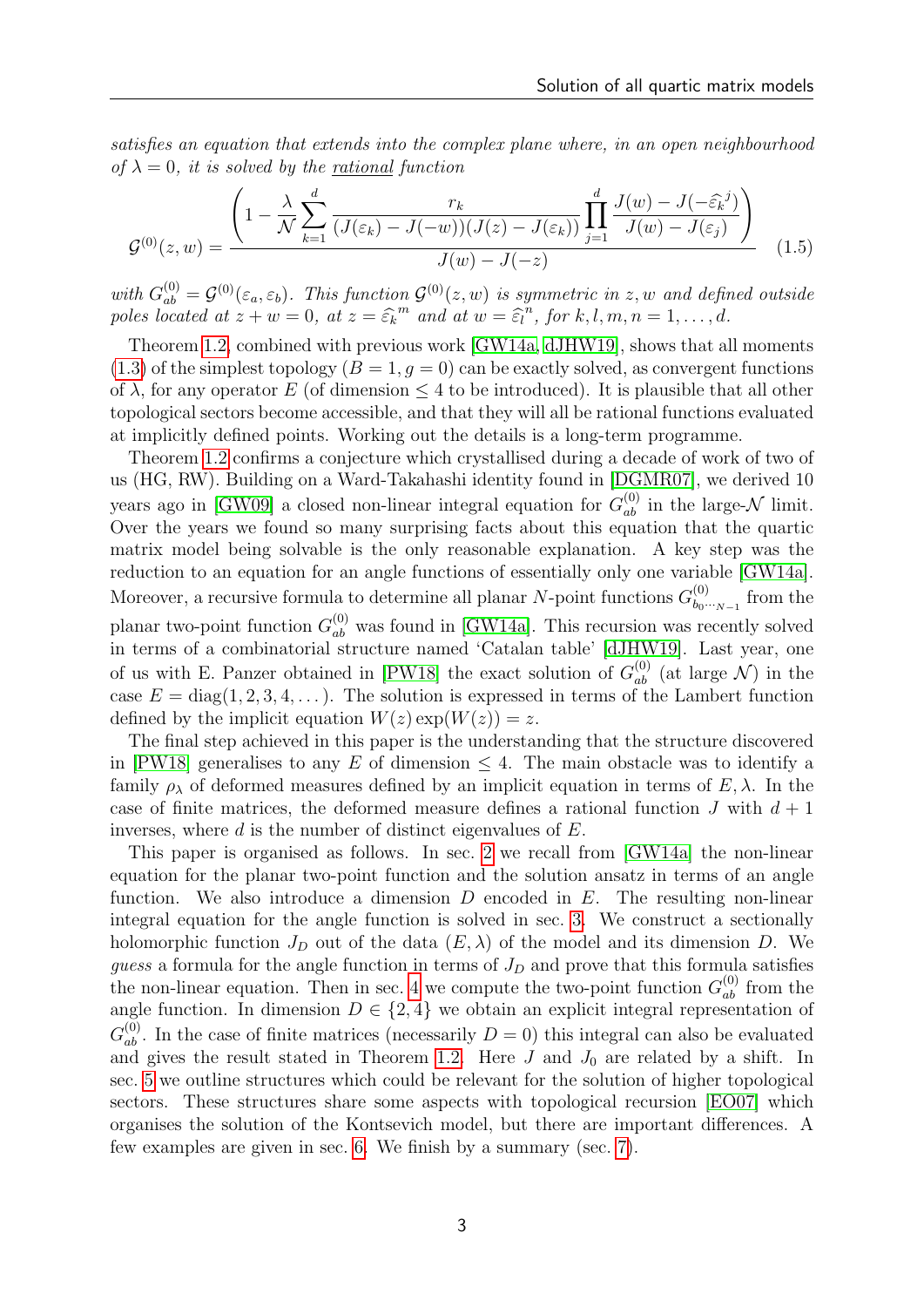## <span id="page-3-0"></span>2 The setup

It was proved in [\[GW14a\]](#page-25-7) that the second moment  $ZG_{ab}$  of the quartic model,

<span id="page-3-1"></span>
$$
ZG_{ab} := \frac{1}{\mathcal{N}} \frac{\int_{M^*_{\mathcal{N}}}{d\Phi} \Phi_{ab} \Phi_{ba} \exp\left(-\mathcal{N} \text{Tr}\left(E\Phi^2 + \frac{\lambda}{4} \Phi^4\right)\right)}{\int_{M^*_{\mathcal{N}}}{d\Phi} \exp\left(-\mathcal{N} \text{Tr}\left(E\Phi^2 + \frac{\lambda}{4} \Phi^4\right)\right)},
$$
(2.1)

satisfies in the large- $\mathcal N$  limit the closed equation

$$
ZG_{ab} = \frac{1}{E_a + E_b} - \frac{\lambda}{\mathcal{N}(E_a + E_b)} \sum_{n=1}^{N} \left( ZG_{ab} ZG_{an} - \frac{ZG_{nb} - ZG_{ab}}{E_n - E_a} \right) + \mathcal{O}(\mathcal{N}^{-1}). \quad (2.2)
$$

Here,  ${E_a}$  are the eigenvalues of E, and the  $\Phi_{ab}$  in [\(2.1\)](#page-3-1) are the matrix elements of  $\Phi$  in the eigenbasis of E. Equivalently, dropping  $\mathcal{O}(\mathcal{N}^{-1})$  amounts to saying that  $G_{ab} \mapsto G_{ab}^{(0)}$ ab is the planar 2-point function. The key observation is that, writing

<span id="page-3-7"></span><span id="page-3-6"></span><span id="page-3-5"></span><span id="page-3-3"></span>
$$
G_{ab}^{(0)} := G(x, y)\Big|_{x = E_a - \mu_{bare}^2/2, \ y = E_b - \mu_{bare}^2/2}, \tag{2.3}
$$

then  $G(x, y)$  originally defined only on the (shifted) spectrum of E extends to a sectionally holomorphic function which satisfies the integral equation<sup>[2](#page-3-2)</sup>

$$
(\mu_{bare}^2 + x + y) ZG(x, y) = 1 - \lambda \int_0^{\Lambda^2} dt \, \rho_0(t) \Big( ZG(x, y) \, ZG(x, t) - \frac{ZG(t, y) - ZG(x, y)}{t - x} \Big) \,.
$$
\n(2.4)

Here and from now on, the  $\mathcal{O}(\mathcal{N}^{-1})$ -correction is ignored, and we have defined

$$
\rho_0(t) := \frac{1}{N} \sum_{n=1}^{N} \delta\left(t - \left(E_n - \frac{\mu_{bare}^2}{2}\right)\right), \quad \frac{\mu_{bare}^2}{2} = \min_n(E_n), \quad \Lambda^2 = \max_n(E_n) - \frac{\mu_{bare}^2}{2} \tag{2.5}
$$

Following [\[PW18\]](#page-26-3) one can also derive a symmetric equation equivalent to [\(2.4\)](#page-3-3):

<span id="page-3-4"></span>
$$
(\mu_{bare}^2 + x + y)ZG(x, y)
$$
  
=  $1 + \lambda \int_0^{\Lambda^2} dt \, \rho_0(t) \frac{ZG(t, y) - ZG(x, y)}{t - x} + \lambda \int_0^{\Lambda^2} ds \, \rho_0(s) \frac{ZG(x, s) - ZG(x, y)}{s - y}$   
 $- \lambda^2 \int_0^{\Lambda^2} dt \, \rho_0(t) \int_0^{\Lambda^2} ds \, \rho_0(s) \frac{ZG(x, y) ZG(t, s) - ZG(x, s) ZG(t, y)}{(t - x)(s - y)}.$  (2.6)

These equations are the analogue of the equation

$$
(W(x))^{2} + \lambda^{2} \int_{0}^{\Lambda^{2}} dt \, \rho_{0}(t) \, \frac{W(t) - W(x)}{t - x} = x \,, \qquad \rho_{0}(t) = \frac{8}{\mathcal{N}} \sum_{n=1}^{\mathcal{N}} \delta(t - (2E_{n})^{2}) \quad (2.7)
$$

<span id="page-3-2"></span><sup>2</sup>Strictly speaking, we should write  $\int_{-\epsilon}^{\Lambda^2 + \epsilon}$  $\frac{f^{4}\Lambda}{f}$  for the integrals in [\(2.4\)](#page-3-3) and [\(2.6\)](#page-3-4).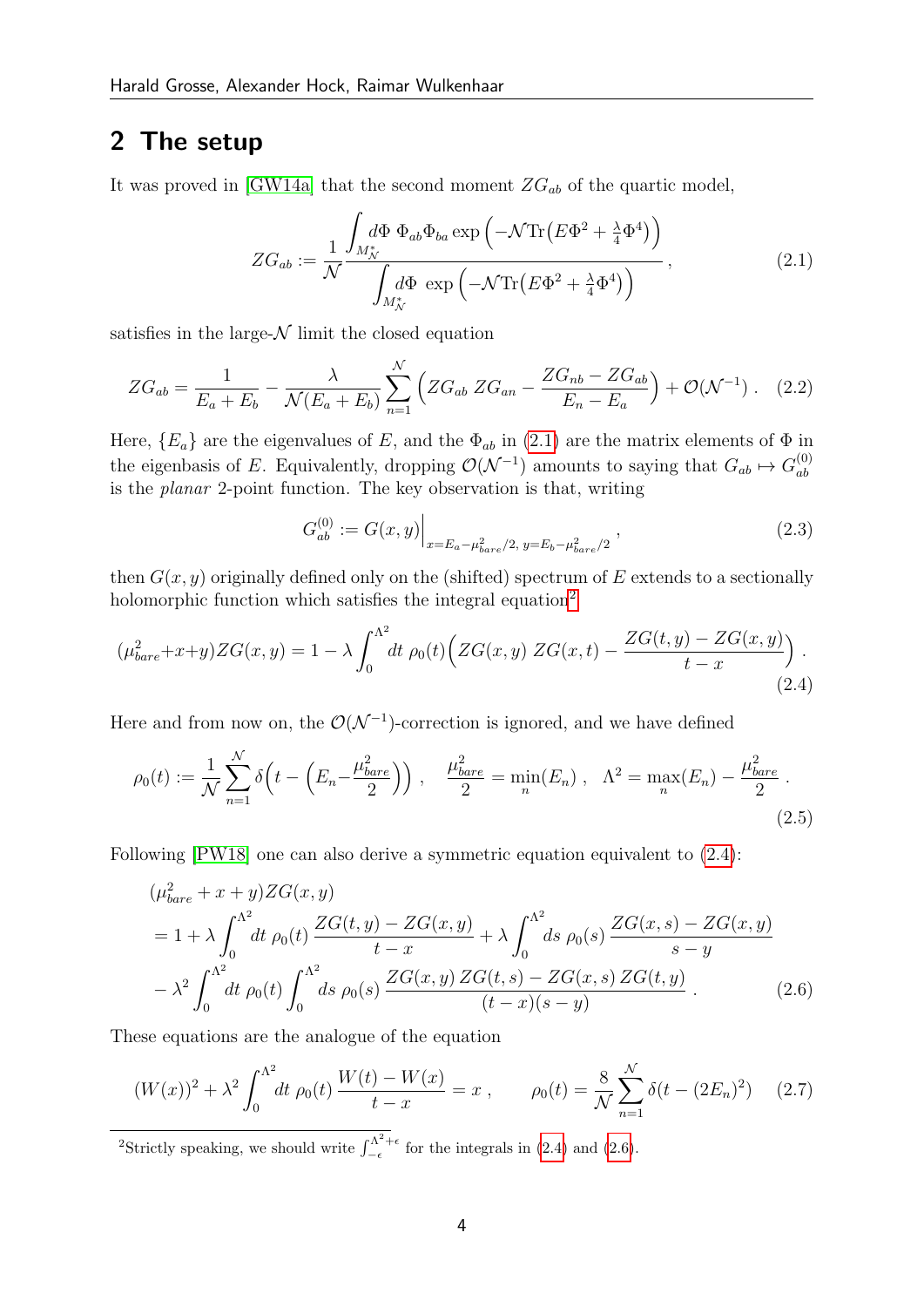in the Kontsevich model (in dimension  $D = 0$ ; generalised in [\[GSW17,](#page-25-0) [GSW18\]](#page-25-1) to  $D \in$  $\{2,4,6\}$ ). Its solution found by Makeenko and Semenoff [\[MS91\]](#page-26-2) was later understood as key ingredients of the spectral curve of topological recursion [\[EO07,](#page-25-4) [Eyn16\]](#page-25-5). The solution is universal in terms of an implicitly defined parameter c, which depends on  $E, \lambda$  and the dimension  $D \in \{0, 2, 4, 6\}$ :

<span id="page-4-1"></span>
$$
(-c)\left(\frac{2}{1+\sqrt{1+c}}\right)^{\delta_{D,2}+\delta_{D,4}} = \lambda^2 \int_{\sqrt{1+c}}^{\infty} \frac{\rho_c(y) dy}{y(\sqrt{1+c} + y)^{D/2}},
$$
\n
$$
\rho_c(y) = \frac{8}{\mathcal{N}} \sum_{n=1}^{\mathcal{N}} \delta(y - \sqrt{4E^2 + c}).
$$
\n(2.8)

This parameter c effectively deforms the initial matrix E to  $(E^2 + c/4)^{\frac{1}{2}}$  and thereby the measure  $\rho_0$  into an implicitly defined deformed measure  $\rho_c$ .

We will see that exactly the same is true for the quartic model. Employing the same complex analysis techniques as in [\[MS91\]](#page-26-2), we prove that equations [\(2.4\)](#page-3-3) or [\(2.6\)](#page-3-4) have a universal solution in terms of a deformation  $\rho_{\lambda}$  of the measure [\(2.5\)](#page-3-5).

In fact we solve the problem in a larger quantum field theoretical perspective. This refers to a limit  $\mathcal{N} \to \infty$  in which the matrix E becomes an unbounded operator on Hilbert space. For the Kontsevich model, the same quantum field theoretical extension was solved in [\[GSW17,](#page-25-0) [GSW18,](#page-25-1) [GHW19a\]](#page-25-2). Of course one can study a large- $\mathcal N$  limit in which  $E - \frac{\mu_{bare}^2}{2}$  is resized to keep a finite support  $[0, \Lambda^2]$  of the measure. We call this the dimension-0 case. It is only little more effort to solve the problem for two classes of unbounded operators E. Our strategy follows closely the usual renormalisation procedure in quantum field theory. This means that  $\mu_{bare}^2$  and possibly Z are carefully chosen functions of  $\Lambda^2$ , i.e. of the largest eigenvalue of E (see [\(2.5\)](#page-3-5)). As  $\mathcal{N} \to \infty$ , this largest eigenvalue also tends to  $\infty$  with a certain rate that encodes a dimension according to Weyl's law for the Laplacian:

<span id="page-4-0"></span>**Definition 2.1.** The spectral dimension of a spectral measure function  $\rho$  is defined by  $D_{spec}(\rho) := \inf\{p \ : \ \ \int_0^\infty$  $\frac{dt \rho(t)}{(t+1)^{p/2}}$  converges). The renormalisation procedure is classified by the number  $D = 2[\frac{1}{2}D_{spec}(\rho)] \in \{0, 2, 4, > 4\}$  as follows:

 $D=0$ : One can set  $Z, \mu_{bare}^2$  to any finite value, e.g.  $Z=1=\mu_{bare}^2$ .

- $D=2$ : One can set Z to any finite value (e.g.  $Z=1$ ), but  $\mu_{bare}^2(\Lambda)$  diverges with  $\Lambda^2$ . The asymptotic behaviour determines itself, but there remains a freedom parametrised by a finite parameter  $\mu^2 > 0$ .
- $D=4$ : The asymptotic behaviour of the divergent  $\mu_{bare}^2(\Lambda)$  and  $Z(\Lambda)$  for  $\Lambda \to \infty$  determines itself. There remains a freedom parametrised by a finite parameter  $\mu^2 > 0$ and a global finite factor multiplying  $G(x, y)$ . This irrelevant factor can be chosen to adjust  $G(0, 0) = 1$ .

 $D > 4$ : This case cannot be renormalised anymore.

We will determine a precise dependence  $\mu^2(\Lambda)$  in  $D \in \{2, 4\}$  and  $Z(\Lambda)$  in  $D = 4$  so that  $G(x, y)$  has a well-defined limit  $\mathcal{N} \to \infty$  (or  $\Lambda^2 \to \infty$ ).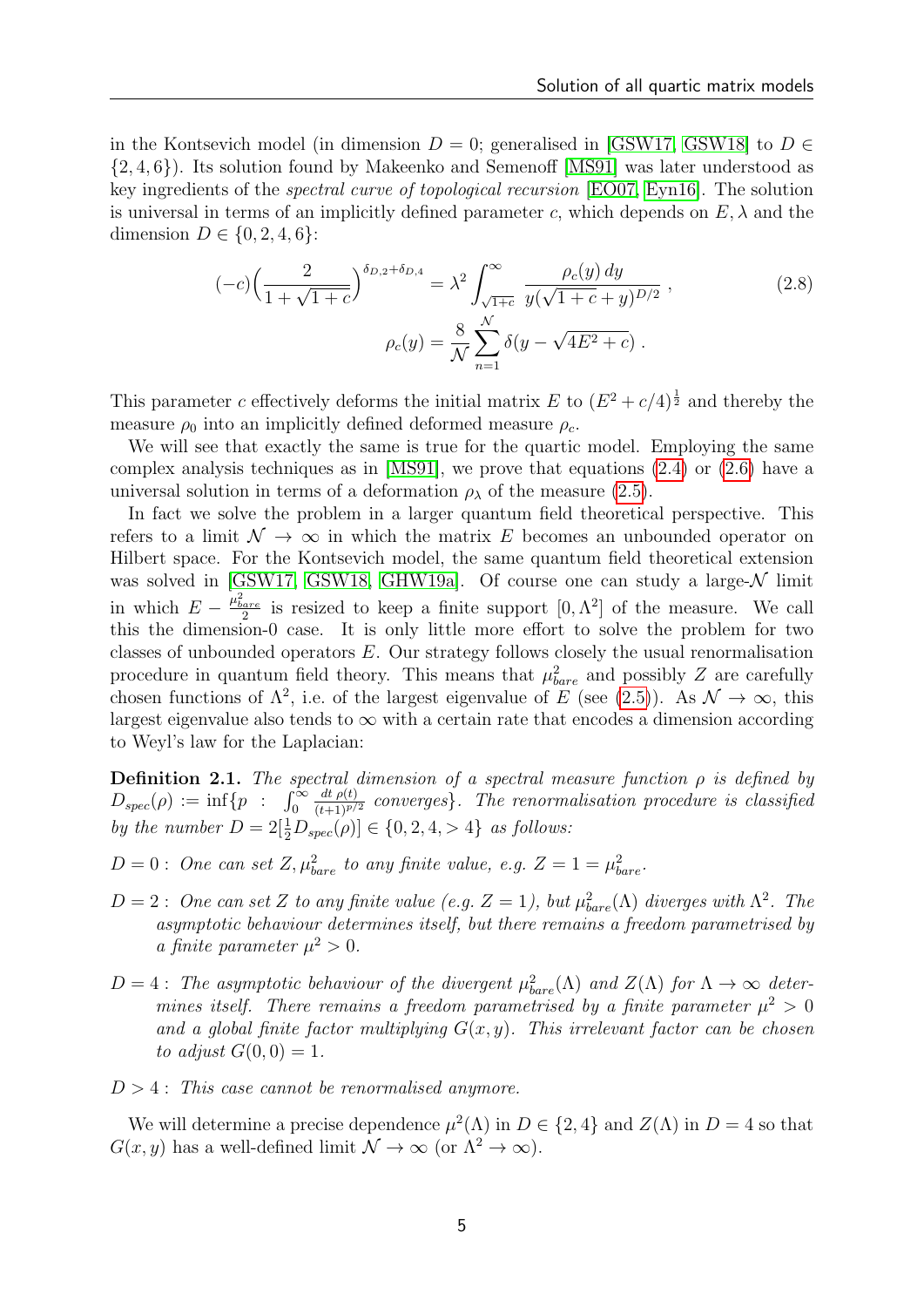We temporarily assume that the distributional measure  $\rho_0(t)$  can be approximated by a Hölder-continuous function. The final result will make perfect sense for  $\rho_0$  being a linear combination of Dirac measures; it is only that intermediate steps become more transparent if  $\rho_0 \in C^{0,\alpha}([0,\Lambda^2])$  is assumed. Using techniques for boundary values of sectionally holomorphic functions, explained in detail in [\[GW14a,](#page-25-7) [GW14b,](#page-26-4) [PW18\]](#page-26-3), one finds that a solution for  $G(a, b)$  at  $0 < a, b < \Lambda^2$  should be searched in the form

<span id="page-5-0"></span>
$$
ZG(a,b) = \frac{e^{\mathcal{H}_a^{\Lambda}[\tau_b(\bullet)]}\sin \tau_b(a)}{\lambda \pi \rho_0(a)} = \frac{e^{\mathcal{H}_b^{\Lambda}[\tau_a(\bullet)]}\sin \tau_a(b)}{\lambda \pi \rho_0(b)},
$$
\n(2.9)

where the angle function  $\tau_a:(0,\Lambda^2)\to[0,\pi]$  for  $\lambda>0$  and  $\tau_a:(0,\Lambda^2)\to[-\pi,0]$  for  $\lambda<0$ remains to be determined. Here,

$$
\mathcal{H}_a^{\Lambda}[f(\bullet)] := \frac{1}{\pi} \lim_{\epsilon \to 0} \int_{[0,\Lambda^2] \setminus [a-\epsilon,a+\epsilon]} \frac{dt \ f(t)}{t-a} = \lim_{\epsilon \to 0} \text{Re} \Big( \frac{1}{\pi} \int_0^{\Lambda^2} \frac{dt \ f(t)}{t-(a+\mathrm{i}\epsilon)} \Big) \tag{2.10}
$$

denotes the finite Hilbert transform. We go with the ansatz [\(2.9\)](#page-5-0) into [\(2.4\)](#page-3-3) at  $x = a + i\epsilon$ and  $y = b$ :

<span id="page-5-1"></span>
$$
\left(\mu_{bare}^2 + a + b + \lambda \pi \mathcal{H}_a^{\Lambda}[\rho_0(\bullet)] + \frac{1}{\pi} \int_0^{\Lambda^2} dt \ e^{\mathcal{H}_t^{\Lambda}[\tau_a(\bullet)]} \sin \tau_a(t) \right) ZG(a, b)
$$
  
= 1 + \mathcal{H}\_a^{\Lambda} [e^{\mathcal{H}\_\bullet^{\Lambda}[\tau\_b]} \sin \tau\_b(\bullet)]. \tag{2.11}

A Hölder-continuous function  $\tau : (0, \Lambda^2) \to [0, \pi]$  or  $\tau : (0, \Lambda^2) \to [-\pi, 0]$  satisfies

$$
\mathcal{H}_a^{\Lambda}[e^{\mathcal{H}_\bullet^{\Lambda}[\tau]} \sin \tau(\bullet)] = e^{\mathcal{H}_a^{\Lambda}[\tau]} \cos \tau(a) - 1 \ , \quad \int_0^{\Lambda^2} dt \ e^{\pm \mathcal{H}_t^{\Lambda}[\tau(\bullet)]} \sin \tau(t) = \int_0^{\Lambda^2} dt \ \tau(t) \ . \tag{2.12}
$$

The first identity appeared in [\[Tri57\]](#page-26-5), the second one was proved in [\[PW18\]](#page-26-3). Inserting both identities into [\(2.11\)](#page-5-1) gives with [\(2.9\)](#page-5-0) a consistency relation for the angle function:

$$
\tau_a(p) = \arctan\left(\frac{\lambda \pi \rho_0(p)}{\mu_{bare}^2 + a + p + \lambda \pi \mathcal{H}_p^{\Lambda}[\rho_0(\bullet)] + \frac{1}{\pi} \int_0^{\Lambda^2} dt \ \tau_p(t)}\right),\tag{2.13}
$$

where the arctan-branch in  $[0, \pi]$  is selected for  $\lambda > 0$  and the branch in  $[-\pi, 0]$  for  $\lambda < 0$ .

Equation [\(2.13\)](#page-5-2) was solved in [\[PW18\]](#page-26-3) for  $\rho_0(t) \equiv 1$ . The hard part was to guess a possible solution. This guess was achieved by an ansatz for  $\tau_a(p)$  as formal power series in  $\lambda$  and evaluation of the first coefficients by the HyperInt package [\[Pan15\]](#page-26-6). These first coefficients had a striking pattern so that the whole series could be conjectured and resummed via Lagrange inversion theorem  $\left[$ Lag70 $\right]$  and Bürmann formula  $\left[$ Bür99 $\right]$ . Since these are the main tools also in this paper, we recall:

**Theorem 2.2.** Let  $\phi(w)$  be analytic at  $w = 0$  with  $\phi(0) \neq 0$  and  $f(w) := \frac{w}{\phi(w)}$ . Then the inverse  $g(z)$  of  $f(w)$  with  $z = f(g(z))$  is analytic at  $z = 0$  and given by

<span id="page-5-3"></span><span id="page-5-2"></span>
$$
g(z) = \sum_{n=1}^{\infty} \frac{z^n}{n!} \frac{d^{n-1}}{dw^{n-1}} \Big|_{w=0} (\phi(w))^n .
$$
 (2.14)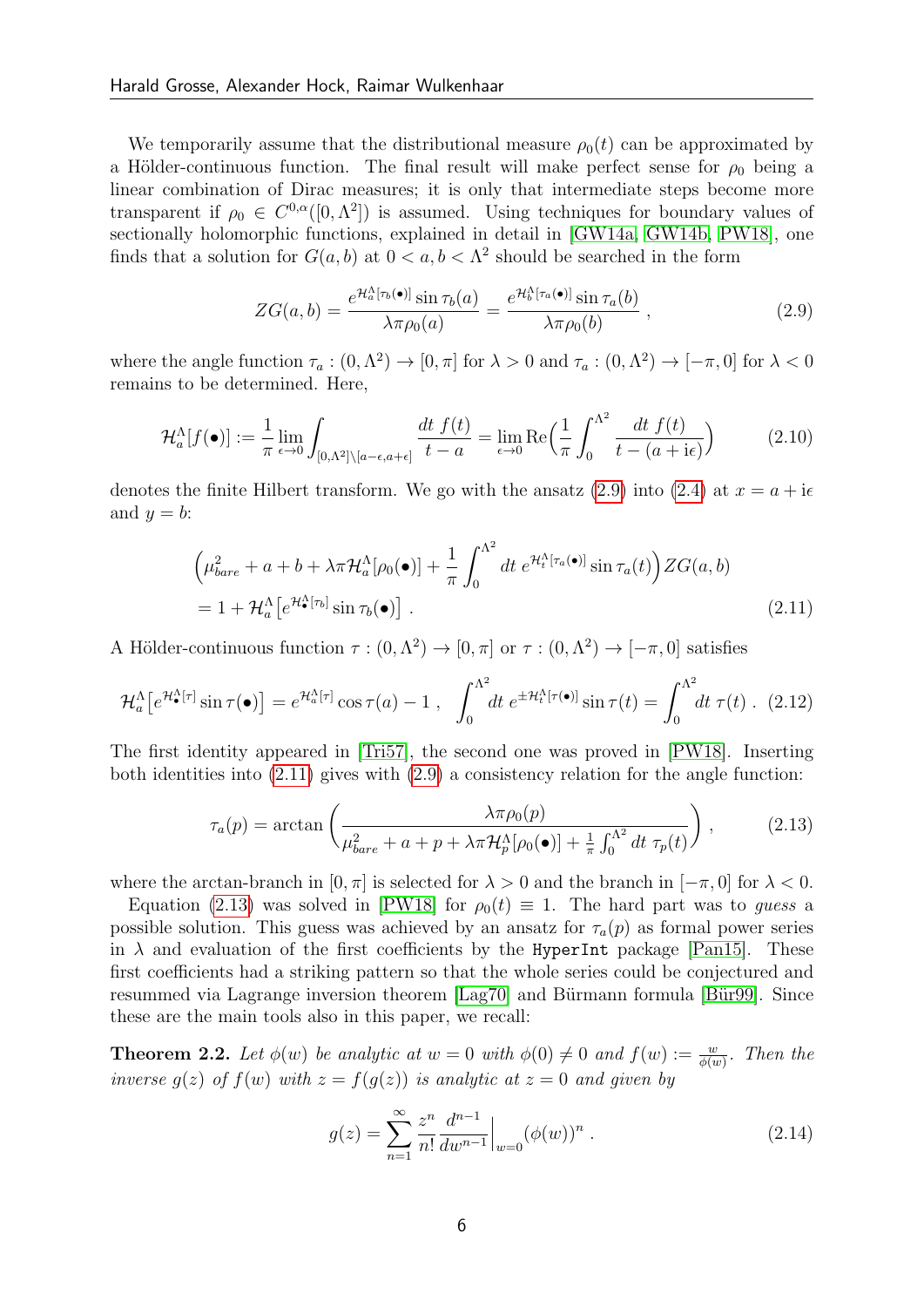More generally, if  $H(z)$  is an arbitrary analytic function with  $H(0) = 0$ , then

<span id="page-6-6"></span><span id="page-6-1"></span>
$$
H(g(z)) = \sum_{n=1}^{\infty} \frac{z^n}{n!} \frac{d^{n-1}}{dw^{n-1}} \Big|_{w=0} \left( H'(w) (\phi(w))^n \right). \tag{2.15}
$$

The solution of [\(2.13\)](#page-5-2) for  $\rho_0(x) \equiv 1$  and in the limit  $\Lambda \to \infty$  guessed in [\[PW18\]](#page-26-3) is

$$
\tau_a(p) = \text{Im}\log\left(a + I(p + i\epsilon)\right), \quad I(z) := \lambda W_0\left(\frac{1}{\lambda}e^{\frac{1+z}{\lambda}}\right) - \lambda \log\left(1 - W_0\left(\frac{1}{\lambda}e^{\frac{1+z}{\lambda}}\right)\right), \tag{2.16}
$$

where  $W_0$  is the principal branch of the Lambert function [\[CGH](#page-25-11)+96]. It was not so difficult to verify that [\(2.16\)](#page-6-1) satisfies [\(2.13\)](#page-5-2) for  $\mu_{bare}^2 = 1 - 2\lambda \log(1 + \Lambda^2)$ .

## <span id="page-6-0"></span>3 Solution of the angle function

In this paper we succeed in solving [\(2.13\)](#page-5-2) for any Hölder-continuous  $\rho_0$  of dimension  $\leq 4$ . Again the difficulty was to guess the solution; verifying it is a straightforward exercise in complex analysis. The main step is to deform the measure function. We first introduce structures for a fictitious measure  $\rho_c$ ; later  $\rho_c$  will be particularly chosen.

<span id="page-6-2"></span>**Definition 3.1.** Let  $\rho_c$  be a Hölder-continuous function on some interval  $[\nu_D, \Lambda_D^2]$ . For  $\mu^2 = \mu_{bare}^2$  in  $D = 0$ , and  $\mu^2 > \min(0, -\nu_D)$  a free parameter in  $D \in \{2, 4\}$ , define functions  $h_{00} \equiv h_0, h_{02}, h_{04}, h_2, h_4$  on  $\mathbb{C} \setminus [\nu_D, \Lambda_D^2]$  by

$$
h_{0D}(z) := \int_{\nu_D}^{\Lambda_D^2} \frac{dt \, \rho_c(t)}{t - z} , \qquad h_0(z) := h_{00}(z) ,
$$
\n
$$
h_2(z) := h_{02}(z) - h_{02}(-\mu^2) = (z + \mu^2) \int_{\nu_2}^{\Lambda_2^2} \frac{dt \, \rho_c(t)}{(t + \mu^2)(t - z)} ,
$$
\n
$$
h_4(z) := h_{04}(z) - h_{04}(-\mu^2) - (z + \mu^2) h'_{04}(-\mu^2) = (z + \mu^2)^2 \int_{\nu_4}^{\Lambda_4^2} \frac{dt \, \rho_c(t)}{(t + \mu^2)^2 (t - z)} .
$$
\n(3.1)

<span id="page-6-5"></span>**Definition 3.2.** For  $\lambda \in \mathbb{C}$  and  $h_D$  as given in Definition [3.1,](#page-6-2) we introduce functions  $J_D$ on  $\mathbb{C} \setminus [-\mu^2 - \Lambda_D^2, -\mu^2 - \nu_D]$  by

$$
J_D(z) := z - \lambda h_D(-\mu^2 - z) \equiv z - \lambda (-z)^{\frac{D}{2}} \int_{\nu_D}^{\Lambda_D^2} \frac{dt \ \rho_c(t)}{(t + \mu^2)^{\frac{D}{2}} (t + \mu^2 + z)} \ . \tag{3.2}
$$

The limits  $\lim_{\Lambda_D^2 \to \infty} h_D(z)$  and  $\lim_{\Lambda_D^2 \to \infty} J_D(z)$  exist for  $\rho_c$  of dimension D according to Definition [2.1.](#page-4-0) We have

<span id="page-6-4"></span>
$$
D \in \{0, 2\} \quad \Rightarrow \quad J'_D(z) = 1 + \lambda h'_{0D}(-\mu^2 - z) \tag{3.3}
$$

which is uniformly positive on  $\mathbb{R}_+$  for real  $\lambda > -(h'_{0D}(-\mu^2))^{-1}$  in  $D \in \{0, 2\}$ . In contrast,

<span id="page-6-3"></span>
$$
J_4'(z) = 1 - \lambda h_{04}'(-\mu^2) + \lambda h_{04}'(-\mu^2 - z) , \qquad (3.4)
$$

which is uniformly positive in the opposite region of real  $\lambda < (h'_{04}(-\mu^2))^{-1}$ .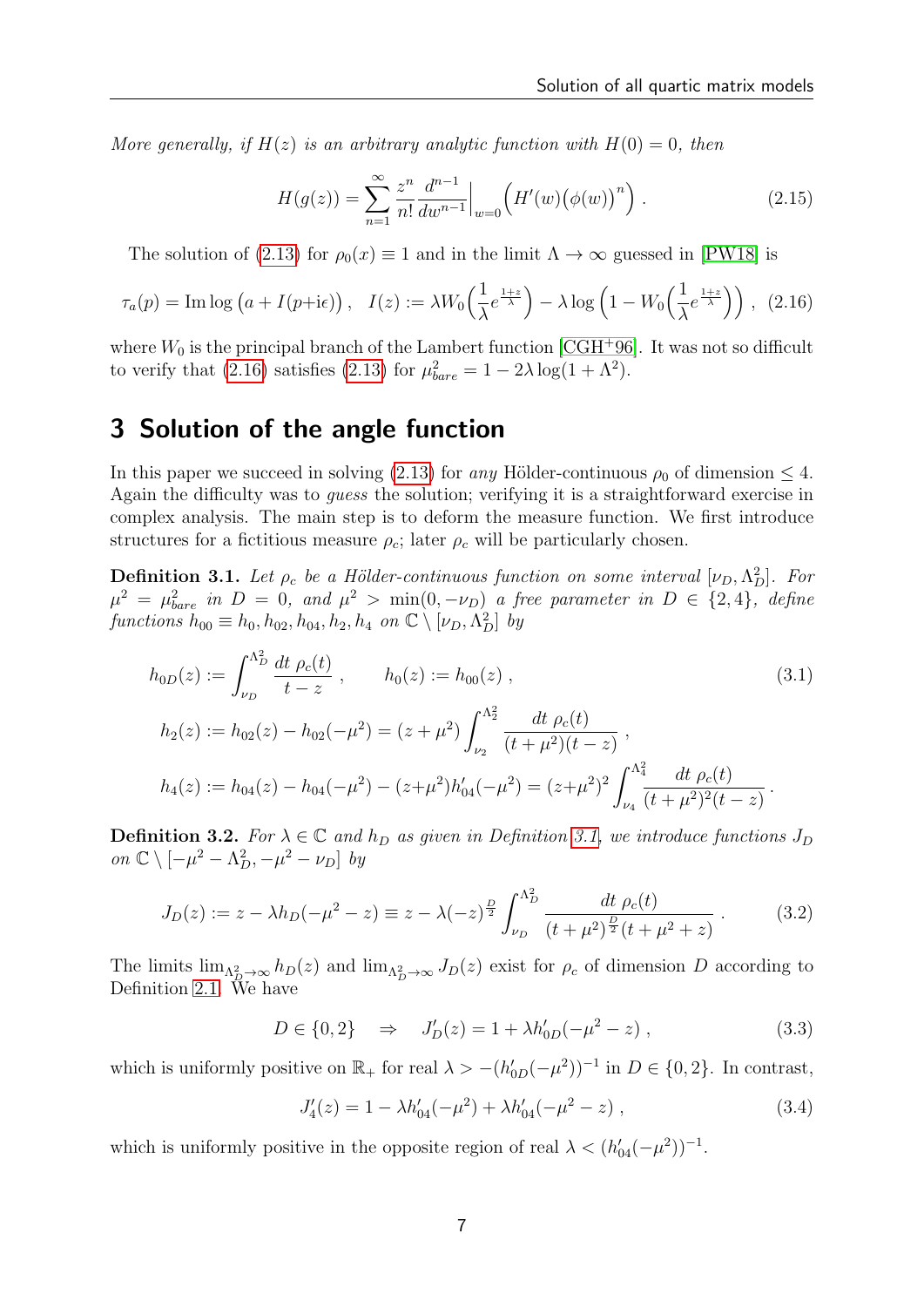<span id="page-7-1"></span>**Lemma 3.3.** Let  $|\lambda| < \left(\int_{\nu_D}^{\Lambda_D^2} dt \frac{\rho_c(t)}{(t+\mu^2/2)^2} + \delta_{D,4} \int_{\nu_D}^{\Lambda_D^2} dt \frac{\rho_c(t)}{(t+\mu^2)^2}\right)^{-1}$ . Then:

- 1.  $J_D$  is a biholomorphic map from a right half plane  $R_\mu := \{z \in \mathbb{C} : \text{Re}(z) > -\frac{\mu^2}{2}\}$  $rac{1}{2}$ onto a domain  $U_D \subset \mathbb{C}$ . For  $\lambda$  real,  $U_D$  contains  $[J_D(\nu_D), \infty)$ .
- 2. For  $\lambda$  real, Im( $J_D(z)$ ) and Im(z) have the same sign for every  $z \in R_\mu$ .

*Proof.* 1. We show that  $J_D$  is injective on  $R_\mu$ . Any two points  $z_0 \neq z_1 \in R_\mu$  can be connected by a straight line  $[0, 1] \ni s \mapsto c(s) = z_0 + (z_1 - z_0)s \in R_\mu$ . Then for  $D \in \{0, 2\}$ 

$$
\left| J_D(z_1) - J_D(z_0) \right| = \left| z_1 - z_0 \right| \left| 1 + \lambda \int_0^1 ds \int_{\nu_D}^{\Lambda_D^2} \frac{dt \, \rho_c(t)}{(t + \mu^2 + c(s))^2} \right|
$$
  
 
$$
\geq \left| z_1 - z_0 \right| \left( 1 - \sup_{s \in [0,1]} |\lambda| \int_{\nu_D}^{\Lambda_D^2} \frac{dt \, \rho_c(t)}{|t + \mu^2 + c(s)|^2} \right) > 0 . \tag{3.5}
$$

For  $D=4$  we have

$$
\left|J_4(z_1) - J_4(z_0)\right|
$$
  
=  $|z_1 - z_0||1 - \lambda h'_{04}(-\mu^2)||1 + \frac{\lambda}{1 - \lambda h'_{04}(-\mu^2)} \int_0^1 ds \int_{\nu_4}^{\Lambda_4^2} \frac{dt \ \rho_c(t)}{(t + \mu^2 + c(s))^2} \Big|$  (3.6)

which under the adapted condition leads to the same conclusion  $|J_4(z_1) - J_4(z_0)| > 0$ .

It follows from basic properties of holomorphic functions that  $J_D$  is, as holomorphic and injective function, even a biholomorphic map  $J_D : R_\mu \to U_D := J_D(R_\mu)$ .

2. For  $\lambda$  real we have

$$
\operatorname{Im}(J_D(x+iy)) = y \left\{ (1 - \lambda h'_{04}(-\mu^2))^{\delta_{D,4}} + \lambda \int_{\nu_D}^{\Lambda_D^2} \frac{dt \; \rho_c(t)}{(t + \mu^2 + x)^2 + y^2} \right\}.
$$
 (3.7)

The term in  $\{\}$  is strictly positive by the same reasoning as above.  $\Box$ 

We can now define the ' $\lambda$ -deformed' measure:

**Definition 3.4.** Given  $\lambda \in \mathbb{R}$ ,  $\mu^2 > 0$  and a Hölder-continuous function  $\rho_0 : [0, \Lambda^2] \to \mathbb{R}_+$ of dimension D according to Definition [2.1.](#page-4-0) Then a function  $\rho_{\lambda}$  on  $[\nu_D, \Lambda_D^2]$  is implicitly defined by the equations

<span id="page-7-0"></span>
$$
\rho_0(t) =: \rho_\lambda(J_D^{-1}(t)) \quad \Leftrightarrow \quad \rho_\lambda(x) = \rho_0(J_D(x)),
$$
\n
$$
\Lambda_D^2 := J_D^{-1}(\Lambda^2), \qquad \nu_D := J_D^{-1}(0),
$$
\n(3.8)

where  $h_D$  in  $J_D$  is defined via [\(3.2\)](#page-6-3) and [\(3.1\)](#page-6-4) by the same function  $\rho_c \mapsto \rho_{\lambda}$ .

Remark 3.5. The deformation from  $\rho_0$  to  $\rho_{\lambda}$  is the analogue of the deformation from E to  $E_c := \sqrt{E^2 + \frac{1}{4}}$  $\frac{1}{4}c(\lambda)$  in the Kontsevich model. There the deformation parameter  $c(\lambda)$ is implicitly defined via [\(2.8\)](#page-4-1). Neither that equation nor [\(3.8\)](#page-7-0) in the quartic model can in general be solved in terms of 'known' functions.

The converse problems are easy: In the Kontsevich model, choose E together with some parameter c and take  $\lambda(c)$  according to [\(2.8\)](#page-4-1). In the quartic model, start with  $\rho_c(x)$ , read off  $\rho(J_D(x))$  and reconstruct the deformed matrix  $E_c$  in the partition function via [\(2.5\)](#page-3-5).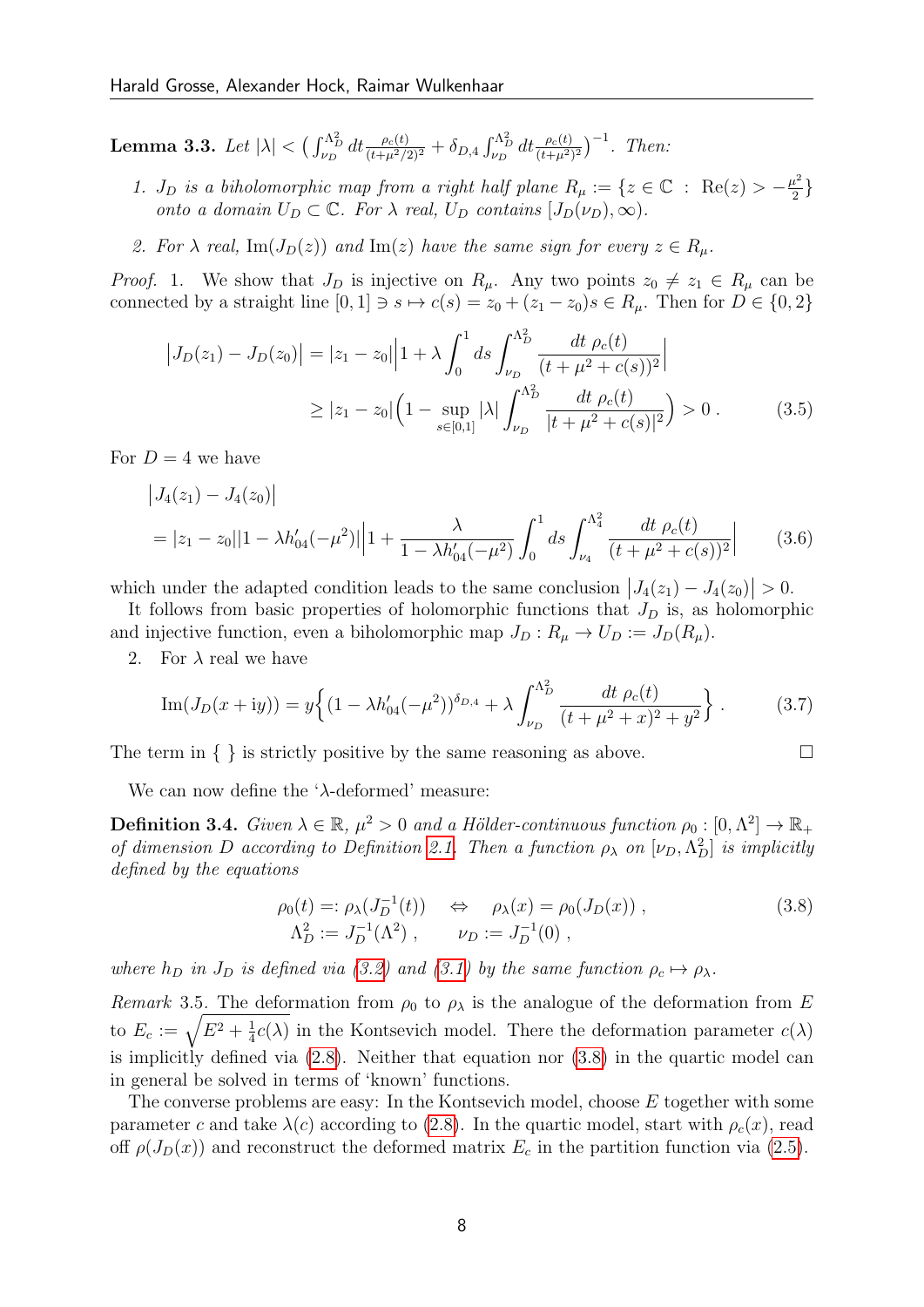<span id="page-8-1"></span>**Definition 3.6.** Given  $\lambda \in \mathbb{R}$ ,  $\mu^2 > 0$  and a Hölder-continuous function  $\rho_0 : [0, \Lambda^2] \to \mathbb{R}_+$ of dimension  $D \in \{0, 2, 4\}$  according to Definition [2.1.](#page-4-0) Let  $\rho_{\lambda}$  be its associated deformed measure according to Definition [3.4,](#page-7-0) and let  $\lambda$  satisfy the requirements of Lemma [3.3](#page-7-1) so that  $J_D: R_\mu \to U_D$  is biholomorphic. Then a holomorphic function  $I_D: U_D \setminus [0, \Lambda^2] \ni$  $w \mapsto I_D(w) \in \mathbb{C}$  is defined by

$$
I_D(w) := -J_D(-\mu^2 - J_D^{-1}(w)) = \mu^2 + J_D^{-1}(w) + \lambda h_D(J_D^{-1}(w)), \qquad (3.9)
$$

where  $\mu$  in [\(3.9\)](#page-8-0) and in Definition [3.2](#page-6-5) are the same and  $J_D$ ,  $h_D$  are defined with the deformed measure  $\rho_c \mapsto \rho_{\lambda}$ .

<span id="page-8-4"></span>**Theorem 3.7.** Let  $\rho_0 : [0, \Lambda^2] \to \mathbb{R}_+$  be a Hölder-continuous measure of dimension  $D \in \{0, 2, 4\}$  and  $\rho_{\lambda}$  its deformation according to Definition [3.4](#page-7-0) for a real coupling constant  $\lambda$  with  $|\lambda|$  <  $\left(\int_{\nu_D}^{\Lambda_D^2} dt \frac{\rho_{\lambda}(t)}{(t+\mu^2/2)^2} + \delta_{D,4} \int_{\nu_D}^{\Lambda_D^2} dt \frac{\rho_{\lambda}(t)}{(t+\mu^2)^2}\right)^{-1}$ . Then the consistency equation [\(2.13\)](#page-5-2) for the angle function is solved by

<span id="page-8-5"></span><span id="page-8-2"></span><span id="page-8-0"></span>
$$
\tau_a(p) = \lim_{\epsilon \to 0} \text{Im} \big( \log(a + I_D(p + i\epsilon)) \big) , \qquad (3.10)
$$

with  $I_D$  given by Definition [3.6,](#page-8-1) provided that the following relations between  $\mu_{bare}$  and  $\mu$ are arranged:  $\mu_{bare}^2 = \mu^2$  for  $D = 0$  and

$$
D = 2: \quad \mu_{bare}^2 = \mu^2 - 2\lambda h_{02}(-\mu^2) ,
$$
  
\n
$$
D = 4: \quad \mu_{bare}^2 = \mu^2 (1 - \lambda h'_{04}(-\mu^2)) - 2\lambda h_{04}(-\mu^2) .
$$
\n(3.11)

*Proof.* Assume [\(3.10\)](#page-8-2). Then for the given range of  $\lambda$  we have for  $0 < p < \Lambda^2$ 

$$
\tau_a(p) = \lim_{\epsilon \to 0} \arctan\left(\frac{\text{Im}(a + I_D(p + i\epsilon))}{\text{Re}(a + I_D(p + i\epsilon))}\right) = \arctan\left(\frac{\text{lim}_{\epsilon \to 0} \lambda \text{Im}(h_D(J_D^{-1}(p + i\epsilon)))}{\text{lim}_{\epsilon \to 0} \text{Re}(a + I_D(p + i\epsilon))}\right)
$$

$$
= \arctan\left(\frac{\lambda \pi \rho_\lambda(J_D^{-1}(p))}{\text{lim}_{\epsilon \to 0} \text{Re}(a + I_D(p + i\epsilon))}\right)
$$

$$
= \arctan\left(\frac{\lambda \pi \rho_0(p)}{\text{lim}_{\epsilon \to 0} \text{Re}(a + I_D(p + i\epsilon))}\right),
$$
(3.12)

where 2. of Lemma [3.3,](#page-7-1) the definition of  $h_D$  and the defining relation [\(3.8\)](#page-7-0) between  $\rho_0$ and  $\rho_{\lambda}$  have been used. The arctan ranges in [0,  $\pi$ ] for  $\lambda > 0$  and in [ $-\pi$ , 0] for  $\lambda < 0$ . Comparison with [\(2.13\)](#page-5-2) shows (after renaming variables) that we have to prove

<span id="page-8-3"></span>
$$
\lim_{\epsilon \to 0} \text{Re}(I_D(a + i\epsilon)) = \mu_{bare}^2 + a + \lambda \pi \mathcal{H}_a^{\Lambda}[\rho_0(\bullet)] + \frac{1}{\pi} \int_0^{\Lambda^2} dp \,\,\tau_a(p) \,. \tag{3.13}
$$

We evaluate the integral over  $\tau_a$ . For  $p > \Lambda^2$  we have  $J_D^{-1}(p) > \Lambda_D^2$  and consequently  $\text{Im}(h_D(J_D^{-1}(p+i\epsilon))) = 0$ . This implies

$$
\frac{1}{\pi} \int_0^{\Lambda^2} dp \,\tau_a(p) = \lim_{\epsilon \to 0} \frac{1}{\pi} \int_0^\infty dp \,\operatorname{Im} \log(a + I_D(p + i\epsilon))
$$
\n
$$
= \lim_{\epsilon \to 0} \frac{1}{2\pi i} \int_{J_D(\gamma_\epsilon)} dw \,\log(a + I_D(w)) = \lim_{\epsilon \to 0} T_D^\epsilon(a) ,
$$
\nwhere 
$$
T_D^\epsilon(a) := \frac{1}{2\pi i} \int_{J_D(\gamma_\epsilon)} dw \,\log\left(\frac{a + I_D(w)}{a + \kappa_D + (J_D^{-1}(w) + \mu^2)/c_D}\right) .
$$
\n(3.14)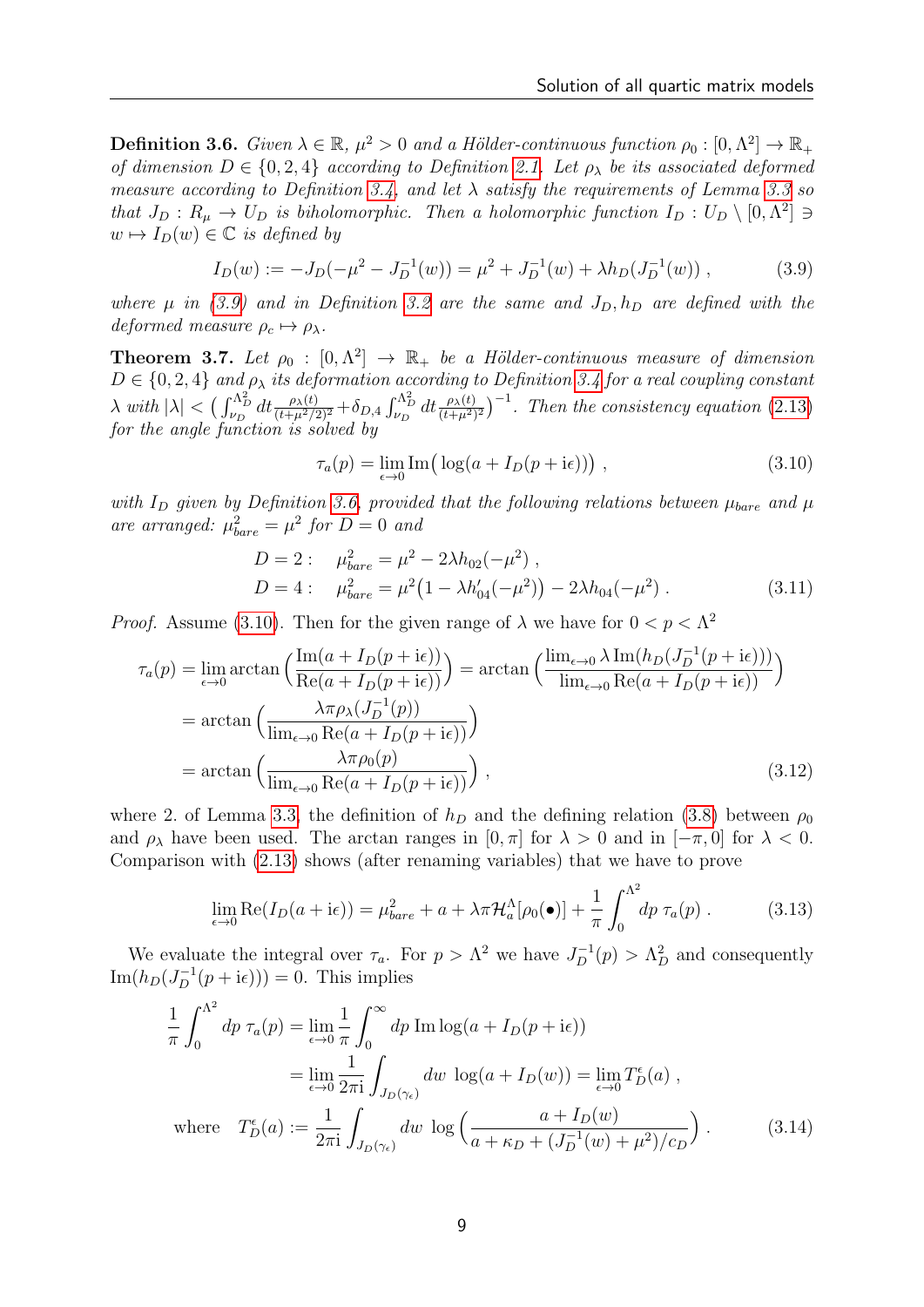In the second line, the contour  $\gamma_{\epsilon}$  encircles  $[\nu_D, \infty)$  clockwise at distance  $\epsilon$ , i.e. it goes straight from  $+\infty - i\epsilon$  to  $\nu_D - i\epsilon$ , in a left half circle to  $\nu_D + i\epsilon$  and straight again to  $+\infty+i\epsilon$ . The denominator included in  $T_D^{\epsilon}(a)$  is holomorphic in  $U_D$  and does not contribute for  $\epsilon \to 0$ . The constants  $c_D$  and  $\kappa_D$  are chosen as  $c_2 = c_0 = 1$ ,  $\kappa_0 = 0$  and

<span id="page-9-3"></span><span id="page-9-0"></span>
$$
c_4 = \frac{1}{1 - \lambda h'_{04}(-\mu^2)}, \qquad \kappa_D = -\lambda h_{0D}(-\mu^2) \quad \text{for } D \in \{2, 4\} \,. \tag{3.15}
$$

We insert [\(3.9\)](#page-8-0) and transform to  $w = J(z)$ :

$$
T_D^{\epsilon}(a) = \frac{1}{2\pi i} \int_{\gamma_{\epsilon}} dz J'_D(z) \log \left( \frac{a + \mu^2 + z + \lambda h_D(z)}{a + \kappa_D + (z + \mu^2)/c_D} \right)
$$
  
= 
$$
\frac{1}{2\pi i c_D} \int_{\gamma_{\epsilon}} dz \left( 1 + \lambda c_D h'_{0D}(-\mu^2 - z) \right) \log \left( 1 + \frac{\lambda c_D h_{0D}(z)}{c_D(a + \kappa_D) + z + \mu^2} \right).
$$
 (3.16)

The function  $h_D$  in [\(3.16\)](#page-9-0) is defined with the  $\lambda$ -deformed measure  $\rho_{\lambda}$ . We will now

- rename  $\rho_{\lambda}$  to  $\rho_c$  and the given coupling constant  $\lambda$  to  $\lambda_c \in \mathbb{R}$ ,
- consider a general complex  $\lambda \in \mathbb{C}$  (i.e.  $h_{0D}$  will be taken as in [\(3.1\)](#page-6-4) without any relation between  $\rho_c$  and  $\lambda$ ),
- take  $\epsilon$  a fixed positive number.

In this setting, z in [\(3.16\)](#page-9-0) keeps distance  $\epsilon$  from  $[\nu_D,\infty)$  so that (3.16) becomes a holomorphic function of  $\lambda$  in a sufficiently small open ball around the origin. We choose its radius so small that the logarithm admits a uniformly convergent power series expansion on  $\gamma_{\epsilon}$ . Hence, integral and series commute:

$$
T_D^{\epsilon}(a) = -\sum_{n=1}^{\infty} \frac{(-\lambda c_D)^n}{nc_D} \frac{1}{2\pi i} \int_{\gamma_{\epsilon}} dz \left(1 + \lambda c_D h'_{0D}(-\mu^2 - z)\right) \frac{\left(h_{0D}(z)\right)^n}{\left(c_D(a + \kappa_D) + z + \mu^2\right)^n} \,. \tag{3.17}
$$

Since  $h_{0D}(z) \propto z^{-1}$  for  $|z| \to \infty$ , we can close  $\gamma_{\epsilon}$  by a large circle to a closed contour  $\bar{\gamma}_{\epsilon}$ which avoids  $[\nu_D,\infty)$ .

We first evaluate the part without  $h'_{0D}$  (and the global factor  $c_D^{-1}$ ) by the residue theorem. Since  $h_{0D}(z)$  is holomorphic in  $\mathbb{C} \setminus [\nu_D, \infty)$ , only the pole of order n at  $z = -c_D(a + \kappa_D) - \mu^2$  contributes:

<span id="page-9-2"></span>
$$
K_D^{\epsilon}(a) := -\sum_{n=1}^{\infty} \frac{(-\lambda c_D)^n}{n} \frac{1}{2\pi i} \int_{\bar{\gamma}_{\epsilon}} dz \, \frac{\left(h_{0D}(z)\right)^n}{\left(c_D(a+\kappa_D)+z+\mu^2\right)^n}
$$
  
= 
$$
-\sum_{n=1}^{\infty} \frac{(-\lambda c_D)^n}{n!} \frac{d^{n-1}}{dw^{n-1}} \Big|_{w=0} \left(h_{0D}(w-c_D(a+\kappa_D)-\mu^2)\right)^n.
$$
 (3.18)

Setting  $\phi(w) = h_{0D}(w - c_D(a + \kappa_D) - \mu^2)$ , the Lagrange inversion formula [\(2.14\)](#page-5-3) shows that  $w = -K_D^{\epsilon}(a)$  is the inverse solution of the equation  $-\lambda c_D = f(-K_D^{\epsilon}(a))$ , where  $f(w) = \frac{w}{\phi(w)}$ . This means

<span id="page-9-1"></span>
$$
\lambda c_D h_{0D} \big( -K_D^{\epsilon}(a) - c_D(a + \kappa_D) - \mu^2 \big) = K_D^{\epsilon}(a) \ . \tag{3.19}
$$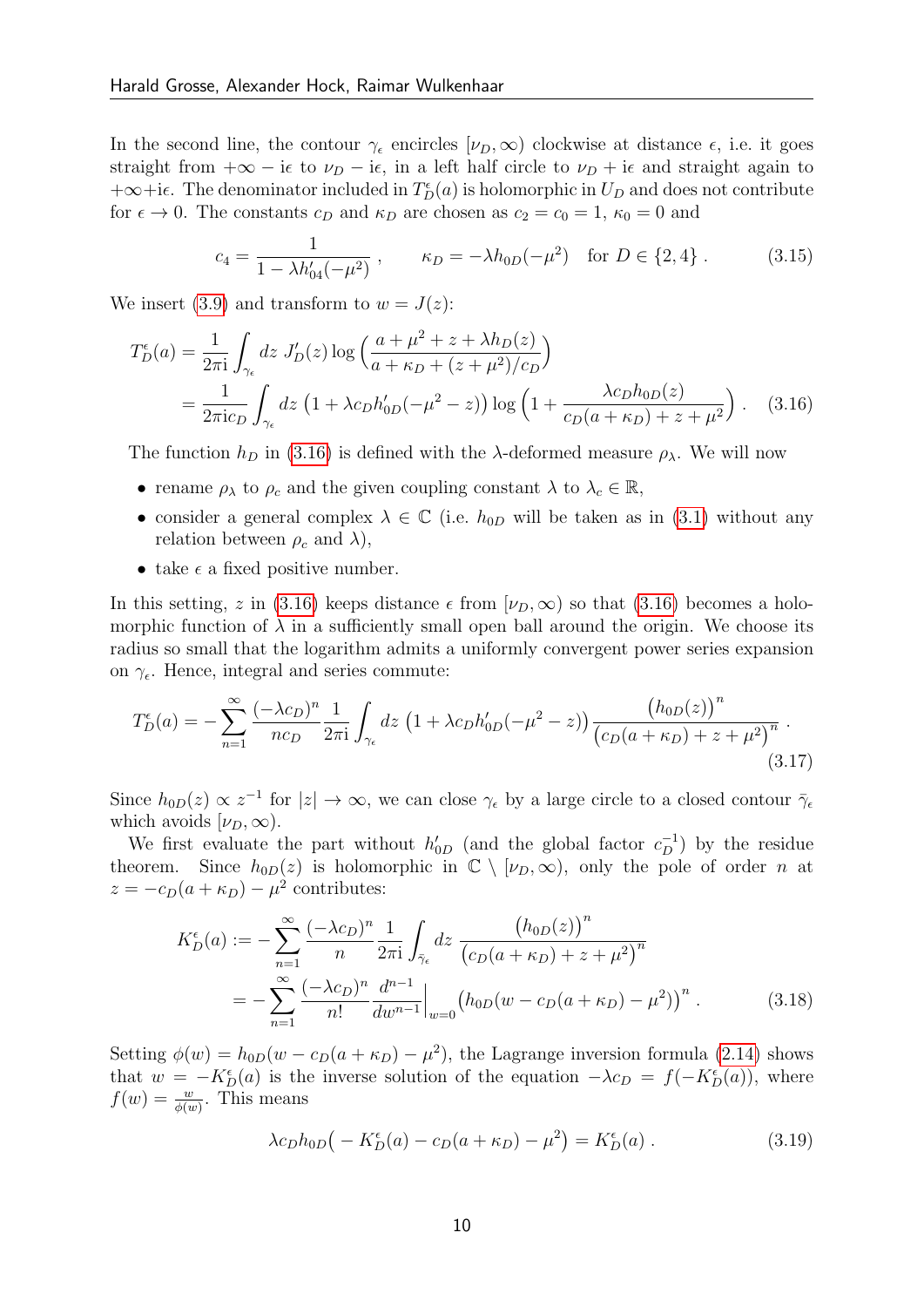Introducing  $z(a) := K_D^{\epsilon}(a) + c_D(a + \kappa_D)$ , equation [\(3.19\)](#page-9-1) becomes

<span id="page-10-0"></span>
$$
z(a) - \lambda c_D h_{0D}(-\mu^2 - z(a)) = c_D(a + \kappa_D).
$$
 (3.20)

Comparing with Definition [3.2,](#page-6-5) equation [\(3.20\)](#page-10-0) boils down for any  $D \in \{0, 2, 4\}$  to  $a =$  $J_D(z(a))$ . But  $a \in [0, \Lambda^2] \subset U_D$  so that we can invert to  $z(a) = J_D^{-1}(a)$ . In summary, we have proved a useful perturbative formula for  $J_D^{-1}$ :

**Lemma 3.8.** For any  $a \in [0, \Lambda^2]$  and  $\lambda$  satisfying the assumptions of Lemma [3.3,](#page-7-1) the inverse function of  $J_D$  defined in [\(3.2\)](#page-6-3) admits a convergent representation

$$
J_D^{-1}(a) = c_D(a + \kappa_D) - \sum_{n=1}^{\infty} \frac{(-\lambda c_D)^n}{n!} \frac{d^{n-1}}{dw^{n-1}} \Big|_{w=0} \left( h_{0D}(w - c_D(a + \kappa_D) - \mu^2) \right)^n. \tag{3.21}
$$

We continue with [\(3.17\)](#page-9-2). We insert [\(3.1\)](#page-6-4) for  $h'_{0D}$  and change the integration order:

$$
T_D^{\epsilon}(a) = -(a + \kappa_D) + \frac{1}{c_D} J_D^{-1}(a)
$$
\n
$$
+ \lambda \int_{\nu_D}^{\Lambda_D^2} dt \, \rho_c(t) \frac{d}{dt} \left( \frac{1}{2\pi i} \int_{\bar{\gamma}_{\epsilon}} \frac{dz}{t + \mu^2 + z} \sum_{n=1}^{\infty} \frac{(-\lambda c_D)^n}{n} \frac{\left( h_{0D}(z) \right)^n}{\left( c_D(a + \kappa_D) + z + \mu^2 \right)^n} \right).
$$
\n(3.22)

We first look at generic points  $t \neq c_D(a + \kappa_D)$ . This is no restriction because for Höldercontinuous  $\rho_c$ , ordinary and improper integral (the point  $t = c_D(a + \kappa_D)$  removed) agree. The residue theorem picks up the simple pole at  $z = -\mu^2 - t$ , for which we resum the series to the logarithm, and the pole of order n at  $z = -c_D(a + \kappa_D) - \mu^2$ :

<span id="page-10-1"></span>
$$
T_D^{\epsilon}(a) = -a - \kappa_D + \frac{J_D^{-1}(a)}{c_D} - \lambda \int_{\nu_D}^{\Lambda_D^2} dt \, \rho_c(t) \frac{d}{dt} \log \left( 1 + \frac{\lambda c_D h_{0D}(-t - \mu^2)}{c_D(a + \kappa_D) - t} \right) \tag{3.23}
$$

$$
+ \lambda \int_{\nu_D}^{\Lambda_D^2} dt \, \rho_c(t) \frac{d}{dt} \left\{ \sum_{n=1}^{\infty} \frac{(-\lambda c_D)^n}{n!} \frac{d^{n-1}}{dw^{n-1}} \Big|_{w=0} \left( H'_{t,a}(w) \left( h_{0D}(w - \mu^2 - c_D(a + \kappa_D)) \right)^n \right) \right\},
$$

where  $H_{t,a}(w) := \log \frac{w+t-c_D(a+\kappa_D)}{t-c_D(a+\kappa_D)}$ . The original dependence on  $\epsilon$  dropped out. The Bürmann formula [\(2.15\)](#page-6-6) identifies the term in { } of the last line of [\(3.23\)](#page-10-1) as  $H_{t,a}(-K_D^{\epsilon}(a))$ :

<span id="page-10-2"></span>
$$
T_D^{\epsilon}(a) = -a - \kappa_D + \frac{J_D^{-1}(a)}{c_D} + \lambda \int_{\nu_D}^{\Lambda_D^2} dt \, \rho_c(t) \frac{d}{dt} \log \left( \frac{t - K_D^{\epsilon}(a) - c_D(a + \kappa_D)}{t - c_D(a + \kappa_D) - \lambda c_D h_{0D}(-t - \mu^2)} \right)
$$
  
= 
$$
-a - \kappa_D + \frac{J_D^{-1}(a)}{c_D} + \lambda \int_{\nu_D}^{\Lambda_D^2} dt \, \rho_c(t) \frac{d}{dt} \log \left( \frac{t - J_D^{-1}(a)}{J_D(t) - a} \right). \tag{3.24}
$$

We have used  $K_D^{\epsilon}(a) + c_D(a + \kappa_D) = J_D^{-1}(a)$  and rearranged the denominator with [\(3.2\)](#page-6-3) to  $J_D(t) - a$ .

We stress that [\(3.24\)](#page-10-2) is proved for complex  $\lambda$  in a ball about the origin of small radius determined by  $\epsilon$ . The identity theorem for holomorphic functions allows us to enlarge the domain of  $\lambda$  on both sides back to the original domain of the Theorem. This includes the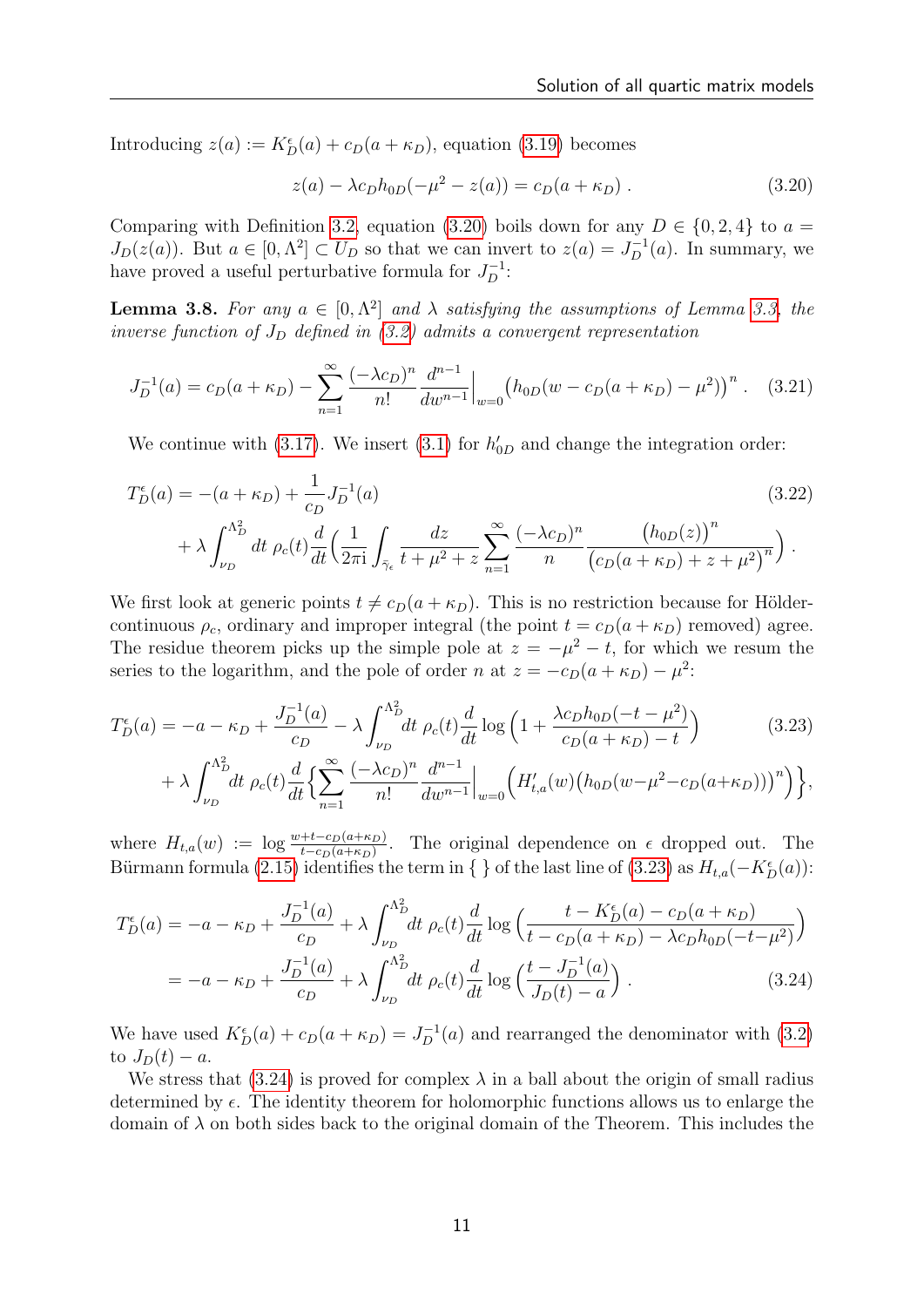original real value  $\lambda = \lambda_c$  we started with, where  $\rho_c = \rho_\lambda$  on the rhs and  $\lim_{\epsilon \to 0} T_D^{\epsilon}(a) =$ 1  $\frac{1}{\pi} \int_0^{\Lambda^2} dp \tau_a(p)$  on the lhs. Therefore, for the original real  $\lambda$ ,

<span id="page-11-1"></span>
$$
\frac{1}{\pi} \int_0^{\Lambda^2} dp \,\tau_a(p) = -a - \kappa_D + \frac{J_D^{-1}(a)}{c_D} + \lambda \int_{\nu_D}^{\Lambda_D^2} dt \,\rho_\lambda(t) \frac{d}{dt} \log \left( \frac{t - J_D^{-1}(a)}{J_D(t) - a} \right) ,\tag{3.25}
$$

where also  $J_D$  is built from  $\rho_{\lambda}$ .

The t-integral in [\(3.25\)](#page-11-1) does not need any exception point. But for the next step it is useful to remove an  $\epsilon$ -interval about  $t = J_D^{-1}(a)$  to take the logarithms apart. These principal value integrals can equivalently be written as limit of the real part when shifting a to  $a + i\epsilon$ :

$$
\frac{1}{\pi} \int_0^{\Lambda^2} dp \,\tau_a(p) = \lim_{\epsilon \to 0} \text{Re}\Big(-a - \kappa_D + \frac{J_D^{-1}(a)}{c_D} + \lambda \int_{\nu_D}^{\Lambda^2_D} \frac{dt \,\rho_{\lambda}(t)}{t - J_D^{-1}(a + i\epsilon)} -\lambda \int_{\nu_D}^{\Lambda^2_D} \frac{dt \,\rho_{\lambda}(t)}{dt} \log(J_D(t) - (a + i\epsilon))\Big)
$$
  
= 
$$
\lim_{\epsilon \to 0} \text{Re}\Big(-a - 2\kappa_D + J_D^{-1}(a) + \mu^2(1 - c_D^{-1}) + \lambda h_D(J_D^{-1}(a + i\epsilon)) -\lambda \int_0^{\Lambda^2} \frac{dx \,\rho_{\lambda}(J_D^{-1}(x))}{x - (a + i\epsilon)}\Big).
$$
(3.26)

Here we have completed the first *t*-integral  $h_{0D}(J_D^{-1}(a + i\epsilon))$  with [\(3.1\)](#page-6-4) to  $h_D(J_D^{-1}(a + i\epsilon))$ and transformed in the second integral to  $x = J<sub>D</sub>(t)$ . Taking the relation [\(3.8\)](#page-7-0) to the original measure into account and recalling the definition [\(3.9\)](#page-8-0) of  $I_D(a)$ , we precisely confirm our aim [\(3.13\)](#page-8-3) provided that

$$
\mu_{bare}^2 = 2\kappa_D + c_D^{-1} \mu^2 \ . \tag{3.27}
$$

This finishes the proof.  $\Box$ 

## <span id="page-11-0"></span>4 Solution of the 2-point function

### 4.1 Hilbert transform of the angle function

With  $\tau_a(p)$  determined, it remains to evaluate the Hilbert transform in the equation [\(2.9\)](#page-5-0) for the two-point function  $G(a, b)$ . We first establish a general integral representation. In the next subsection this integral will be evaluated for the case of finite matrices.

<span id="page-11-3"></span>Proposition 4.1. The renormalised two-point function of the D-dimensional quartic matrix model is given by

<span id="page-11-2"></span>
$$
G(a,b) := \frac{\mu^{2\delta_{D,4}} \exp(N_D(a,b))}{(\mu^2 + a + b)},
$$
\n(4.1)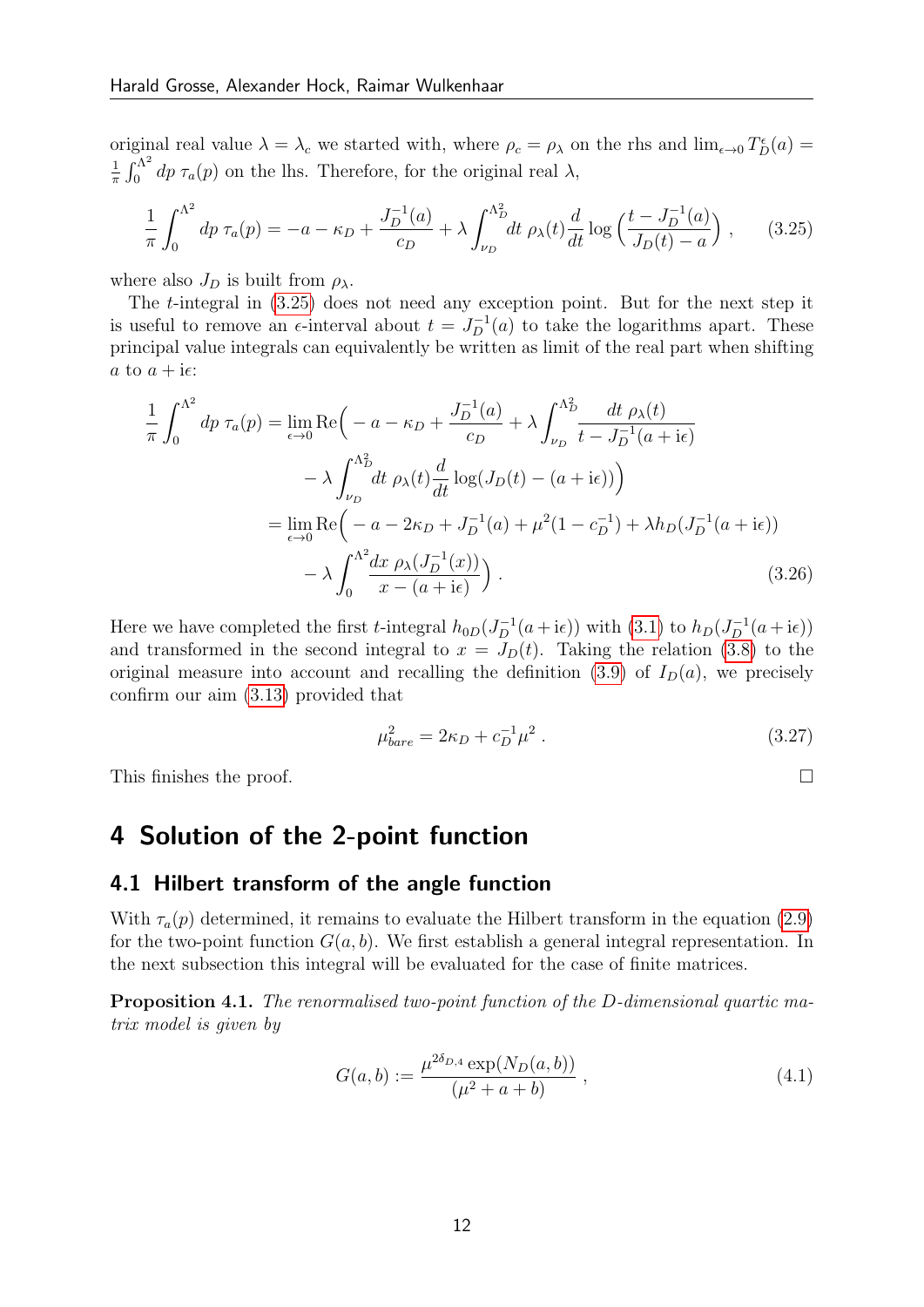where

<span id="page-12-3"></span>
$$
N_D(a, b) = \frac{1}{2\pi i} \int_{-\infty}^{\infty} dt \left\{ \log \left( a - J_D(-\frac{\mu^2}{2} - it) \right) \frac{d}{dt} \log \left( b - J_D(-\frac{\mu^2}{2} + it) \right) - \log \left( a - (-\frac{\mu^2}{2} - it) \right) \frac{d}{dt} \log \left( b - (-\frac{\mu^2}{2} + it) \right) - \delta_{D,4} \log \left( -J_D(-\frac{\mu^2}{2} - it) \right) \frac{d}{dt} \log \left( -J_D(-\frac{\mu^2}{2} + it) \right) + \delta_{D,4} \log \left( -(-\frac{\mu^2}{2} - it) \right) \frac{d}{dt} \log \left( -(-\frac{\mu^2}{2} + it) \right) \right\}
$$
(4.2)

and  $J_D$  is built via [\(3.2\)](#page-6-3) and [\(3.1\)](#page-6-4) with the deformed measure  $\rho_{\lambda}$  defined in [\(3.8\)](#page-7-0). In  $D = 4$  dimensions,  $G(a, b)$  is only determined up to a multiplicative constant which here is normalised to  $G(0,0) = 1$  independently of  $\mu$ . For  $D \in \{0,2\}$  there is an alternative representation

$$
G(a,b) := \frac{(\mu^2 + a + b) \exp\left\{\frac{1}{2\pi i} \int_{-\infty}^{\infty} dt \log\left(\frac{a - J_D(-\frac{\mu^2}{2} - it)}{a - (-\frac{\mu^2}{2} - it)}\right) \frac{d}{dt} \log\left(\frac{b - J_D(-\frac{\mu^2}{2} + it)}{b - (-\frac{\mu^2}{2} + it)}\right)\right\}}{(\mu^2 + b + J_D^{-1}(a))(\mu^2 + a + J_D^{-1}(b))}.
$$
\n(4.3)

Proof. We rely on structures developed during the proof of Theorem [3.7.](#page-8-4) The Hilbert transform of  $\tau_a$  given by [\(3.10\)](#page-8-2) can be written as

<span id="page-12-2"></span>
$$
\mathcal{H}_{b}^{\Lambda}[\tau_{a}(\bullet)] = \lim_{\epsilon' \to 0} \lim_{\epsilon \to 0} \text{Re}\Big(\frac{1}{\pi} \int_{0}^{\infty} dp \, \frac{\text{Im} \log \big(\frac{a + I_{D}(p + i\epsilon)}{\mu^{2} + a + J_{D}^{-1}(p)}\big)}{p - (b + i\epsilon')}\Big) \n= \lim_{\epsilon' \to 0} \lim_{\epsilon \to 0} \text{Re}\Big(\frac{1}{2\pi i} \int_{J_{D}(\gamma_{\epsilon})} dw \, \frac{\log \big(\frac{a + I_{D}(w)}{\mu^{2} + a + J_{D}^{-1}(w)}\big)}{w - (b + i\epsilon')}\Big) .
$$
\n(4.4)

In the second line,  $\epsilon'$  must be chosen much larger than  $\epsilon$  so that  $J_D(\gamma_{\epsilon})$  separates  $b + i\epsilon'$ from  $\mathbb{R}_+$ . As before, we are allowed to include a holomorphic denominator  $\mu^2 + a + J_D^{-1}(w)$ . In contrast to the procedure in Theorem [3.7](#page-8-4) we choose it such that it has individually a limit for  $\Lambda \to \infty$ . This leads to the large-w behaviour

<span id="page-12-1"></span><span id="page-12-0"></span>
$$
\frac{a+I_D(w)}{\mu^2+a+J_D^{-1}(w)} \propto \frac{1}{c_D} + \mathcal{O}(1/J_D^{-1}(w)).
$$

Thus, in dimension  $D \in \{0, 2\}$  where  $c_D = 1$ , the integrand decays sufficiently fast to deform  $\gamma_{\epsilon}$  near  $\infty$ . For  $D=4$ , however,  $c_D \neq 1$  prevents the deformation. This forces us to subtract the Hilbert transform  $\mathcal{H}_r^{\Lambda}[\tau_r(\bullet)]$  at some reference point  $a = b = r > 0$ . We first move  $J_D(\gamma_e)$  past the pole  $w = \overline{b} + i\epsilon'$  at expense of its residue. In the remaining integral (which is automatically real) we transform to  $w = J_D(z)$ :

$$
\mathcal{H}_{b}^{\Lambda} \left[ \tau_{a}(\bullet) \right] - \delta_{D,4} \mathcal{H}_{r}^{\Lambda} \left[ \tau_{r}(\bullet) \right]
$$
\n
$$
= \lim_{\epsilon' \to 0} \text{Re} \left( \log \left( \frac{a + I_{D}(b + i\epsilon')}{\mu^{2} + a + J_{D}^{-1}(b + i\epsilon')} \right) - \delta_{D,4} \log \left( \frac{r + I_{D}(r + i\epsilon')}{\mu^{2} + r + J_{D}^{-1}(r + i\epsilon')} \right) \right) \tag{4.5a}
$$

$$
+\lim_{\epsilon \to 0} \frac{1}{2\pi i} \int_{\gamma_{\epsilon}} dz J'_{D}(z) \left( \frac{\log \left( \frac{a+\mu^{2}+z+\lambda h_{D}(z)}{\mu^{2}+a+z} \right)}{J_{D}(z)-b} - \delta_{D,4} \frac{\log \left( \frac{r+\mu^{2}+z+\lambda h_{D}(z)}{\mu^{2}+r+z} \right)}{J_{D}(z)-r} \right). \tag{4.5b}
$$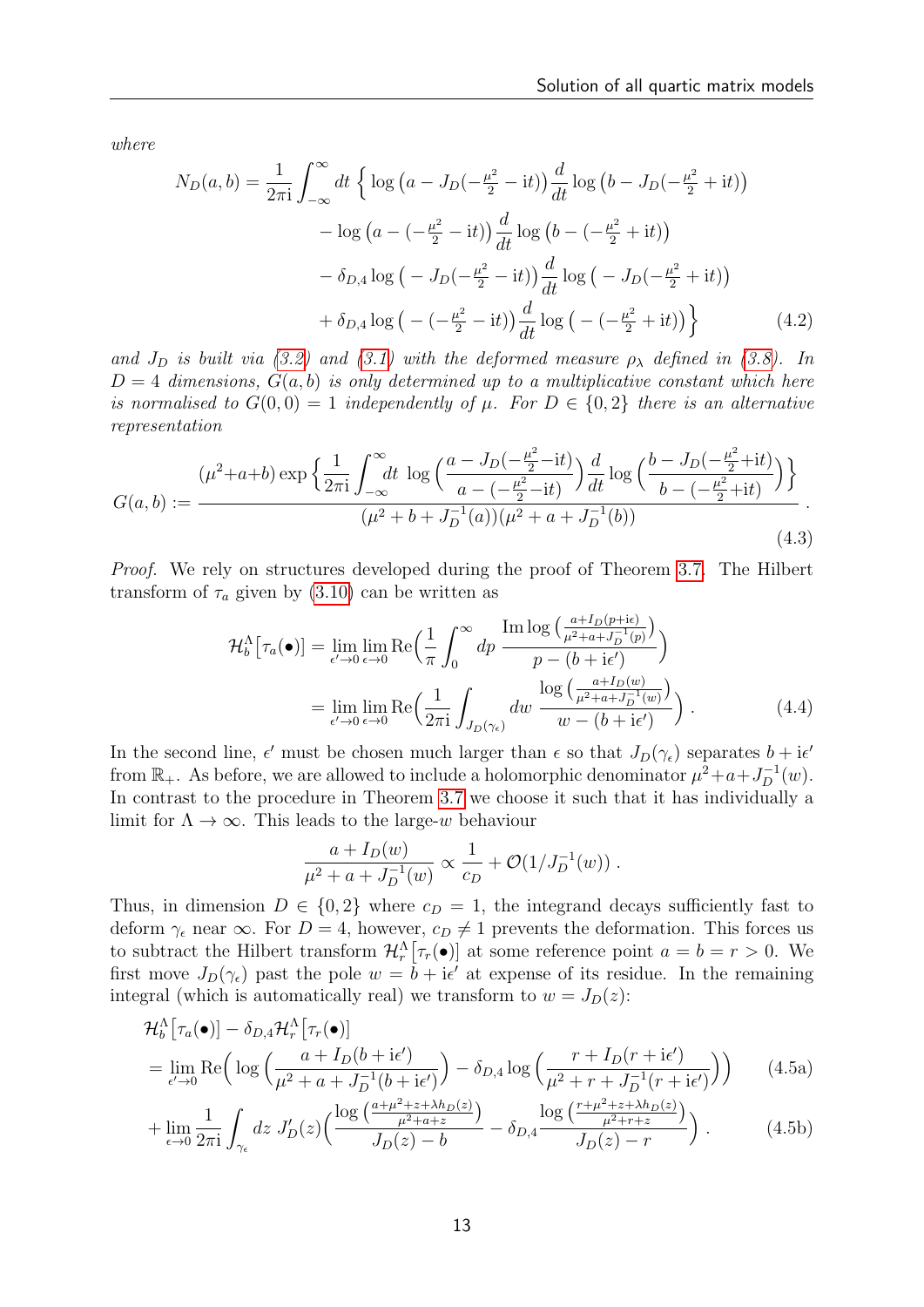The line [\(4.5a\)](#page-12-0) evaluates to

$$
(4.5a) = \log \left[ \frac{\lambda \pi \rho_0(b)}{\sin \tau_a(b)} \cdot \frac{1}{(\mu^2 + a + J_D^{-1}(b))} \left( \frac{\lambda \pi \rho_0(r)}{\sin \tau_r(r)} \cdot \frac{1}{(\mu^2 + r + J_D^{-1}(r))} \right)^{-\delta_{D,4}} \right], \quad (4.6)
$$

where real and imaginary part of  $a + I_D(b + i\epsilon')$  are rearranged to  $\tau_a(b)$  as in [\(3.12\)](#page-8-5).

In the last line [\(4.5b\)](#page-12-1) we write

<span id="page-13-1"></span>
$$
\frac{J'_D(z)}{J_D(z) - b} = \frac{d}{dz} \log(J_D(z) - b) = \frac{1}{z - b} + \frac{d}{dz} \log\left(\frac{z - b - \lambda h_D(-\mu^2 - z)}{z - b}\right).
$$

Inserted back into [\(4.5b\)](#page-12-1) we deform in the parts with products of logarithms the contour  $\gamma_{\epsilon}$  into the straight line  $-\frac{\mu^2}{2} + i\mathbb{R}$ . No poles or branch cuts are hit during this deformation because  $J_D(z)$  and  $J_D(-\mu^2 - z)$  are holomorphic on the slit half plane  $\{\text{Re}(z) > -\frac{3}{5}\}$  $\frac{3}{5}\mu^2$   $\langle \nu_D, \infty \rangle$ . In this way we produce integrals which are manifestly symmetric in both variables:

$$
\tilde{N}_D(a,b) = \frac{1}{2\pi i} \int_{-\infty}^{\infty} dt \left\{ \log \left( 1 + \lambda \frac{h_D(-\frac{\mu^2}{2} + it)}{\frac{\mu^2}{2} + a + it} \right) \frac{d}{dt} \log \left( 1 + \frac{\lambda h_D(-\frac{\mu^2}{2} - it)}{b + \frac{\mu^2}{2} - it} \right) - \delta_{D,4} \log \left( 1 + \lambda \frac{h_D(-\frac{\mu^2}{2} + it)}{\frac{\mu^2}{2} + r + it} \right) \frac{d}{dt} \log \left( 1 + \frac{\lambda h_D(-\frac{\mu^2}{2} - it)}{r + \frac{\mu^2}{2} - it} \right) \right\}.
$$
\n(4.7)

The counterterm for  $D = 4$  is indispensable for convergence. Now the line [\(4.5b\)](#page-12-1) becomes

<span id="page-13-2"></span><span id="page-13-0"></span>
$$
(4.5b) = \tilde{N}_D(a,b) + \lim_{\epsilon \to 0} \frac{1}{2\pi i} \int_{\gamma_{\epsilon}} dz \left( \frac{\log\left(\frac{1}{c_D} + \frac{a - ac_D^{-1} + \kappa_D + \lambda h_{0D}(z)}{\mu^2 + a + z}\right)}{z - b} - \delta_{D,4} \frac{\log\left(\frac{1}{c_D} + \frac{r - rc_D^{-1} + \kappa_D + \lambda h_{0D}(z)}{\mu^2 + r + z}\right)}{z - r} \right). \tag{4.8}
$$

For any  $D \in \{0, 2, 4\}$  we can add the convergent integral  $\frac{1}{2\pi i} \int_{\gamma \epsilon} dz \left( \frac{\log c_D}{z - b} - \delta_{D,4} \frac{\log c_D}{z - r} \right)$  $\frac{\log c_D}{z-r}\big)=0$ (in  $D \in \{0, 2\}$  we have  $c_D = 1$  whereas for  $D = 4$  we close  $\gamma_{\epsilon}$  and use the residue theorem).

We follow the same strategy as in Theorem [3.7:](#page-8-4)  $\rho_{\lambda}$  is renamed to  $\rho_c$  and held fixed,  $h_D$ and  $J_D$  are built with  $\rho_c$  and an independent complex  $\lambda$  in a sufficiently small ball about the origin. Its radius is determined by  $\epsilon$  which is also kept fixed. Also  $\Lambda_D^2$  is still finite, and  $a - ac_D^{-1}$  and  $\kappa_D$  have according to [\(3.15\)](#page-9-3) a factor  $\lambda$  in front of them. After all, the logarithm in [\(4.8\)](#page-13-0) admits a uniformly convergent power series expansion for any z on  $\gamma_{\epsilon}$ . Every term of the expansion decays sufficiently fast for  $z \to \infty$  to admit a closure of  $\gamma_{\epsilon}$  to the contour  $\bar{\gamma}_{\epsilon}$  that avoids  $[\nu_D,\infty)$ . We proceed by the residue theorem. This is simpler than in Theorem [3.7](#page-8-4) because  $\frac{1}{z-b}$ ,  $\frac{1}{z-a}$  $\frac{1}{z-r}$  and  $h_{0D}(z)$  are holomorphic in the interior of  $\bar{\gamma}_e$ and on  $\bar{\gamma}_{\epsilon}$  itself:

$$
\frac{1}{2\pi i} \int_{\gamma_{\epsilon}} dz \left( \frac{\log\left(\frac{1}{c_D} + \frac{a - ac_D^{-1} + \kappa_D + \lambda h_{0D}(z)}{\mu^2 + a + z}\right)}{z - b} - \delta_{D,4} \frac{\log\left(\frac{1}{c_D} + \frac{r - rc_D^{-1} + \kappa_D + \lambda h_{0D}(z)}{\mu^2 + r + z}\right)}{z - r} \right)
$$
\n
$$
= -\sum_{n=1}^{\infty} \frac{(-\lambda c_D)^n}{n!} \frac{d^{n-1}}{dw^{n-1}} \Big|_{w=0} \left( H'_{a,b}(w) \left( \frac{a - ac_D^{-1} + \kappa_D}{\lambda} + h_{0D}(w - \mu^2 - a) \right)^n - \delta_{D,4} H'_{r,r}(w) \left( \frac{r - rc_D^{-1} + \kappa_D}{\lambda} + h_{0D}(w - \mu^2 - r) \right)^n \right), \tag{4.9}
$$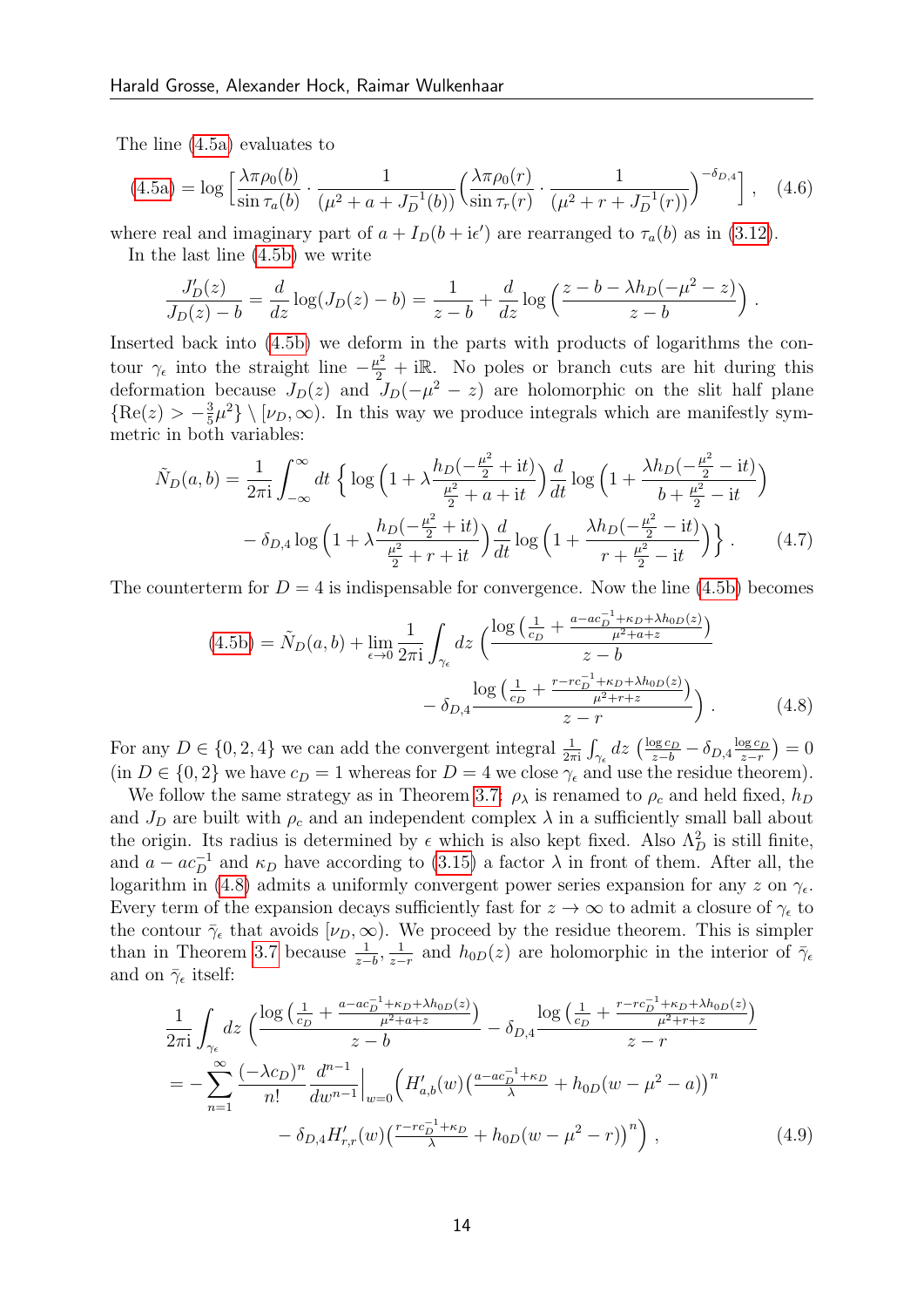where  $H_{a,b}(w) = \log \left( \frac{w - \mu^2 - a - b}{\mu^2 - a - b} \right)$  $\frac{\sqrt{v-\mu^2-a-b}}{-\mu^2-a-b}$ . We apply the Bürmann formula [\(2.15\)](#page-6-6). For that we need the auxiliary series

$$
-L_D(a) := \sum_{n=1}^{\infty} \frac{(-\lambda c_D)^n}{n!} \frac{d^{n-1}}{dw^{n-1}} \Big|_{w=0} \left( \frac{a - ac_D^{-1} + \kappa_D}{\lambda} + h_{0D}(w - \mu^2 - a) \right)^n.
$$

In the same way as in the proof of  $(3.19)$ , the Lagrange inversion formula  $(2.14)$  yields

<span id="page-14-0"></span>
$$
-L_D(a) = -\lambda c_D \left( \frac{a - ac_D^{-1} + \kappa_D}{\lambda} + h_{0D}(-L(a) - \mu^2 - a) \right),
$$

which by [\(3.1\)](#page-6-4) and [\(3.2\)](#page-6-3) rearranges into  $a = J_D(a+L_D(a))$  in any dimension  $D \in \{0, 2, 4\}.$ We invert it to  $a + L_D(a) = J_D^{-1}(a)$ , but question this step for  $D = 4$  in Remark [4.2.](#page-15-0) The Bürmann formula  $(2.15)$  now gives

$$
(4.5b) = \tilde{N}_D(a,b) - H_{a,b}(-L_D(a)) + \delta_{D,4}H_{r,r}(-L_D(r))
$$
  
=  $\tilde{N}_D(a,b) + \log \left(\frac{\mu^2 + a + b}{\mu^2 + b + J_D^{-1}(a)}\right) - \delta_{D,4} \log \left(\frac{\mu^2 + 2r}{\mu^2 + r + J_D^{-1}(r)}\right)$ . (4.10)

By the identity theorem for holomorphic functions, this equation holds in the larger common λ-holomorphicity domain of both sides. It contains the original real coupling constant so that  $J_D$  in [\(4.10\)](#page-14-0) extends to the situation formulated in the Proposition.

It remains to collect the pieces: We want to evaluate [\(2.9\)](#page-5-0). We set  $Z = 1$  in  $D \in \{0, 2\}$ and  $Z = C_r e^{\mathcal{H}_r^{\Lambda}[\tau_r(\bullet)]}$  in  $D = 4$ , where  $C_r$  is a finite number. We thus need the exponential of  $(4.5)$ , which is the exponential of  $(4.6)$  times the exponential of  $(4.10)$ . This is to be multiplied by  $\frac{\sin \tau_b(a)}{\lambda \pi \rho_0(a)}$  which cancels with the corresponding term in [\(4.6\)](#page-13-1):

$$
G(a,b) := \frac{(\mu^2 + a + b) \exp(\tilde{N}_D(a,b))}{(\mu^2 + b + J_D^{-1}(a))(\mu^2 + a + J_D^{-1}(b))} \left( C_r \frac{\lambda \pi \rho_0(r)}{\sin \tau_r(r)} \cdot \frac{\mu^2 + 2r}{(\mu^2 + r + J_D^{-1}(r))^2} \right)^{-\delta_{D,4}}.
$$
\n(4.11)

For  $D \in \{0, 2\}$  this already gives [\(4.3\)](#page-12-2) after reconstructing  $J_D$  from  $h_D$ .

As discussed in Remark [4.2](#page-15-0) after the proof, this equation is not appropriate for all cases of D = 4. We can already in [\(4.5b\)](#page-12-1) deform the contour  $\gamma_{\epsilon}$  to the straight line  $-\frac{\mu^2}{2} + i\mathbb{R}$ . After trading  $h_D$  in [\(4.7\)](#page-13-2) for  $J_D$  via [\(3.2\)](#page-6-3), equation [\(4.10\)](#page-14-0) can be written as

<span id="page-14-1"></span>
$$
\log \left( \frac{\mu^2 + a + b}{\mu^2 + b + J_D^{-1}(a)} \left( \frac{\mu^2 + 2r}{\mu^2 + r + J_D^{-1}(r)} \right)^{-\delta_{D,4}} \right)
$$
  
= 
$$
\frac{1}{2\pi i} \int_{-\infty}^{\infty} dt \left\{ \log \left( \frac{a - J_D(-\frac{\mu^2}{2} - it)}{a - (-\frac{\mu^2}{2} - it)} \right) \frac{d}{dt} \log \left( b - (-\frac{\mu^2}{2} + it) \right) - \delta_{D,4} \log \left( \frac{r - J_D(-\frac{\mu^2}{2} - it)}{r - (-\frac{\mu^2}{2} - it)} \right) \frac{d}{dt} \log \left( r - (-\frac{\mu^2}{2} + it) \right) \right\}.
$$
 (4.12)

Inserting this and its flip  $a \leftrightarrow b$  back into [\(4.11\)](#page-14-1) gives rise to a representation where  $J_D^{-1}$ D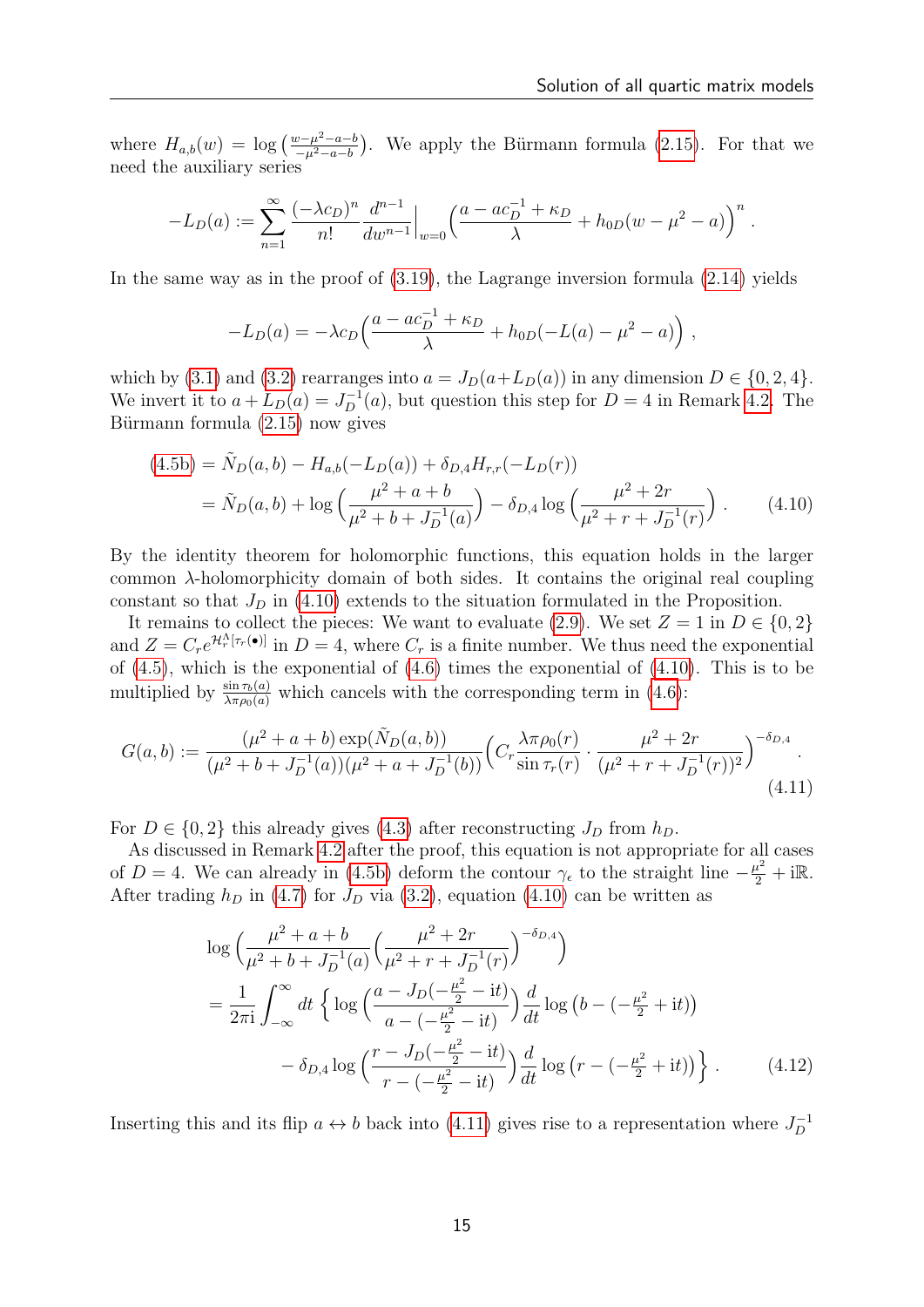is avoided completely:

$$
G(a,b) := \frac{\exp(\tilde{\tilde{N}}_D(a,b))}{(\mu^2 + a + b)} \left(\frac{C_r}{\mu^2 + 2r} \frac{\lambda \pi \rho_0(r)}{\sin \tau_r(r)}\right)^{-\delta_{D,4}}
$$
  

$$
\tilde{\tilde{N}}_D(a,b)) = \frac{1}{2\pi i} \int_{-\infty}^{\infty} dt \left\{ \log\left(a - J_D(-\frac{\mu^2}{2} - it)\right) \frac{d}{dt} \log\left(b - J_D(-\frac{\mu^2}{2} + it)\right) - \log\left(a - (-\frac{\mu^2}{2} - it)\right) \frac{d}{dt} \log\left(b - (-\frac{\mu^2}{2} + it)\right) - \delta_{D,4} \log\left(r - J_D(-\frac{\mu^2}{2} - it)\right) \frac{d}{dt} \log\left(r - J_D(-\frac{\mu^2}{2} + it)\right) + \delta_{D,4} \log\left(r - (-\frac{\mu^2}{2} - it)\right) \frac{d}{dt} \log\left(r - (-\frac{\mu^2}{2} + it)\right) \right\}.
$$
 (4.13)

We can absorb the r-dependent factors arising for  $D = 4$  by an appropriate choice of  $C_r$  and then adjust  $C_r$  further to have  $G(0,0) = 1$ . This amounts to replace  $\tilde{\tilde{N}}_4(a,b)$  by  $N_4(a, b) := \tilde{\tilde{N}}_4(a, b) - \tilde{\tilde{N}}_4(0, 0).$ 

<span id="page-15-0"></span>*Remark* 4.2. The representation [\(4.3\)](#page-12-2), renormalised to  $\frac{G(a,b)}{G(0,0)}$ , might fail for  $D = 4$ . For finite  $\Lambda$ , as seen in the proof above, the representations  $(4.3)$  and  $(4.1)+(4.2)$  $(4.1)+(4.2)$  $(4.1)+(4.2)$  are equivalent for  $|\lambda|$  small enough. But in the limit  $\Lambda \to \infty$  it can happen that  $J_4(\mathbb{R}_+)$  defined by [\(3.2\)](#page-6-3) develops an upper bound for any  $\lambda > 0$ , independently of whether  $\rho_c$  is discrete or continuous. In such a case  $J_4^{-1}(a)$  does not exist for all  $a \in \mathbb{R}$  and [\(4.3\)](#page-12-2) becomes meaningless for  $\Lambda \to \infty$ , whereas  $(4.1)+(4.2)$  $(4.1)+(4.2)$  $(4.1)+(4.2)$  do not show any problem.

In [\[GHW19b\]](#page-25-12) we prove that for the measure function  $\rho_0(t) = t$ , of spectral dimension exactly 4, there is no such problem. But other cases with  $4 < D_{spec}(\rho_0) < 6$  are very likely affected. It is the identification  $a + L_4(a) = J_4^{-1}(a)$  made before [\(4.10\)](#page-14-0) which might fail for  $\Lambda \to \infty$ . For the same reasons, also  $\tau_a(p)$  given in [\(3.10\)](#page-8-2) with [\(3.9\)](#page-8-0) does not have a limit  $\Lambda \to \infty$  for  $D = 4$  and  $\lambda > 0$ . Such problems have been noticed in [\[GW14b\]](#page-26-4). They concern only auxiliary functions; the final result  $(4.1)+(4.2)$  $(4.1)+(4.2)$  $(4.1)+(4.2)$  is consistent for all  $\lambda > 0$ .

### 4.2 The deformed measure for finite matrices

For the original problem of (finite)  $\mathcal{N} \times \mathcal{N}$ -matrices, the construction of the deformed measure is particularly transparent. It gives rise to a rational function  $J$  for which the remaining integral of Proposition [4.1](#page-11-3) can be evaluated.

In dimension  $D = 0$  the special treatment of the lowest eigenvalue  $E_1 = \frac{\mu_{bare}^2}{2} = \frac{\mu^2}{2}$ 2 is no longer necessary. The notation simplifies considerably when redefining  $J(z) :=$  $\frac{\mu^2}{2}+J_0(z-\frac{\mu^2}{2})$  $\frac{d^2}{2}$ ). Let  $0 < E_1 < E_2 < \cdots < E_d$  be the eigenvalues of E and  $r_1, \ldots, r_d$  their multiplicities, with  $\sum_{k=1}^{d} r_k = \mathcal{N}$ . We shift the measure [\(2.5\)](#page-3-5) to  $\rho(t) := \rho_0(t - \frac{\mu^2}{2})$  $\frac{i^2}{2}$ ):

$$
\rho(t) = \frac{1}{N} \sum_{k=1}^{d} r_k \delta(t - E_k) \,. \tag{4.14}
$$

The deformed measure is according to [\(3.8\)](#page-7-0) given by

$$
\rho_{\lambda}(x - \frac{\mu^2}{2}) = \rho_0(J_0(x - \frac{\mu^2}{2})) = \rho(J(x)) = \frac{1}{\mathcal{N}} \sum_{k=1}^d \frac{r_k}{J'(J^{-1}(E_k))} \delta(x - J^{-1}(E_k)), \quad (4.15)
$$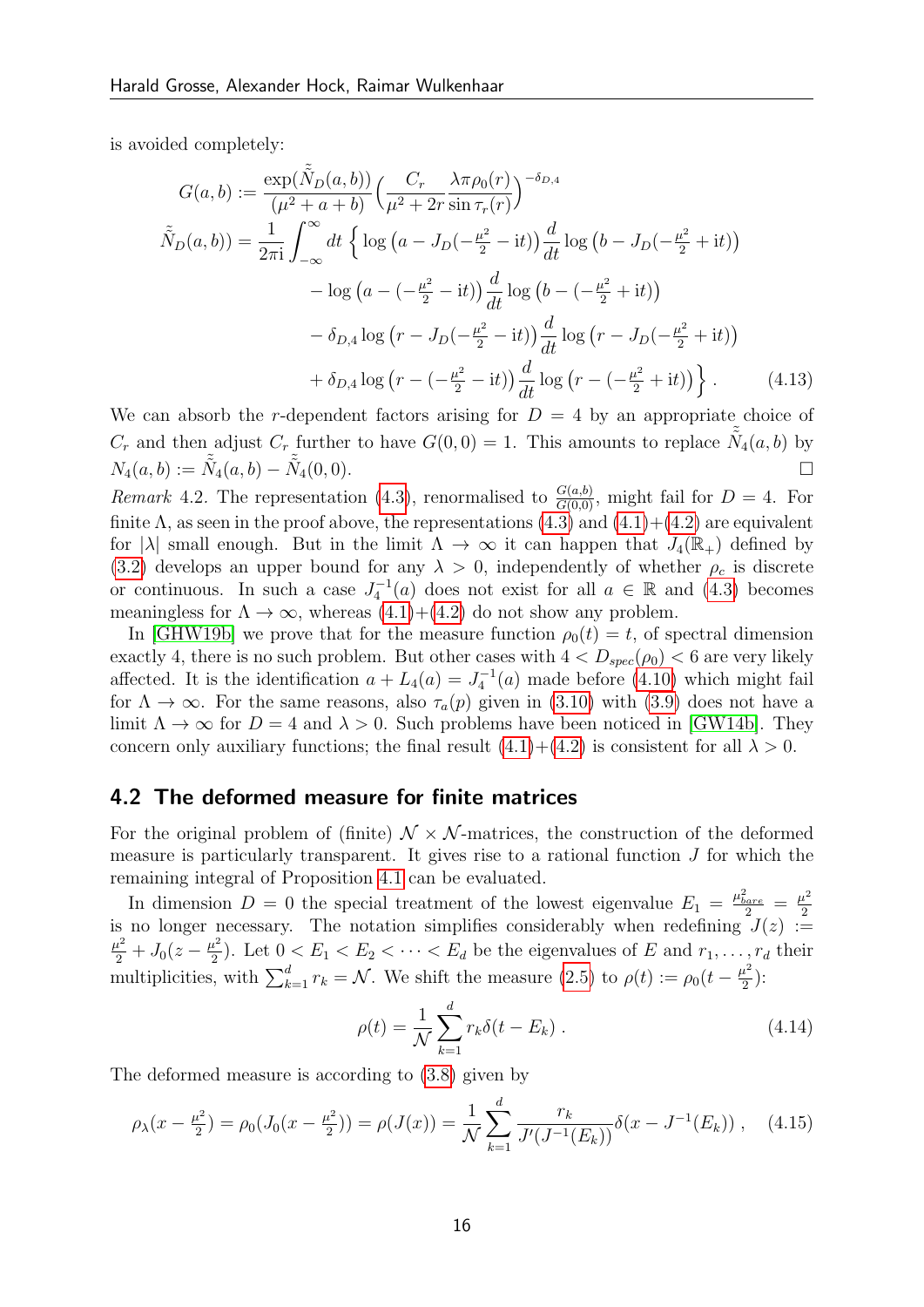where  $J_0$ , and thus J, arises via [\(3.2\)](#page-6-3) and [\(3.1\)](#page-6-4) from the same measure  $\rho_{\lambda}$ :

$$
J(z) = z - \frac{\lambda}{\mathcal{N}} \sum_{k=1}^d \frac{\varrho_k}{\varepsilon_k + z} , \qquad \varrho_k := \frac{r_k}{J'(J^{-1}(E_k))} , \quad \varepsilon_k := J^{-1}(E_k) .
$$
 (4.16)

This equation and its derivative evaluated at  $z_l = J^{-1}(E_l) = \varepsilon_l$  for  $l = 1, ..., d$  provide a system of 2d equations for the 2d parameters  $\{\varepsilon_k, \varrho_k\}$ :

<span id="page-16-1"></span><span id="page-16-0"></span>
$$
E_l = \varepsilon_l - \frac{\lambda}{\mathcal{N}} \sum_{k=1}^d \frac{\varrho_k}{\varepsilon_k + \varepsilon_l} \,, \qquad 1 = \frac{r_l}{\varrho_l} - \frac{\lambda}{\mathcal{N}} \sum_{k=1}^d \frac{\varrho_k}{(\varepsilon_k + \varepsilon_l)^2} \,. \tag{4.17}
$$

The implicit function theorem guarantees a solution in an open  $\lambda$ -interval, and one explicitly constructs a sequence converging to the solution  $\{\varepsilon_k, \varrho_k\}$ . Alternatively, [\(4.17\)](#page-16-0) can be interpreted as a system of 2d polynomial equations (d of them of degree  $d + 1$ , the other d of degree  $2d + 1$ ). Such system have many solutions, and they will indeed be needed in intermediate steps. The right solution is the one which for  $\lambda \to 0$  converges to  ${E_k, r_k}.$ 

### 4.3 Proof of Theorem [1.2](#page-1-1)

Recall from [\(2.3\)](#page-3-6) that  $G_{ab}^{(0)} = G(x, y)$  where  $x + \frac{\mu^2}{2} = J(\varepsilon_a)$  and  $y + \frac{\mu^2}{2} = J(\varepsilon_b)$ . The ansatz [\(2.9\)](#page-5-0) for  $G(x, y)$  is turned with [\(4.5\)](#page-12-1) and [\(4.6\)](#page-13-1) into the representation

$$
G_{ab}^{(0)} = \mathcal{G}^{(0)}(\varepsilon_a, \varepsilon_b) , \quad \mathcal{G}^{(0)}(u, v) = \frac{1}{J(u) + v} \exp\left(\lim_{\epsilon \to 0} \frac{1}{2\pi i} \int_{\gamma'_\epsilon} dz \ J'(z) \frac{\log(1 + \frac{\lambda h_0(z - \mu^2/2)}{z + J(u)})}{J(z) - J(v)}\right).
$$
\n(4.18)

Here the integration variable z in [\(4.5b\)](#page-12-1) is shifted into  $z + \frac{\mu^2}{2}$  $\frac{u^2}{2} \mapsto z$ , and  $\gamma'_{\epsilon}$  is the shifted contour which encircles  $[\nu_0 + \frac{\mu^2}{2}]$  $\frac{1}{2}$ , ∞). We have  $\lambda h_0(z - \mu^2/2) = -z - J(-z)$  from [\(3.2\)](#page-6-3).

For any  $v, z \notin \{-\varepsilon_1, \ldots, -\varepsilon_d\}$  we can expand the rational function  $J(z) - J(v)$  according to [\(4.16\)](#page-16-1) into

<span id="page-16-4"></span><span id="page-16-3"></span><span id="page-16-2"></span>
$$
J(z) - J(v) = (z - v) \prod_{k=1}^{d} \frac{z - \hat{v}^k}{z + \varepsilon_k}.
$$
 (4.19)

Here  $\hat{v}^1, \ldots, \hat{v}^d$  are the other roots of the numerator polynomial; they are functions of v and the initial data  $E, \lambda$ . For real v it follows from the intermediate value theorem that these roots are interlaced between the poles  $\{-\varepsilon_k\}$  of J. In particular, for  $v \geq 0$  and  $\lambda > 0$  all  $\hat{v}^k$  are real and located in  $-\varepsilon_{k+1} < \hat{v}^k < -\varepsilon_k$  for  $k = 1, \ldots d-1$  and  $\hat{v}^d < -\varepsilon_d$ .

Inserting  $(4.19)$  into  $(4.18)$  gives

$$
\mathcal{G}^{(0)}(u,v) = \frac{1}{J(u)+v} \exp\left\{\lim_{\epsilon \to 0} \frac{1}{2\pi i} \int_{\gamma'_\epsilon} dz \left(\frac{1}{z-v} + \sum_{k=1}^d \frac{1}{z-\hat{v}^k} - \sum_{k=1}^d \frac{1}{z+\varepsilon_k}\right) \right.\right.
$$

$$
\times \log\left(1 + \frac{\lambda}{z+J(u)} \cdot \frac{1}{\mathcal{N}} \sum_{l=1}^d \frac{\varrho_l}{\varepsilon_l - z}\right)\right\}.
$$
(4.20)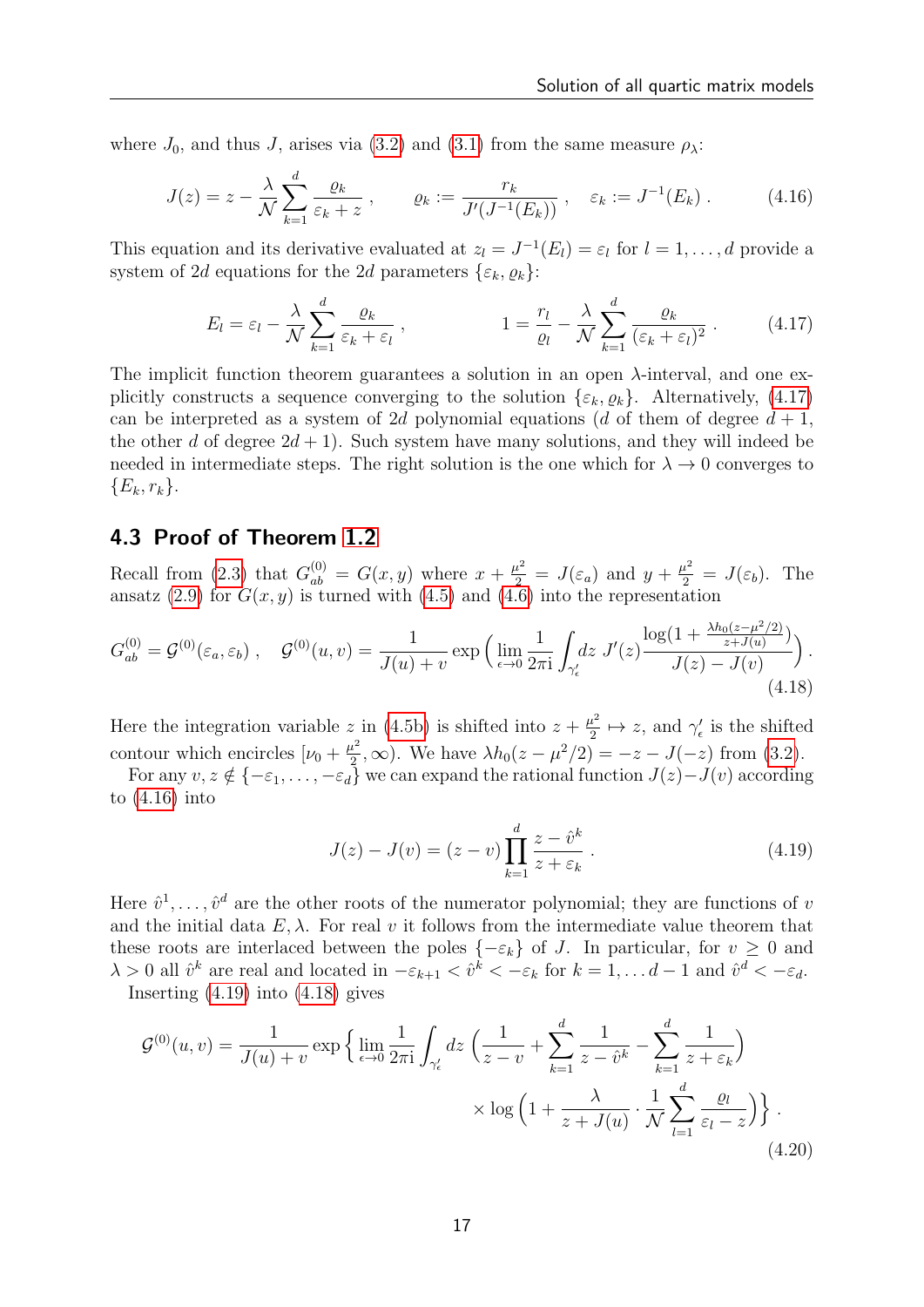**Lemma 4.3.** For  $u, v > 0$ , a posteriori extented to a neighbourhood of  $[\nu_0 + \frac{\mu^2}{2}]$  $\frac{u^2}{2}, \infty$ ), one has

<span id="page-17-0"></span>
$$
\mathcal{G}^{(0)}(u,v) = \frac{1}{J(v) - J(-u)} \prod_{k=1}^{d} \frac{J(u) - J(-\hat{v}^k)}{J(u) - J(\varepsilon_k)}.
$$
\n(4.21)

*Proof.* As before, for finite  $\epsilon$  and for  $\lambda$  in a small open ball, the logarithm in [\(4.20\)](#page-16-4) can be expanded. After closing the integration contour, the residue theorem picks up the simple poles at  $z = \hat{v}^k$  and  $z = -\varepsilon_k$  and the poles of *n*-th order at  $z = -J(v)$ . The other candidates  $z = v$  and  $z = \varepsilon_k$  are outside the contour for real u, v. The poles of n-th order combine (up to a global sign) to a Bürmann formula [\(2.15\)](#page-6-6) for  $H_{u,v}(w) :=$  $\log\left(\frac{J(w-J(u))-J(v)}{J(-J(u))-J(v)}\right)$ , where  $w \mapsto -L(u)$  solves the auxiliary integral

$$
-L(u) := -\lim_{\epsilon \to 0} \frac{1}{2\pi i} \int_{\gamma'_\epsilon} dz \, \log \left( 1 + \frac{\lambda}{z + J(u)} \cdot \frac{1}{\mathcal{N}} \sum_{l=1}^d \frac{\varrho_l}{\varepsilon_l - z} \right) \}
$$

$$
= \sum_{n=1}^\infty \frac{(-\lambda)^n}{n!} \frac{d^{n-1}}{dt^{n-1}} \Big|_{t=0} \left( \frac{1}{\mathcal{N}} \sum_{l=1}^d \frac{\varrho_l}{\varepsilon_l + J(u) - t} \right)^n.
$$

The Lagrange inversion formula [\(2.14\)](#page-5-3) gives  $-\lambda \frac{1}{\lambda}$  $\frac{1}{N}\sum_{l=1}^d \frac{\varrho_l}{\varepsilon_l+J(u)+L(u)} = -L(u)$ , which is solved by  $J(u) + L(u) = u$ . Putting everything together, the integral [\(4.20\)](#page-16-4) evaluates to

$$
\mathcal{G}^{(0)}(u,v) = \frac{1}{J(u)+v} \cdot \frac{J(-J(u))-J(v)}{J(-u)-J(v)} \prod_{k=1}^{d} \frac{J(u)-J(-\hat{v}^k)}{\hat{v}^k+J(u)} \prod_{k=1}^{d} \frac{J(u)-\varepsilon_k}{J(u)-J(\varepsilon_k)} \,. \tag{4.22}
$$

The identity [\(4.19\)](#page-16-2) applied for  $z = -J(u)$  simplifies this to [\(4.21\)](#page-17-0).

The representation [\(4.21\)](#page-17-0) is rational in the first variable. There are two ways to proceed. First, we can expand  $(4.21)$  via  $(4.19)$  to

$$
\mathcal{G}^{(0)}(u,v) = \frac{\prod_{k=1}^{d} (u - \varepsilon_k)}{(u+v)\prod_{k=1}^{d} (u + \hat{v}^k)} \prod_{k=1}^{d} \frac{(u + \hat{v}^k) \prod_{l=1}^{d} (-\hat{u}^l - \hat{v}^k)}{\prod_{l=1}^{d} (\varepsilon_l - \hat{v}^k)} \prod_{k=1}^{d} \frac{\prod_{l=1}^{d} (\varepsilon_k + \varepsilon_l)}{(u - \varepsilon_k) \prod_{l=1}^{d} (\varepsilon_k - \hat{u}^l)}
$$

$$
= \frac{1}{u+v} \prod_{k,l=1}^{d} \frac{(\varepsilon_k + \varepsilon_l)(-\hat{u}^l - \hat{v}^k)}{(\varepsilon_k - \hat{u}^l)(\varepsilon_l - \hat{v}^k)}.
$$
(4.23)

This formula is manifestly symmetric in  $u, v - a$  crucial property below. But it needs all roots of J, which exist only in a neighbourhoud of  $[\nu_0 + \frac{\mu^2}{2}]$  $\frac{1}{2}$ ,  $\infty$ ), not globally.

The limit  $u \to \varepsilon_a$  of [\(4.21\)](#page-17-0) gives with  $r_a = \varrho_a J'(\varepsilon_a)$ :

**Corollary 4.4.** For any  $a = 1, \ldots, d$  and v in a neighbourhood of  $\mathbb{R}_+$  one has

<span id="page-17-3"></span><span id="page-17-2"></span><span id="page-17-1"></span>
$$
-\frac{\lambda}{\mathcal{N}}r_a \mathcal{G}^{(0)}(\varepsilon_a, v) = \frac{\prod_{k=1}^d (J(\varepsilon_a) - J(-\hat{v}^k))}{\prod_{a \neq j=1}^d (J(\varepsilon_a) - J(\varepsilon_j))}.
$$
\n(4.24)

In particular, for any  $a, b = 1, \ldots, d$  one has

$$
\mathcal{G}^{(0)}(\varepsilon_a, \varepsilon_b) = -\frac{\mathcal{N}}{\lambda r_a} \frac{\prod_{k=1}^d (J(\varepsilon_a) - J(-\widehat{\varepsilon_b}^k))}{\prod_{a \neq j=1}^d (J(\varepsilon_a) - J(\varepsilon_j))} = -\frac{\mathcal{N}}{\lambda r_b} \frac{\prod_{k=1}^d (J(\varepsilon_b) - J(-\widehat{\varepsilon_a}^k))}{\prod_{b \neq j=1}^d (J(\varepsilon_b) - J(\varepsilon_j))} \,. \tag{4.25}
$$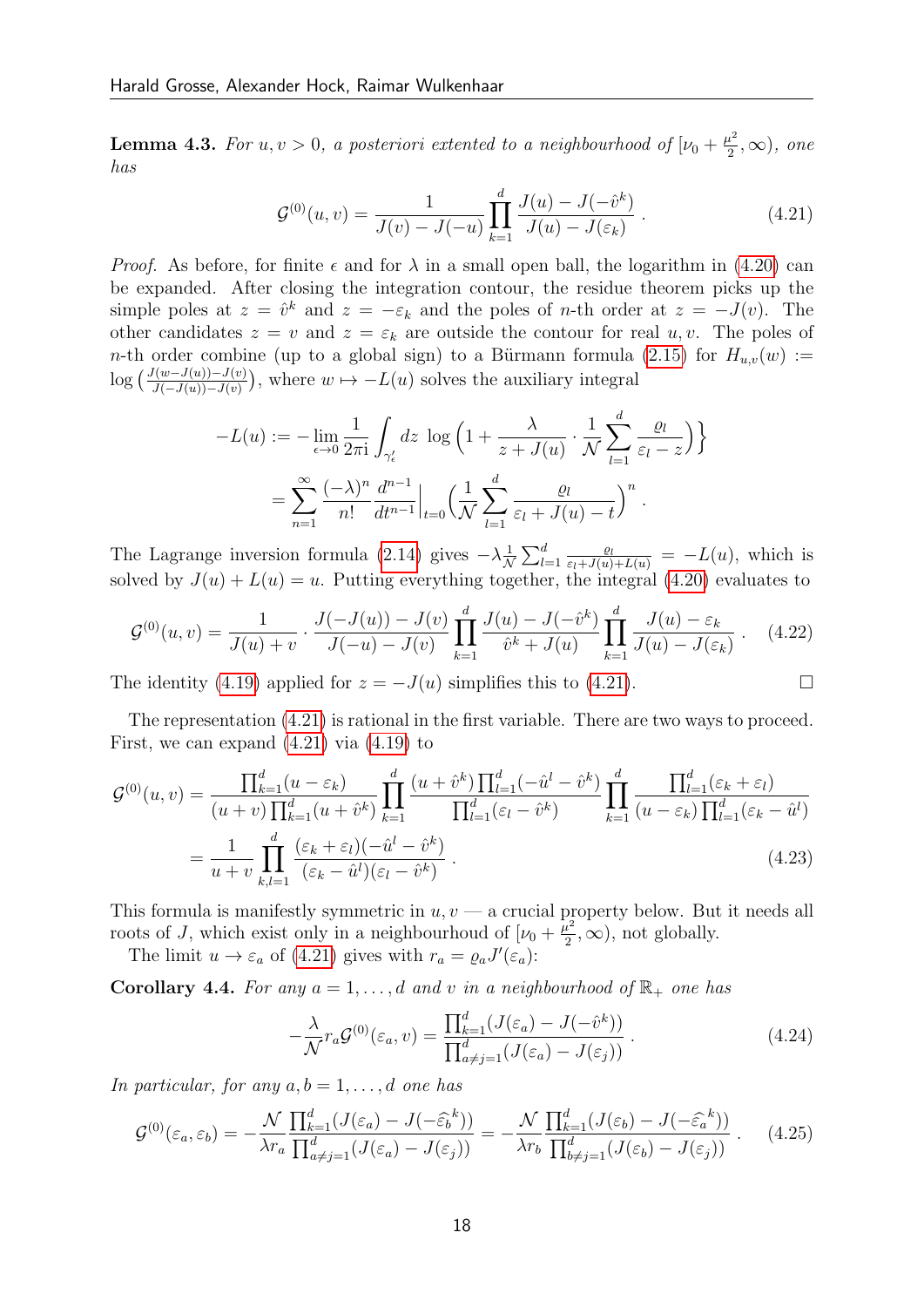Next we recall the basic lemma

<span id="page-18-1"></span><span id="page-18-0"></span>
$$
\sum_{j=0}^{d} \frac{\prod_{k=1}^{d} (x_j - c_k)}{\prod_{j \neq k=0}^{d+1} (x_j - x_k)} = 1 ,
$$
\n(4.26)

valid for pairwise different  $x_0, \ldots, x_d$  and any  $c_1, \ldots, c_d$ . (The rational function of  $x_0$  has potential simple poles at  $x_0 = x_k$ ,  $k = 1, \ldots, d$ , but all residues cancel. Hence, it is an entire function of  $x_0$ , by symmetry in all  $x_k$ . The behaviour for  $x_0 \to \infty$  gives the assertion.) We use [\(4.26\)](#page-18-0) for  $x_0 = J(u)$ ,  $x_k = J(\varepsilon_k)$  and  $c_k = J(-\hat{v}^k)$  to rewrite [\(4.21\)](#page-17-0) as

$$
\mathcal{G}^{(0)}(u,v) = \frac{1}{J(v) - J(-u)} \Big( 1 + \sum_{k=1}^{d} \frac{1}{J(u) - J(\varepsilon_k)} \frac{\prod_{l=1}^{d} (J(\varepsilon_k) - J(-\hat{v}^{l}))}{\prod_{k \neq j=1}^{d} (J(\varepsilon_k) - J(\varepsilon_j))} \Big)
$$
  
= 
$$
\frac{1}{J(v) - J(-u)} \Big( 1 + \frac{\lambda}{\mathcal{N}} \sum_{k=1}^{d} \frac{r_k \mathcal{G}^{(0)}(\varepsilon_k, v)}{J(\varepsilon_k) - J(u)} \Big).
$$
 (4.27)

The second line results from [\(4.24\)](#page-17-1). Using the symmetry  $\mathcal{G}^{(0)}(\varepsilon_k, v) = \mathcal{G}^{(0)}(v, \varepsilon_k)$ , the previous formulae give rise to a representation of  $\mathcal{G}^{(0)}(u, v)$  which is rational in both vari-ables. The assertion [\(1.5\)](#page-2-0) in Theorem [1.2](#page-1-1) follows from symmetry  $\mathcal{G}(\varepsilon_k, w) = \mathcal{G}(w, \varepsilon_k)$  and insertion of  $\mathcal{G}(w, \varepsilon_k)$  given by [\(4.21\)](#page-17-0) into [\(4.27\)](#page-18-1). We could also insert the symmetrised version of  $(4.27)$ ,

<span id="page-18-4"></span>
$$
\mathcal{G}^{(0)}(\varepsilon_k, v) = \frac{1}{J(\varepsilon_k) - J(-v)} \Big( 1 + \frac{\lambda}{\mathcal{N}} \sum_{l=1}^d \frac{r_l \mathcal{G}^{(0)}(\varepsilon_l, \varepsilon_k)}{J(\varepsilon_l) - J(v)} \Big) , \qquad (4.28)
$$

back into [\(4.27\)](#page-18-1). The remaining assertion of Theorem [1.2](#page-1-1) about the poles of  $\mathcal{G}^{(0)}(z,w)$ will be established in Proposition [4.6](#page-19-0) below.

*Remark* 4.5. For any  $z \neq \varepsilon_k$  one has

<span id="page-18-2"></span>
$$
J(z) + \frac{\lambda}{\mathcal{N}} \sum_{k=1}^{d} r_k \mathcal{G}^{(0)}(z, \varepsilon_k) + \frac{\lambda}{\mathcal{N}} \sum_{k=1}^{d} \frac{r_k}{J(\varepsilon_k) - J(z)} = -J(-z) . \tag{4.29}
$$

We already know this identity. The original equation [\(2.2\)](#page-3-7) for  $G_{ab}^{(0)} = \mathcal{G}^{(0)}(\varepsilon_a, \varepsilon_b)$  with  $\mathcal{O}(\mathcal{N}^{-1})$ -contributions dropped (in accordance with planarity) extends to complex variables  $\varepsilon_a \mapsto z$  and  $\varepsilon_b \mapsto w$ , with  $w + z \neq 0$  and  $w, z \notin {\varepsilon_k}_{k=1,\dots,d} \cup {\varepsilon_k}^l_{k,l=1,\dots,d}$ :

<span id="page-18-3"></span>
$$
\left\{J(z) + J(w) + \frac{\lambda}{\mathcal{N}} \sum_{k=1}^{d} r_k \mathcal{G}^{(0)}(z, \varepsilon_k) + \frac{\lambda}{\mathcal{N}} \sum_{k=1}^{d} \frac{r_k}{J(\varepsilon_k) - J(z)}\right\} \mathcal{G}^{(0)}(z, w)
$$
  
= 
$$
1 + \frac{\lambda}{\mathcal{N}} \sum_{k=1}^{d} \frac{r_k \mathcal{G}^{(0)}(\varepsilon_k, w)}{J(\varepsilon_k) - J(z)}.
$$
 (4.30)

Now [\(4.29\)](#page-18-2) follows by comparison with [\(4.27\)](#page-18-1).

Equation  $(4.29)$  has also been established for Hölder-continuous measure in Theo-rem [3.7.](#page-8-4) Namely, when expressed in terms of the angle function and variables  $a + \frac{\mu^2}{2} =$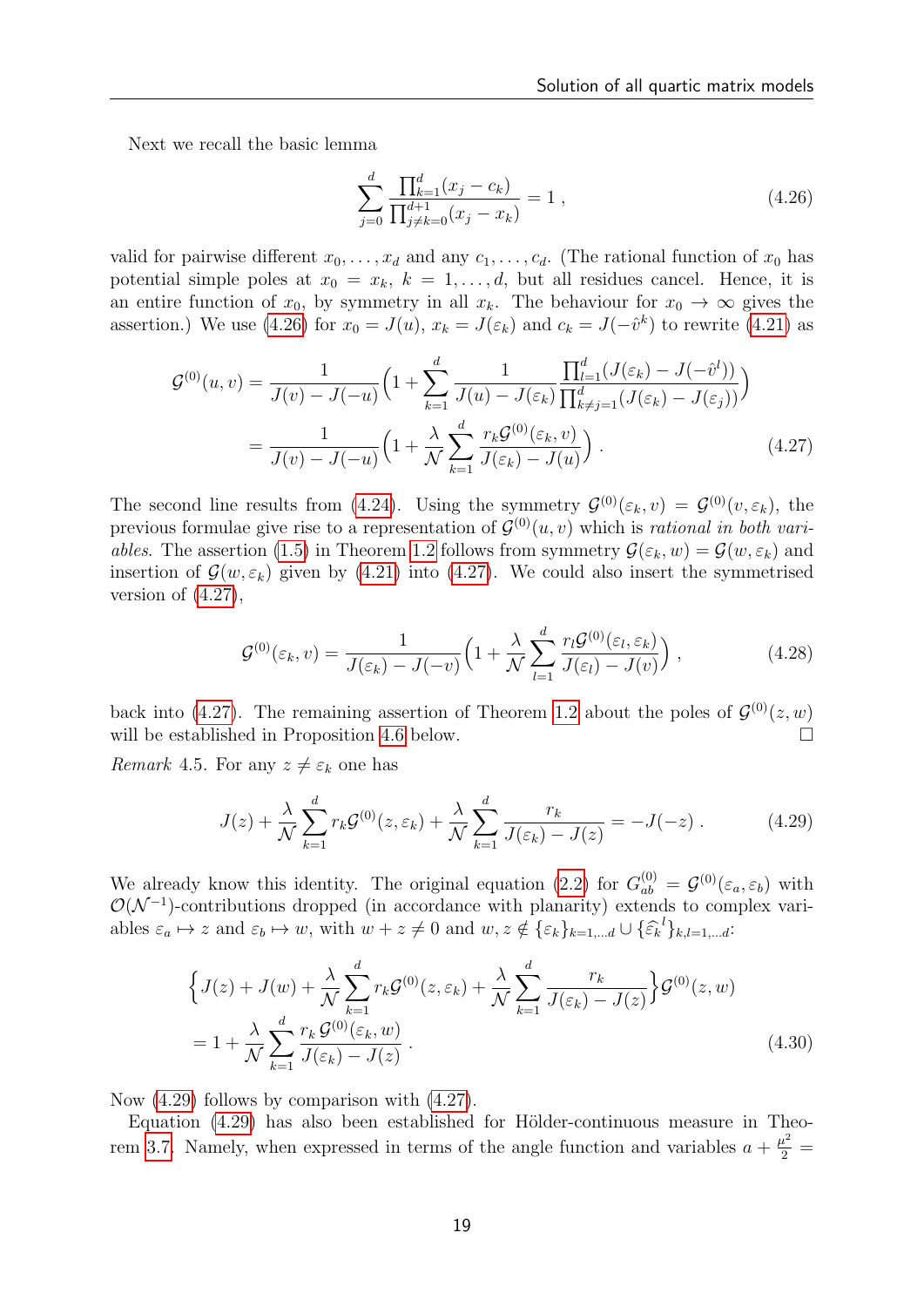$J(\varepsilon_a)$  and  $b+\frac{\mu^2}{2}=J(\varepsilon_b)$ , the terms  $\{\}\$ in the first line of  $(4.30)$  become  $\lambda\pi\rho_0(a)$  cot  $\tau_b(a)$ . In [\(3.12\)](#page-8-5) we had found  $\lambda \pi \rho_0(a)$  cot  $\tau_b(a) = \lim_{\epsilon \to 0} \text{Re}(b + I_0(a + i\epsilon))$ , which translates into  $\lambda \pi \rho_0(a) \cot \tau_b(a) = J(w) - J(-z)$  for  $z \neq \varepsilon_k$ . From that starting point we had derived  $(4.21)$  so that finding  $(4.29)$  from  $(4.27)$  is no surprise.

But there is another line of arguments. We could have started with [\(4.21\)](#page-17-0) as an ansatz, from which alone we arrive at  $(4.27)$ . If we could also prove  $(4.29)$  from  $(4.21)$  alone, then  $(4.30)$  is a consequence of the ansatz  $(4.21)$ , and we have proved that  $(4.27)$  solves  $(4.30)$ . To directly verify [\(4.29\)](#page-18-2) as identity for rational functions, note that both sides approach z for  $z \to \infty$ . The rhs has poles only at  $z = \varepsilon_k$  with residue  $\frac{\lambda}{N} \varrho_k$ . The same poles with the same residues also arise on the lhs, taking  $r_k/J'(\varepsilon_k) = \varrho_k$  into account. But the lhs also has potential poles at  $z = -\varepsilon_j$  and at all  $z = \hat{\varepsilon}_j^n$ . We have  $\text{Res}_{z \to -\varepsilon_j} J(z) = -\frac{\lambda}{\Lambda}$  $\frac{\lambda}{\mathcal{N}}\varrho_j$ . Taking [\(4.21\)](#page-17-0) for  $\mathcal{G}^{(0)}(z,\varepsilon_l)$  in which we have  $\lim_{z\to -\varepsilon_j}\frac{J(z)-J(-\hat{\varepsilon}_l^k)}{J(z)-J(\varepsilon_k)}=1$  for any  $k,l$ , one easily finds that  $\mathcal{G}^{(0)}(-\varepsilon_j, \varepsilon_l)$  is regular for  $j \neq l$  and that  $\text{Res}_{z \to -\varepsilon_j} \frac{\lambda}{\Lambda}$  $\frac{\lambda}{\mathcal{N}} r_j \mathcal{G}^{(0)}(z,\varepsilon_j) \,=\, \frac{\lambda}{\mathcal{N}}$  $r_j$  $\frac{r_j}{J'(\varepsilon_j)}$ , which thus cancels  $\operatorname{Res}_{z\to -\varepsilon_j} J(z) = -\frac{\lambda}{\mathcal{N}}$  $\frac{\lambda}{\mathcal{N}}\varrho_j.$ 

Finally, from [\(4.27\)](#page-18-1) we conclude

$$
\operatorname{Res}_{z \to \widehat{\varepsilon}_j^n} \mathcal{G}^{(0)}(z, \varepsilon_k) = -\frac{\lambda r_j}{\mathcal{N} J'(\widehat{\varepsilon}_j^n)} \frac{\mathcal{G}^{(0)}(\varepsilon_j, \varepsilon_k)}{J(\varepsilon_k) - J(-\widehat{\varepsilon}_j^n)} = \frac{r_j}{J'(\widehat{\varepsilon}_j^n) r_k} \frac{\prod_{n \neq l=1}^d (J(\varepsilon_k) - J(-\widehat{\varepsilon}_j^l))}{\prod_{k \neq m=1}^d (J(\varepsilon_k) - J(\varepsilon_m))},
$$

where [\(4.25\)](#page-17-2) together with  $\varrho_k J'(\varepsilon_k) = r_k$  has been used in the second equality. The basic lemma [\(4.26\)](#page-18-0) in d variables  $x_k = J(\varepsilon_k)$  gives  $\text{Res}_{z \to \widehat{\varepsilon}_j^n} \sum_{k=1}^d r_k \mathcal{G}^{(0)}(z, \varepsilon_k) = \frac{r_j}{J'(\widehat{\varepsilon}_j^n)}$  $\frac{r_j}{J'(\hat{\epsilon}_j^n)}$ , which precisely cancels  $\text{Res}_{z \to \hat{\epsilon}_j^{-n}} \sum_{k=1}^d \frac{r_k}{J(\varepsilon_k) - J(z)} = -\frac{r_j}{J'(\hat{\epsilon}_k)}$  $\frac{r_j}{J'(\hat{\epsilon}_j^n)}$ . In summary, [\(4.29\)](#page-18-2) is a corollary of  $(4.21).$  $(4.21).$ 

<span id="page-19-0"></span>Proposition 4.6. The planar two-point function has the (manifestly symmetric) rational fraction expansion

$$
\mathcal{G}^{(0)}(z,w) = \frac{1}{z+w} \left( 1 + \frac{\lambda^2}{\mathcal{N}^2} \sum_{k,l,m,n=1}^d \frac{C_{k,l}^{m,n}}{(z - \widehat{\varepsilon}_k^m)(w - \widehat{\varepsilon}_l^n)} \right),
$$
\n
$$
C_{k,l}^{m,n} := \frac{(\widehat{\varepsilon}_k^m + \widehat{\varepsilon}_l^n) r_k r_l \mathcal{G}^{(0)}(\varepsilon_k, \varepsilon_l)}{J'(\widehat{\varepsilon}_k^m) J'(\widehat{\varepsilon}_l^n)(J(\varepsilon_l) - J(-\widehat{\varepsilon}_k^m))(J(\varepsilon_k) - J(-\widehat{\varepsilon}_l^n))}.
$$
\n(4.31)

*Proof.* Expanding the first denominator in [\(4.27\)](#page-18-1) via [\(4.19\)](#page-16-2),  $\mathcal{G}^{(0)}(u, v)$  has potential poles at  $u = -\hat{v}^n$  for every  $n = 1, \ldots, d$ . However, for  $u = -\hat{v}^n$  the sum in the first line of [\(4.27\)](#page-18-1) becomes  $\sum_{k=1}^d$ 1  $\overline{(J(-\hat{v}^n)-J(\varepsilon_k))}$  $\prod_{l=1}^d (J(\varepsilon_k) - J(-\hat{v}^l))$  $\frac{\prod_{l=1}^{d}(\mathcal{J}(\varepsilon_k)-\mathcal{J}(-v'))}{\prod_{k\neq j=1}^{d}(\mathcal{J}(\varepsilon_k)-\mathcal{J}(\varepsilon_j))}$  = -1 when using the basic lemma [\(4.26\)](#page-18-0). Consequently,  $\mathcal{G}^{(0)}(z,w)$  is regular at  $z=-\hat{w}^n$  and by symmetry at  $w=-\hat{z}^n$ .

This leaves the diagonal  $z+w=0$  and the complex lines  $(z=\widehat{\varepsilon_k}^m)$ , any w) and  $(w=\widehat{\varepsilon_l}^n)$ ,<br> $w \geq 0$  as the only possible poles of  $G^{(0)}(z,w)$ . The function  $(z+w)G^{(0)}(z,w)$  approaches any z) as the only possible poles of  $\mathcal{G}^{(0)}(z,w)$ . The function  $(z+w)\mathcal{G}^{(0)}(z,w)$  approaches 1 for  $z, w \to \infty$ . Its residues at  $z = \widehat{\varepsilon_k}^m$ ,  $w = \widehat{\varepsilon_l}^n$  are obtained from [\(4.27\)](#page-18-1):

$$
\operatorname{Res}_{z \to \widehat{\epsilon_k}^m, w \to \widehat{\epsilon_l}^n} (z+w) \mathcal{G}^{(0)}(z,w)
$$
\n
$$
= -\frac{(\widehat{\epsilon_k}^m + \widehat{\epsilon_l}^n)}{(J(\epsilon_l) - J(-\widehat{\epsilon_k}^m))} \frac{\lambda r_k}{\mathcal{N} J'(\widehat{\epsilon_k}^m)} \operatorname{Res}_{w \to \widehat{\epsilon_l}^n} \mathcal{G}^{(0)}(\epsilon_k, w)
$$
\n
$$
= \left(\frac{\lambda}{\mathcal{N}}\right)^2 \frac{(\widehat{\epsilon_k}^m + \widehat{\epsilon_l}^n) r_k r_l \mathcal{G}^{(0)}(\epsilon_k, \epsilon_l)}{J'(\widehat{\epsilon_k}^m) J'(\widehat{\epsilon_l}^n) (J(\epsilon_l) - J(-\widehat{\epsilon_k}^m)) (J(\epsilon_k) - J(-\widehat{\epsilon_l}^n))} . \tag{4.32}
$$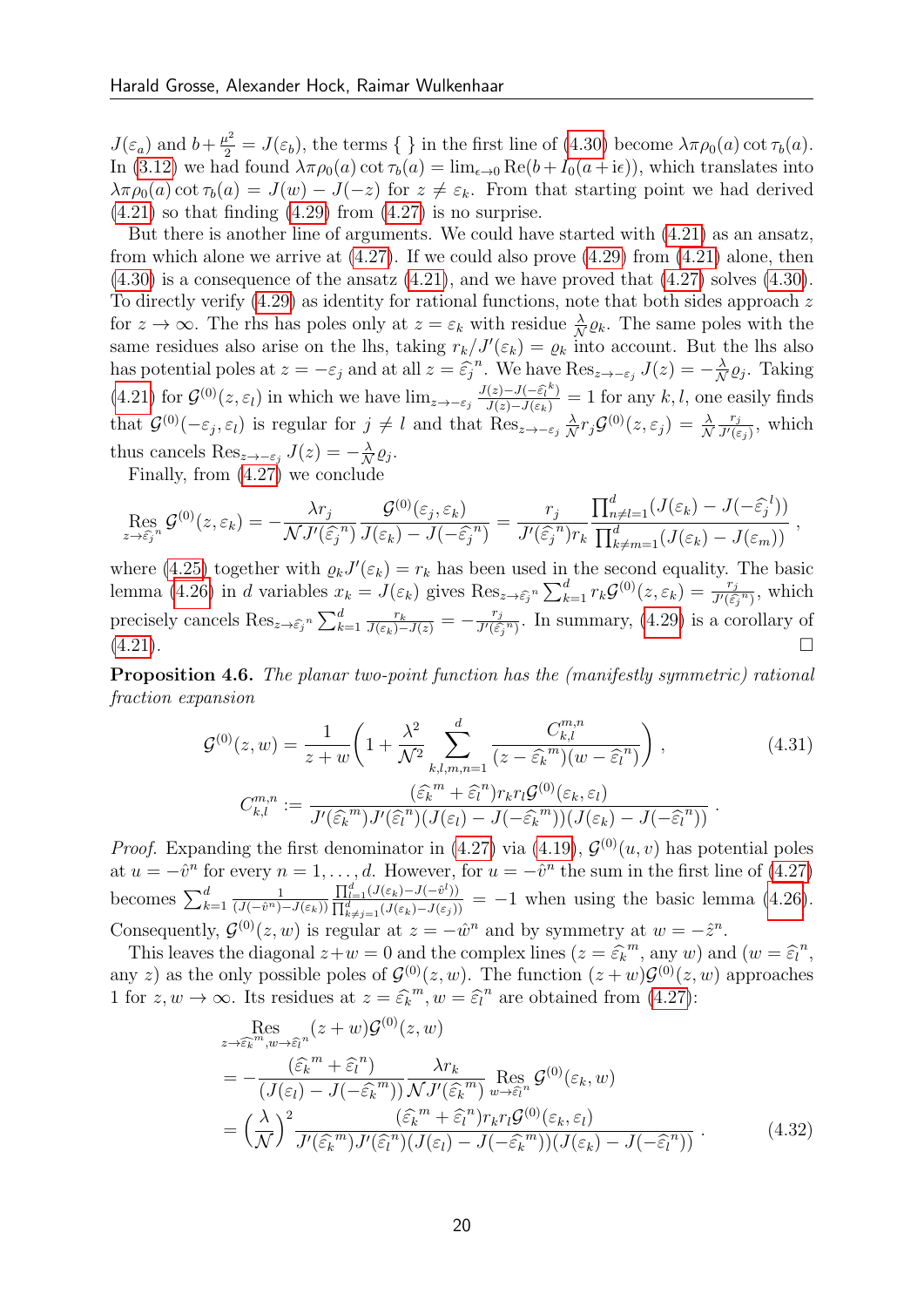The second line follows from  $(4.28)$ .

# <span id="page-20-0"></span>5 Remarks on higher topological sectors and topological recursion

The solution of a large class of matrix models is governed by a universal structure called topological recursion [\[EO07\]](#page-25-4). Its initial data is given by a spectral curve  $(\Sigma, \Sigma_0, x, \omega_{0.1}, \omega_{0.2})$ in which

- $x : \Sigma \to \Sigma_0$  is a covering (with branch points) of Riemann surfaces,
- $\omega_{0,1}$  is a meromorphic 1-form on  $\Sigma$  which is regular at the branch points of x, and

•  $\omega_{0,2}$  is a symmetric meromorphic 2-form on  $\Sigma \times \Sigma$  with a double pole on the diagonal. From these data a family  $\omega_{g,B}$  of differential forms on  $\Sigma^{\times B}$  is constructed which in examples of matrix models are directly related to distinguished correlation functions.

A main example for this construction is the Kontsevich model [\[Kon92\]](#page-26-0). Its spectral curve is constructed from  $x, y : \overline{\mathbb{C}} \to \overline{\mathbb{C}}$  given by<sup>[3](#page-20-1)</sup>

<span id="page-20-4"></span>
$$
x(z) = z^2 - c \,, \qquad y(z) = z - \frac{4}{\mathcal{N}} \sum_{k=1}^{d} \frac{\lambda^2 r_k}{\varepsilon_k(\varepsilon_k - z)} \,, \tag{5.1}
$$

where  $\varepsilon_k$  are the eigenvalues of the deformed matrix  $\sqrt{4E^2+c}$ . Here the shift c obeys the implicit equation  $c = -\frac{8}{\Lambda}$  $\frac{8}{\mathcal{N}}\sum_{k=1}^d$  $\lambda^2 r_k$  $\frac{z_{r_k}}{\epsilon_k} = -\frac{8}{\Lambda}$  $\frac{8}{\mathcal{N}}\sum_{k=1}^d$  $\frac{\lambda^2 r_k}{\sqrt{4E_k^2+c}}$ , where  $E_k$  are the eigenvalues of the original matrix E and  $r_k$  the multiplicity of  $E_k$ . From  $x, y$  in [\(5.1\)](#page-20-2) one builds  $\omega_{0,1}(z) = y(-z)x'(z)dz$  and  $\omega_{0,2}(z, z') = \frac{dz\,dz'}{(z-z')^2}$ . We refer to [\[EO07,](#page-25-4) [Eyn16\]](#page-25-5) for details.

Identifying similar structures in the quartic matrix model could be the key to its complete solution. A first indication comes from comparing the equations for the planar cylinder  $(g = 0, B = 2)$  amplitude  $\mathcal{G}^{(0)}(z|w)$  in the Kontsevich model and the quartic model. In [\[Eyn16,](#page-25-5) §6.4] the cylinder amplitude is denoted  $\mathcal{G}^{(0)}(z|w) = 16\lambda^2 \Omega_{0,2}(z,w)$ ; it satisfies<sup>[3](#page-20-1)</sup> the equation

$$
(y(z) - y(-z))\mathcal{G}^{(0)}(z|w) + \frac{8\lambda^2}{\mathcal{N}} \sum_{j=1}^d \frac{r_j \mathcal{G}^{(0)}(\varepsilon_j|w)}{x(\varepsilon_j) - x(z)} = \frac{16\lambda^2}{x'(w)} \frac{d}{dw} \left(\frac{y(-z) - y(-w)}{x(z) - x(w)}\right). \tag{5.2}
$$

In the quartic model, the planar cylinder amplitude satisfies the equation (see [\[GW14a\]](#page-25-7), here with multiplicities admitted)

<span id="page-20-3"></span>
$$
G_{|a|c|}^{(0)} = \frac{(-\lambda)}{(E_a + E_a)} \left\{ \frac{1}{\mathcal{N}} \sum_{k=1}^d r_k G_{|a|c|}^{(0)} G_{|ak|}^{(0)} + \frac{1}{\mathcal{N}} \sum_{k=1}^d r_k \frac{G_{|a|c|}^{(0)} - G_{|k|c|}^{(0)}}{E_k - E_a} + \frac{G_{|ac|}^{(0)} - G_{|cc|}^{(0)}}{E_c - E_a} \right\}.
$$
 (5.3)

Proceeding as before, i.e. setting  $G_{|a|c|}^{(0)} = \mathcal{G}^{(0)}(\varepsilon_a|\varepsilon_c)$  and inserting  $E_a = J(\varepsilon_a)$ , [\(5.3\)](#page-20-3)

<span id="page-20-1"></span><sup>3</sup>Set  $\lambda^2 \mapsto \frac{1}{8}$  to match conventions of [\[Eyn16,](#page-25-5) §6.4].

<span id="page-20-2"></span>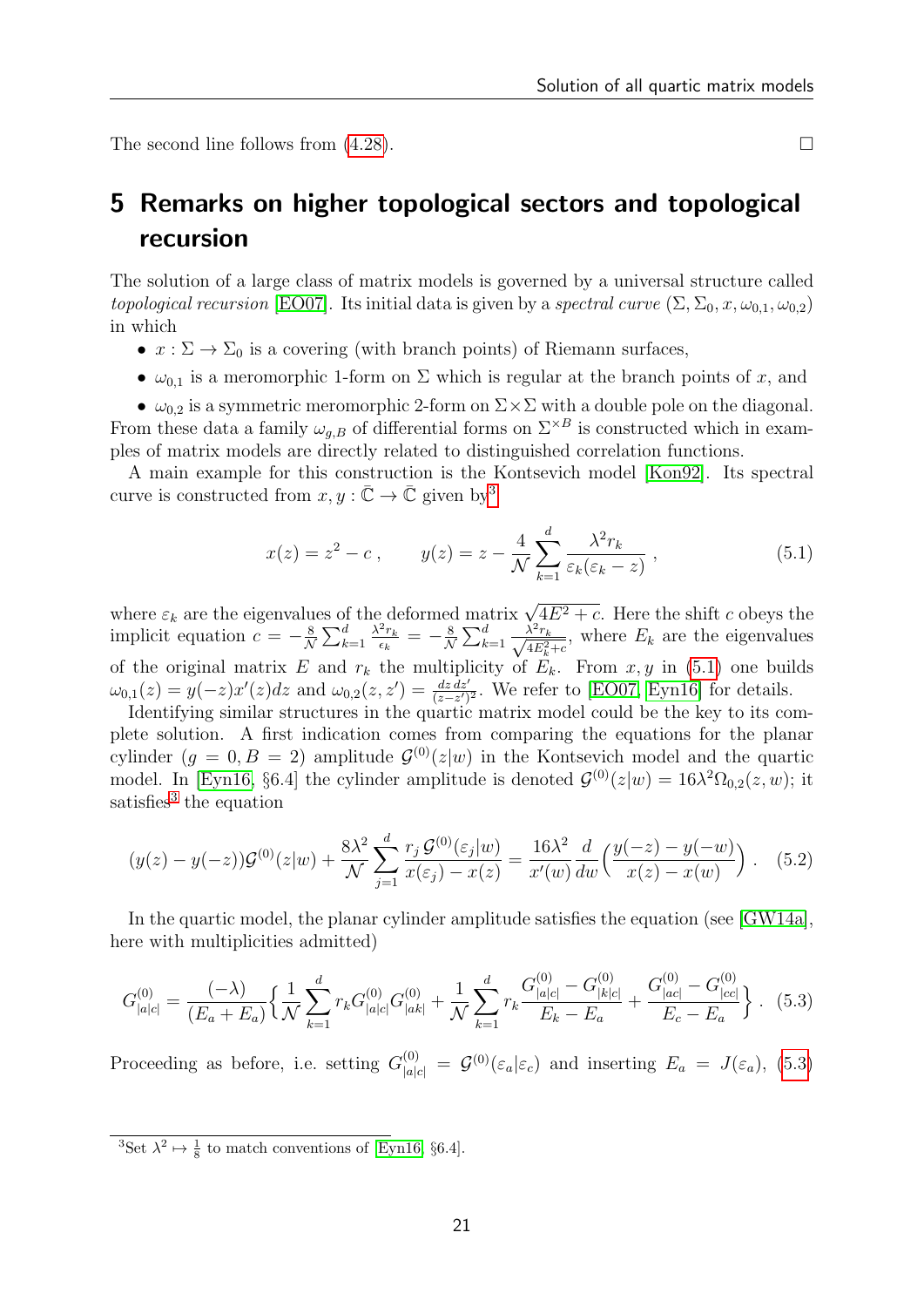extends into the complex plane to an equation for  $\mathcal{G}^{(0)}(z|w)$ :

$$
\left\{J(z) + J(z) + \frac{\lambda}{\mathcal{N}} \sum_{k=1}^{d} r_k \mathcal{G}^{(0)}(z, \varepsilon_k) + \frac{\lambda}{\mathcal{N}} \sum_{k=1}^{d} \frac{r_k}{J(\varepsilon_k) - J(z)}\right\} \mathcal{G}^{(0)}(z|w)
$$
  
= 
$$
\frac{\lambda}{\mathcal{N}} \sum_{k=1}^{d} \frac{r_k \mathcal{G}^{(0)}(\varepsilon_k|w)}{J(\varepsilon_k) - J(z)} + \lambda \frac{\mathcal{G}^{(0)}(z, w) - \mathcal{G}^{(0)}(w, w)}{J(z) - J(w)}.
$$
 (5.4)

By [\(4.29\)](#page-18-2), the function in { } on the lhs of [\(5.4\)](#page-21-0) simplifies to  $J(z) - J(-z)$ . Therefore, introducing two coverings  $x, y : \overline{\mathbb{C}} \to \overline{\mathbb{C}}$  of Riemann surfaces by

<span id="page-21-2"></span><span id="page-21-1"></span><span id="page-21-0"></span>
$$
x(z) := J(z) , \quad y(z) := -J(-z) , \tag{5.5}
$$

equation [\(5.4\)](#page-21-0) becomes

$$
(y(z) - y(-z))\mathcal{G}^{(0)}(z|w) + \frac{(-\lambda)}{\mathcal{N}} \sum_{k=1}^{d} \frac{r_k \mathcal{G}^{(0)}(\varepsilon_k|w)}{x(\varepsilon_k) - x(z)} = \lambda \frac{\mathcal{G}^{(0)}(z,w) - \mathcal{G}^{(0)}(w,w)}{x(z) - x(w)} . \tag{5.6}
$$

Up to the irrelevant prefactor  $(8\lambda^2)$  versus  $(-\lambda)$ ,  $(5.2)$  and  $(5.6)$  have identical lhs. But incidentally, the choice [\(5.5\)](#page-21-2) gives a vanishing rhs in [\(5.2\)](#page-20-4), and no recursion takes place. Thus, despite remarkable similarities, the quartic model does not seem to fit into the standard scenario of topological recursion. It remains to be seen whether at least some quantities of the quartic matrix model follow a topopogical recursion [\[EO07\]](#page-25-4) for the classical spectral curve  $\mathcal{E}(x, y)$  determined by [\(5.5\)](#page-21-2). This curve would be the resultant

$$
0 = \mathcal{E}(x, y) = \text{res}\left((x - z)\prod_{k=1}^{d}(\varepsilon_k + z) + \frac{\lambda}{\mathcal{N}} \sum_{k=1}^{d} \varrho_k \prod_{k \neq j=1}^{d}(\varepsilon_j + z),\right)
$$
  

$$
(y - z)\prod_{k=1}^{d}(\varepsilon_k - z) - \frac{\lambda}{\mathcal{N}} \sum_{k=1}^{d} \varrho_k \prod_{k \neq j=1}^{d}(\varepsilon_j - z)\right),
$$
(5.7)

which is a polynomial of total degree  $2d + 1$  in both x, y and of degree d in every single variable  $x, y$ .

Developing from scratch the recursion of topological sectors in the quartic model is a longer programme. We can give a few comments on the first step, the solution of [\(5.6\)](#page-21-1).

Let  $z \in \{0, \pm \alpha_1, \ldots, \pm \alpha_d\}$  be the solutions of  $J(z) - J(-z) = 0$ , with all  $\alpha_k > 0$ . When treating [\(5.6\)](#page-21-1) as a Carleman-type singular integral equation as in [\[GW14a\]](#page-25-7), it is clear that  $\mathcal{G}^{(0)}(\alpha_k, w)$  is regular for all  $w > 0$ . Therefore, setting  $z \mapsto \alpha_k$  gives a system of k affine equations

$$
\frac{1}{N} \sum_{l=1}^{d} \frac{r_l \mathcal{G}^{(0)}(\varepsilon_l | w)}{J(\alpha_k) - J(\varepsilon_l)} = \frac{\mathcal{G}^{(0)}(\alpha_k, w) - \mathcal{G}^{(0)}(w, w)}{J(\alpha_k) - J(w)}, \qquad k = 1, ..., d. \tag{5.8}
$$

They are easily solved for  $\frac{r_l}{\mathcal{N}}\mathcal{G}^{(0)}(\varepsilon_l|w)$ ,  $l = 1,\ldots,d$ , in terms of the planar two-point function  $\mathcal{G}^{(0)}(z,w)$  already known. Moreover, since  $\mathcal{G}^{(0)}(z,w)$  depends on z only via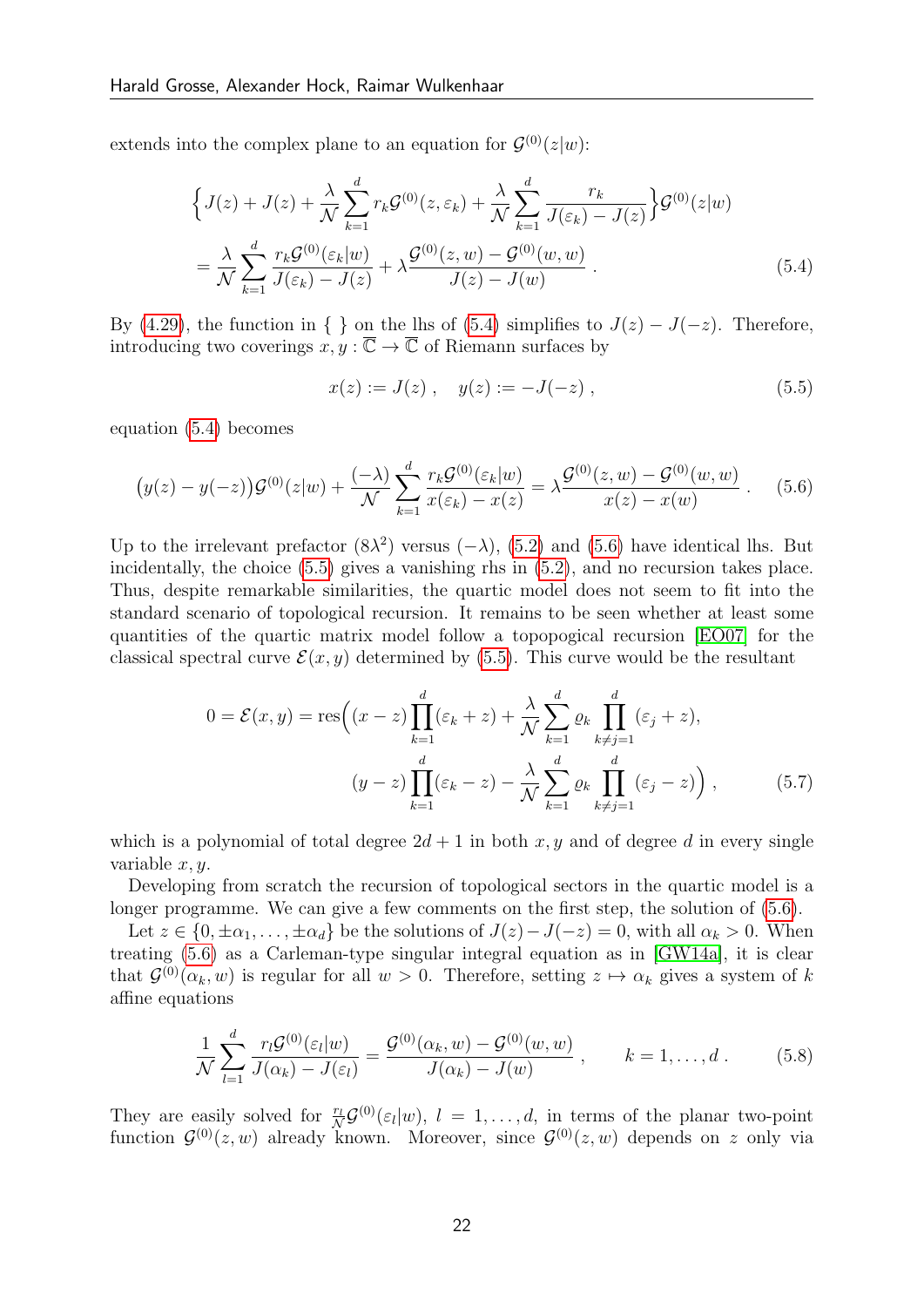$J(\pm z)$ , setting instead  $z \mapsto -\alpha_k$  in [\(5.6\)](#page-21-1) gives the same  $\mathcal{G}^{(0)}(\varepsilon_l|w)$ . With these  $\mathcal{G}^{(0)}(\varepsilon_l|w)$ determined, [\(5.6\)](#page-21-1) gives the explicit formula for  $\mathcal{G}^{(0)}(z|w)$ :

<span id="page-22-1"></span>
$$
\mathcal{G}^{(0)}(z|w) = \frac{\frac{\lambda}{\mathcal{N}} \sum_{k=1}^{d} \frac{r_k \mathcal{G}^{(0)}(\varepsilon_k|w)}{J(\varepsilon_k) - J(z)} + \lambda \frac{\mathcal{G}^{(0)}(z,w) - \mathcal{G}^{(0)}(w,w)}{J(z) - J(w)} }{J(z) - J(-z)}.
$$
(5.9)

The global denominator  $J(z)-J(-z)$  introduces a pole only at  $z=0$ , but not at  $z=\pm \alpha_k$ .

In principle one can continue this strategy for solving the higher topological sectors. Formulae get extremely cumbersome, and explicit cancellations of the factors  $(z \mp \alpha_k)$ seem desirable. However, leaving  $J(z)$  intact seems the only way to keep track of the behaviour at  $z = \pm \alpha$ . For instance, we immediately conclude  $\mathcal{G}^{(0)}(\alpha_k|w) = -\mathcal{G}^{(0)}(-\alpha_k|w)$ for  $w > 0$  from [\(5.9\)](#page-22-1), which would be obscure after any 'simplification' of (5.9).

Finally, let us point out that in the quartic model one also has to control correlation functions with an even number of variables per boundary component, such as  $\mathcal{G}(z_1, z_2|w_1, w_2)$  and  $\mathcal{G}(z_1, z_2|w|w')$ . These satisfy more complicated equations [\[GW14a\]](#page-25-7) which we have not studied yet.

## <span id="page-22-0"></span>6 Examples

### 6.1 A Hermitean one-matrix model

The extreme case of a single  $r_1 = \mathcal{N}$ -fold degenerate eigenvalue  $E = \frac{\mu^2}{2}$  $\frac{u^2}{2}$  · id corresponds to a standard Hermitean one-matrix model with measure  $\exp(-\mathcal{N}\operatorname{Tr}(\frac{\mu^2}{2}\Phi^2 + \frac{\lambda}{4}\Phi^4))d\Phi$ . This purely quartic case was studied in [\[BIPZ78\]](#page-25-13). Transforming  $M \mapsto \sqrt{\mathcal{N}} \mu \Phi$  and  $g = \frac{\lambda}{4\mu}$  $4\mu^4$ brings [\[BIPZ78,](#page-25-13) eq. (3)] into our conventions. The equations [\(1.4\)](#page-1-3) reduce for  $E_1 = \frac{\mu^2}{2}$  $rac{1}{2}$  and  $d=1$  to

$$
\frac{\mu^2}{2} = \varepsilon_1 - \frac{\lambda \varrho_1}{\mathcal{N}(2\varepsilon_1)}, \qquad 1 = \frac{\mathcal{N}}{\varrho_1} - \frac{\lambda \varrho_1}{\mathcal{N}(2\varepsilon_1)^2}
$$
(6.1)

with principal solution (i.e.  $\lim_{\lambda\to 0} \varepsilon_1 = \frac{\mu^2}{2}$  $\frac{\iota^2}{2})$ 

$$
\varepsilon_1 = \frac{1}{6} \left( 2\mu^2 + \sqrt{\mu^4 + 12\lambda} \right), \qquad \varrho_1 = \mathcal{N} \cdot \frac{\mu^2 \sqrt{\mu^4 + 12\lambda} - \mu^4 + 12\lambda}{18\lambda} \,. \tag{6.2}
$$

The other root  $\hat{\epsilon}_1^{-1}$  with  $J(\hat{\epsilon}_1^{-1}) = \hat{\epsilon}_1^{-1} - \frac{\lambda \varrho_1}{\mathcal{N}(\epsilon_1 + \epsilon_2)}$  $\frac{\lambda \varrho_1}{\mathcal{N}(\varepsilon_1+\widehat{\varepsilon_1}^1)}=J(\varepsilon_1)=\frac{\mu^2}{2}$  $\frac{u^2}{2}$  is found to be

<span id="page-22-2"></span>
$$
\widehat{\varepsilon}_1^1 = -\frac{1}{6} \left( \mu^2 + 2\sqrt{\mu^4 + 12\lambda} \right) = \frac{\mu^2}{2} - 2\varepsilon_1 \,. \tag{6.3}
$$

The planar two-point function  $G_{11}^{(0)}$  can be evaluated via [\(4.25\)](#page-17-2) or [\(4.23\)](#page-17-3) to

$$
G_{11}^{(0)} = -\frac{1}{\lambda} \left( \frac{\mu^2}{2} - J(-\hat{\varepsilon}_1^{-1}) \right) = \frac{4}{3} \cdot \frac{\mu^2 + 2\sqrt{\mu^4 + 12\lambda}}{(\mu^2 + \sqrt{\mu^4 + 12\lambda})^2} = -\frac{2\hat{\varepsilon}_1^{-1}}{(\varepsilon_1 - \hat{\varepsilon}_1^{-1})^2} \,. \tag{6.4}
$$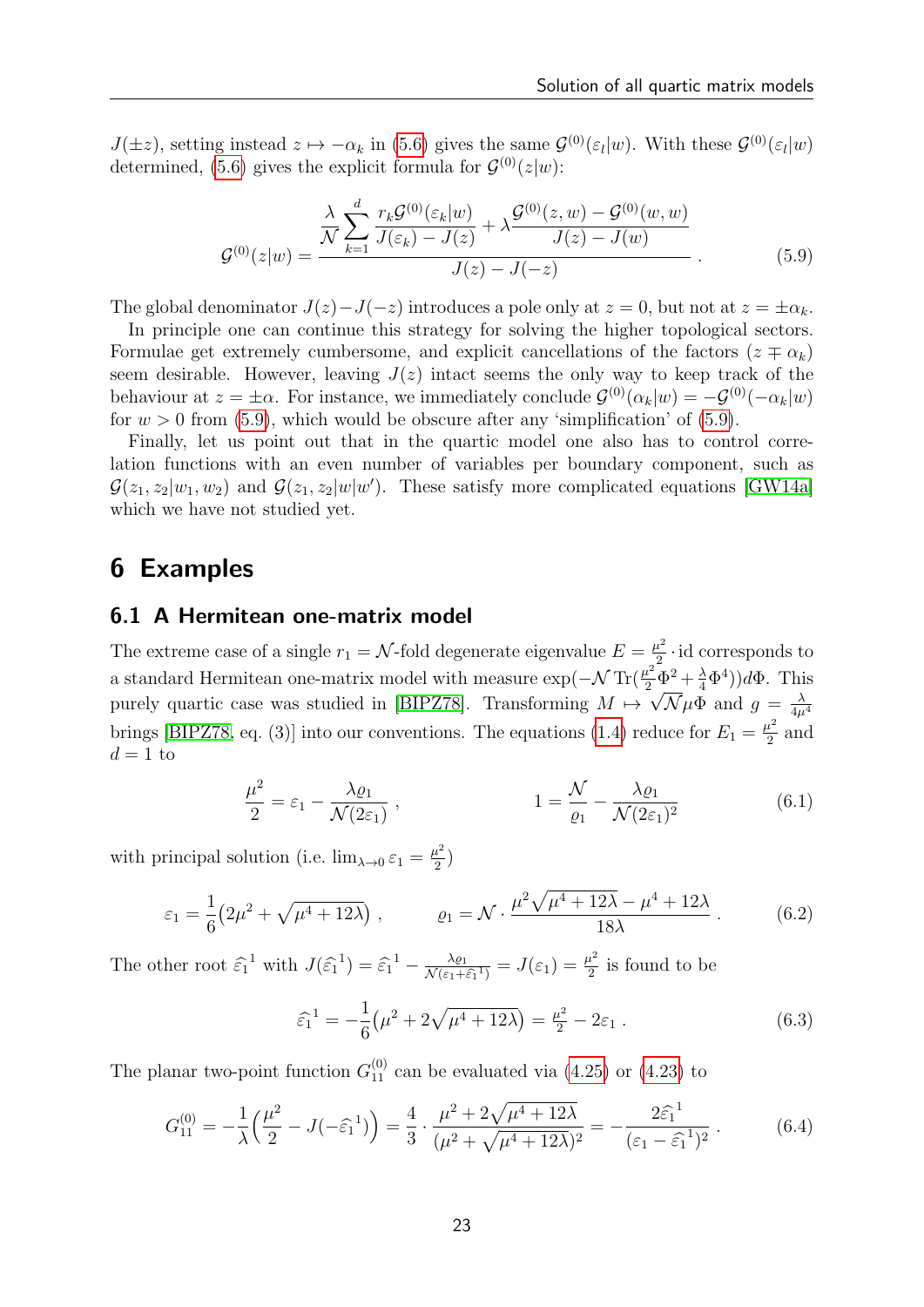The result can be put into  $G_{11}^{(0)} = \frac{1}{3\mu^2} a^2 (4 - a^2)$  for  $a^2 = \frac{2\mu^2}{a^2 + \sqrt{a^2}}$  $\frac{2\mu^2}{\mu^2 + \sqrt{\mu^4 + 12\lambda}}$  and thus agrees with the literature: This value for  $a^2$ , which corresponds to  $\frac{a^2\lambda}{\mu^2} = \varepsilon_1 - \frac{\mu^2}{2}$  $\frac{\mu^2}{2}$ , solves [\[BIPZ78,](#page-25-13) eq. (17a)] for  $g := \frac{\lambda}{4\mu^4}$  $g := \frac{\lambda}{4\mu^4}$  $g := \frac{\lambda}{4\mu^4}$  so that [\(6.4\)](#page-22-2) reproduces<sup>4</sup> [\[BIPZ78,](#page-25-13) eq. (27)] for  $p = 1$  (and the convention  $G_{11}^{(0)} = \frac{1}{\mu^2}$  $\frac{1}{\mu^2}$  for  $\lambda = 0$ ).

The meromorphic extension  $\mathcal{G}^{(0)}(z,w)$  is most conveniently derived from Proposition [4.6](#page-19-0) after cancelling the two representations [\(6.4\)](#page-22-2) for  $G_{11}^{(0)} = \mathcal{G}^{(0)}(\varepsilon_1, \varepsilon_1)$ :

$$
\mathcal{G}^{(0)}(z,w) = \frac{1}{z+w} \left( 1 - \frac{(\varepsilon_1 + \widehat{\varepsilon_1}^1)^2}{(z - \widehat{\varepsilon_1}^1)(w - \widehat{\varepsilon_1}^1)} \right) = \frac{1}{z+w} \left( 1 - \frac{\mu^4 (1 - a^2)^2}{(3a^2 z + \mu^2)(3a^2 w + \mu^2)} \right),\tag{6.5}
$$

where  $a^2 = \frac{2\mu^2}{\sqrt{a^2 - 2a^2}}$  $\frac{2\mu^2}{\mu^2 + \sqrt{\mu^4 + 12\lambda}}$ . We have used  $J'(\hat{\varepsilon}_1^{-1}) = \frac{\hat{\varepsilon}_1^{-1} - \varepsilon_1}{\hat{\varepsilon}_1^{-1} + \varepsilon_1}$  $\frac{\varepsilon_1 - \varepsilon_1}{\varepsilon_1^1 + \varepsilon_1}$ .

### 6.2 A special case in  $D = 2$ : constant density

The case  $\rho_0(x) \equiv 1$  was solved in [\[PW18\]](#page-26-3). For  $\rho_0(x) \equiv 1$  (or any other constant), the deformed measure [\(3.8\)](#page-7-0) is necessarily the same,  $\rho_{\lambda} = 1$ . Only their support at finite  $\Lambda$  is different, but the relative error vanishes for  $\Lambda^2 \to \infty$ . The dimensional classification of Definition [2.1](#page-4-0) gives  $D = 2$ , and from [\(3.2\)](#page-6-3) we find in the limit  $\Lambda \to \infty$  and for  $\mu \equiv 1$ 

$$
J_2(z) = z + \lambda \log(1 + z) . \tag{6.6}
$$

The inverses are provided by the branches of Lambert-W [\[CGH](#page-25-11)<sup>+</sup>96], in particular

$$
J_2^{-1}(z) = \lambda W_0 \left(\frac{1}{\lambda} e^{\frac{1+z}{\lambda}}\right) - 1 \tag{6.7}
$$

Formulae [\(3.10\)](#page-8-2) for  $\tau_a(p)$  and [\(4.3\)](#page-12-2) for  $G(a, b)$  specify to their counterparts in [\[PW18\]](#page-26-3).

To approach the remaining integral  $N_2(a, b)$  one could try to approximate  $J_2$  by a rational function. As a Stieltjes function,  $\frac{\log(1+z)}{z}$  has uniformly convergent Padé approximants obtained by terminating the continued fraction

$$
\log(1+z) = z/(1+z/(2+z/(3+4z/(4+4z/(5+9z/(6+9z/(7+16z...)))))))
$$

after 2d – 1 or 2d fractions. This gives rise to a representation  $G(a, b) = \lim_{d \to \infty} \mathcal{G}_d^{(0)}$  $\zeta_d^{(0)}(\varepsilon_a,\varepsilon_b)$ with every  $\mathcal{G}_d^{(0)}$  $d_d^{(0)}(z, w)$  of the form [\(1.5\)](#page-2-0). The  $\varepsilon_a, \varepsilon_b$  also depend on d.

### **6.3 A particular case in**  $D = 4$ : linear density  $\rho_0(x) = x$

The case  $\rho_0(x) = x$  corresponds to the self-dual  $\Phi^4$ -model on four-dimensional Moyal space [\[GW05,](#page-25-6) [GW14a\]](#page-25-7) and is therefore of particular interest. Coincidently, the equation

<span id="page-23-0"></span><sup>&</sup>lt;sup>4</sup>thanks to a lucky coincidence: In [\[BIPZ78\]](#page-25-13) expectation values of traces  $\langle \text{Tr}(M^{2p}) \rangle$  are studied, whereas we consider  $\langle M_{11}M_{11}\rangle$ . For constant E all moments of individual matrix elements are equal and agree up to global rescaling by  $\mathcal{N}^{\delta}$  with expectation values of traces.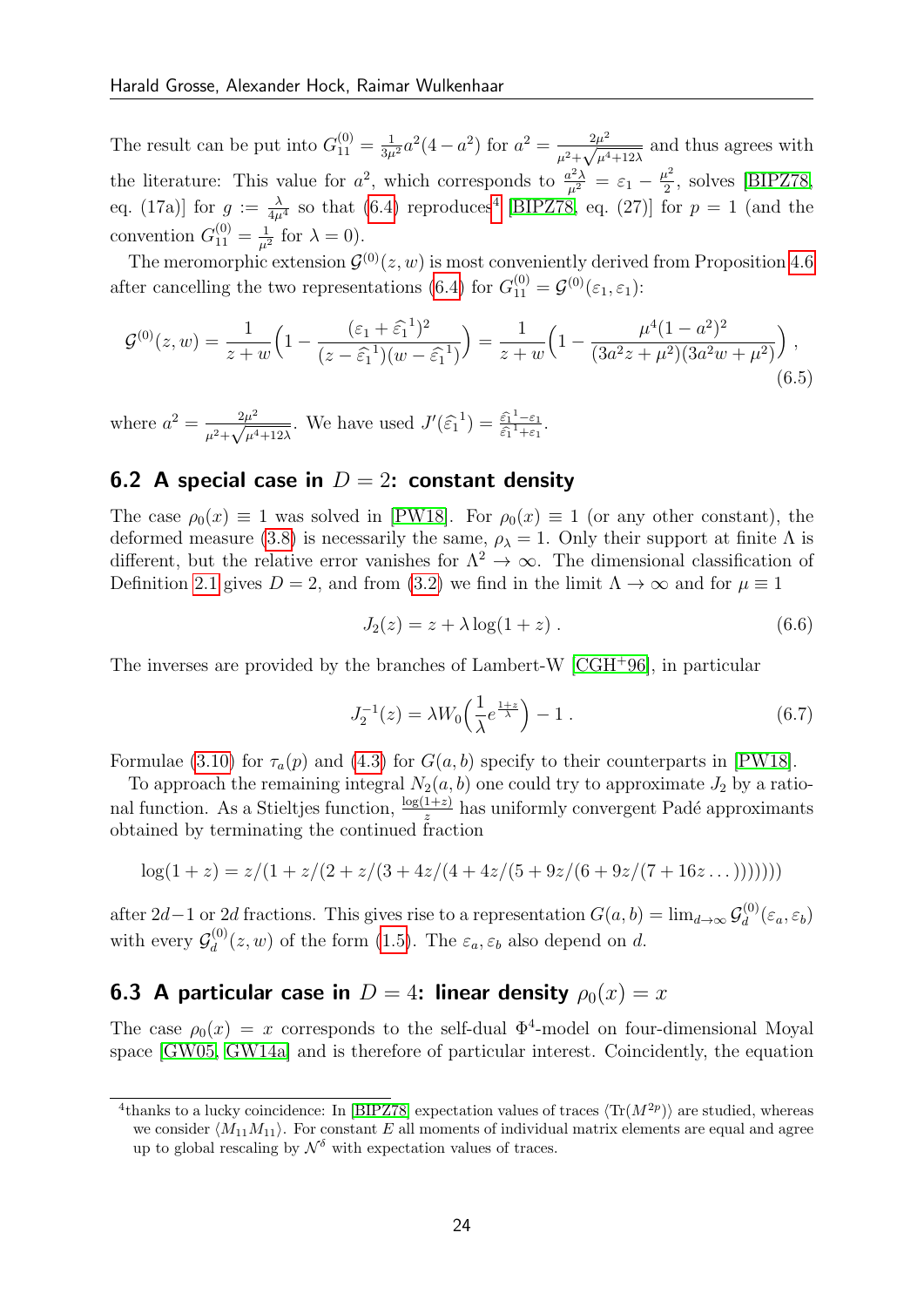for the deformed measure  $\rho_{\lambda}$  is of exceptional type, namely a standard Fredholm integral equation of second kind:

$$
\rho_{\lambda}(t) = t - \lambda t^2 \int_0^{\infty} \frac{du \, \rho_{\lambda}(u)}{(u + \mu^2)^2 (u + \mu^2 + t)} \,. \tag{6.8}
$$

In [\[GHW19b\]](#page-25-12) we prove that this equation is solved by a hypergeometric function:

$$
\rho_{\lambda}(t) = J_4(t) = t \, {}_2F_1\left(\frac{\alpha_{\lambda}, 1 - \alpha_{\lambda}}{2}\Big| - \frac{t}{\mu^2}\right), \qquad \text{where} \quad \alpha_{\lambda} := \frac{\arcsin(\lambda \pi)}{\pi}.
$$
 (6.9)

Remarkably, the spectral dimension  $D_{spec}$  introduced in Definition [2.1](#page-4-0) gets modified by the interaction from  $D_{spec}(\rho_0) = 4$  to  $D_{spec}(\rho_\lambda) = 4 - 2 \frac{\arcsin(\lambda \pi)}{\pi}$  $\frac{n(\lambda \pi)}{\pi}$ . For  $\lambda > 0$ , this dimension drop makes  $J_4^{-1}$  globally defined on  $\mathbb{R}_+$  and thus avoids the triviality problem of the matricial  $\lambda \Phi^{\star 4}$ -model.

## <span id="page-24-0"></span>7 Summary

The solution of the equation for the planar 2-point function  $G_{ab}^{(0)}$ , now achieved, is by far the hardest problem in the complete solution of the quartic matrix model. All other correlation functions satisfy a hierarchy of linear integral equations [\[GW14a\]](#page-25-7). Abstract solution formulae could be written down for all of them. We expect, however, that the solutions have a much simpler algebraic structure which is not visible in the abstract formulae. For example, all planar N-point functions with a single boundary component are linear combinations of products of two-point functions [\[GW14a\]](#page-25-7). The arising terms are in bijection with Catalan tables [\[dJHW19\]](#page-25-8). We remark that the same factorisation of planar N-point functions into weighted products of two-point functions arises in the Hermitean two-matrix model [\[EO05\]](#page-25-14).

The next step in this programme is the solution of the linear integral equations for planar correlation functions with several boundary components (i.e. multi-traces), followed by the non-planar sector. Some indications were given in sec. [5.](#page-20-0) It seems that the recursion of the quartic model does not follow the standard procedure of topological recursion [\[EO07\]](#page-25-4). It is nevertheless clear that the tools developed in topological recursion will be highly relevant for the solution.

The solution of an interacting quantum field theory by rational functions is exceptional. We view this rationality as strong support for the conjecture that the quartic analogue of the Kontsevich model is integrable. Working out details and consequences is a fascinating endeavour for the next years.

## Acknowledgements

RW would like to thank Erik Panzer for the joint solution of a special case which is indispensable prerequisite of the present paper. AH thanks Akifumi Sako for hospitality during a visit of the Tokyo University of Science where first thoughts to generalise the special case were developed. This work was supported by the Erwin Schrödinger Institute (Vienna)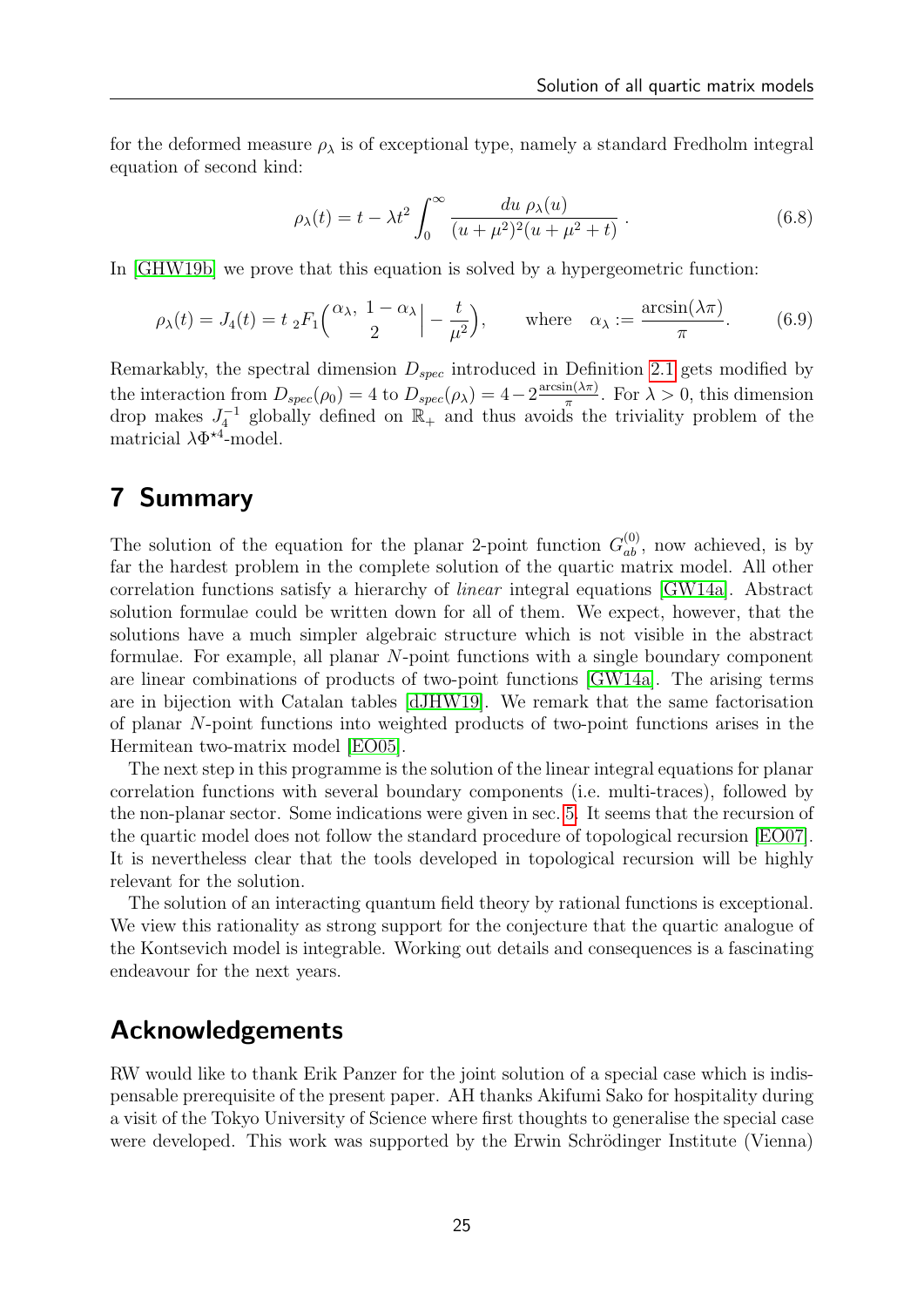through a "Research in Team" grant and by the Deutsche Forschungsgemeinschaft via the Cluster of Excellence<sup>[5](#page-25-15)</sup> "Mathematics Münster" and the RTG 2149.

## **References**

- <span id="page-25-13"></span>[BIPZ78] E. Brezin, C. Itzykson, G. Parisi, and J. B. Zuber. Planar diagrams. Commun. Math. Phys., 59:35, 1978. [doi:10.1007/BF01614153.](http://dx.doi.org/10.1007/BF01614153)
- <span id="page-25-10"></span>[Bür99] H. Bürmann. Essai de calcul fonctionnaire aux constantes ad-libitum. Mem. Inst. Nat. Sci Arts. Sci. Math. Phys., 2:13–17, 1799.
- <span id="page-25-11"></span>[CGH+96] R. M. Corless, G. H. Gonnet, D. E. G. Hare, D. J. Jeffrey, and D. E. Knuth. On the Lambert W function. Adv. Comput. Math., 5:329–359, 1996. [doi:10.1007/BF02124750.](http://dx.doi.org/10.1007/BF02124750)
- <span id="page-25-3"></span>[DGMR07] M. Disertori, R. Gurau, J. Magnen, and V. Rivasseau. Vanishing of beta function of non commutative  $\Phi_4^4$  theory to all orders. Phys. Lett., B649:95-102, 2007, [hep](http://arxiv.org/abs/hep-th/0612251)[th/0612251.](http://arxiv.org/abs/hep-th/0612251) [doi:10.1016/j.physletb.2007.04.007.](http://dx.doi.org/10.1016/j.physletb.2007.04.007)
- <span id="page-25-8"></span>[dJHW19] J. de Jong, A. Hock, and R. Wulkenhaar. Catalan tables and a recursion relation in noncommutative quantum field theory. 2019, [1904.11231.](http://arxiv.org/abs/1904.11231)
- <span id="page-25-14"></span>[EO05] B. Eynard and N. Orantin. Mixed correlation functions in the 2-matrix model, and the Bethe ansatz. JHEP, 08:028, 2005, [hep-th/0504029.](http://arxiv.org/abs/hep-th/0504029) [doi:10.1088/1126-](http://dx.doi.org/10.1088/1126-6708/2005/08/028) [6708/2005/08/028.](http://dx.doi.org/10.1088/1126-6708/2005/08/028)
- <span id="page-25-4"></span>[EO07] B. Eynard and N. Orantin. Invariants of algebraic curves and topological expansion. Commun. Num. Theor. Phys., 1:347–452, 2007, [math-ph/0702045.](http://arxiv.org/abs/math-ph/0702045) [doi:10.4310/CNTP.2007.v1.n2.a4.](http://dx.doi.org/10.4310/CNTP.2007.v1.n2.a4)
- <span id="page-25-5"></span>[Eyn16] B. Eynard. Counting Surfaces, volume 70 of Progress in Mathematical Physics. Springer, 2016. [doi:10.1007/978-3-7643-8797-6.](http://dx.doi.org/10.1007/978-3-7643-8797-6)
- <span id="page-25-2"></span>[GHW19a] H. Grosse, A. Hock, and R. Wulkenhaar. A Laplacian to compute intersection numbers on  $\mathcal{M}_{g,n}$  and correlation functions in NCQFT. 2019, [1903.12526.](http://arxiv.org/abs/1903.12526)
- <span id="page-25-12"></span>[GHW19b] H. Grosse, A. Hock, and R. Wulkenhaar. Solution of the self-dual  $\Phi^4$  QFT-model on four-dimensional Moyal space. 2019, [1908.04543.](http://arxiv.org/abs/1908.04543)
- <span id="page-25-0"></span>[GSW17] H. Grosse, A. Sako, and R. Wulkenhaar. Exact solution of matricial  $\Phi_2^3$ Nucl. Phys., B925:319–347, 2017, [1610.00526.](http://arxiv.org/abs/1610.00526) [doi:10.1016/j.nuclphysb.2017.10.010.](http://dx.doi.org/10.1016/j.nuclphysb.2017.10.010)
- <span id="page-25-1"></span>[GSW18] H. Grosse, A. Sako, and R. Wulkenhaar. The  $\Phi_4^3$  and  $\Phi_6^3$  matricial QFT models have reflection positive two-point function. Nucl. Phys., B926:20–48, 2018, [1612.07584.](http://arxiv.org/abs/1612.07584) [doi:10.1016/j.nuclphysb.2017.10.022.](http://dx.doi.org/10.1016/j.nuclphysb.2017.10.022)
- <span id="page-25-6"></span>[GW05] H. Grosse and R. Wulkenhaar. Renormalisation of  $\phi^4$ -theory on noncommutative  $\mathbb{R}^{4}$  in the matrix base. *Commun. Math. Phys.*, 256:305-374, 2005, [hep-th/0401128.](http://arxiv.org/abs/hep-th/0401128) [doi:10.1007/s00220-004-1285-2.](http://dx.doi.org/10.1007/s00220-004-1285-2)
- <span id="page-25-9"></span>[GW09] H. Grosse and R. Wulkenhaar. Progress in solving a noncommutative quantum field theory in four dimensions. 2009, [0909.1389.](http://arxiv.org/abs/0909.1389)
- <span id="page-25-7"></span>[GW14a] H. Grosse and R. Wulkenhaar. Self-dual noncommutative  $\phi^4$ -theory in four dimensions is a non-perturbatively solvable and non-trivial quantum field theory. Commun. Math. Phys., 329:1069–1130, 2014, [1205.0465.](http://arxiv.org/abs/1205.0465) [doi:10.1007/s00220-014-1906-3.](http://dx.doi.org/10.1007/s00220-014-1906-3)

<span id="page-25-15"></span><sup>&</sup>lt;sup>5 "</sup>Gefördert durch die Deutsche Forschungsgemeinschaft (DFG) im Rahmen der Exzellenzstrategie des Bundes und der Länder EXC 2044 390685587, Mathematik Münster: Dynamik–Geometrie–Struktur"